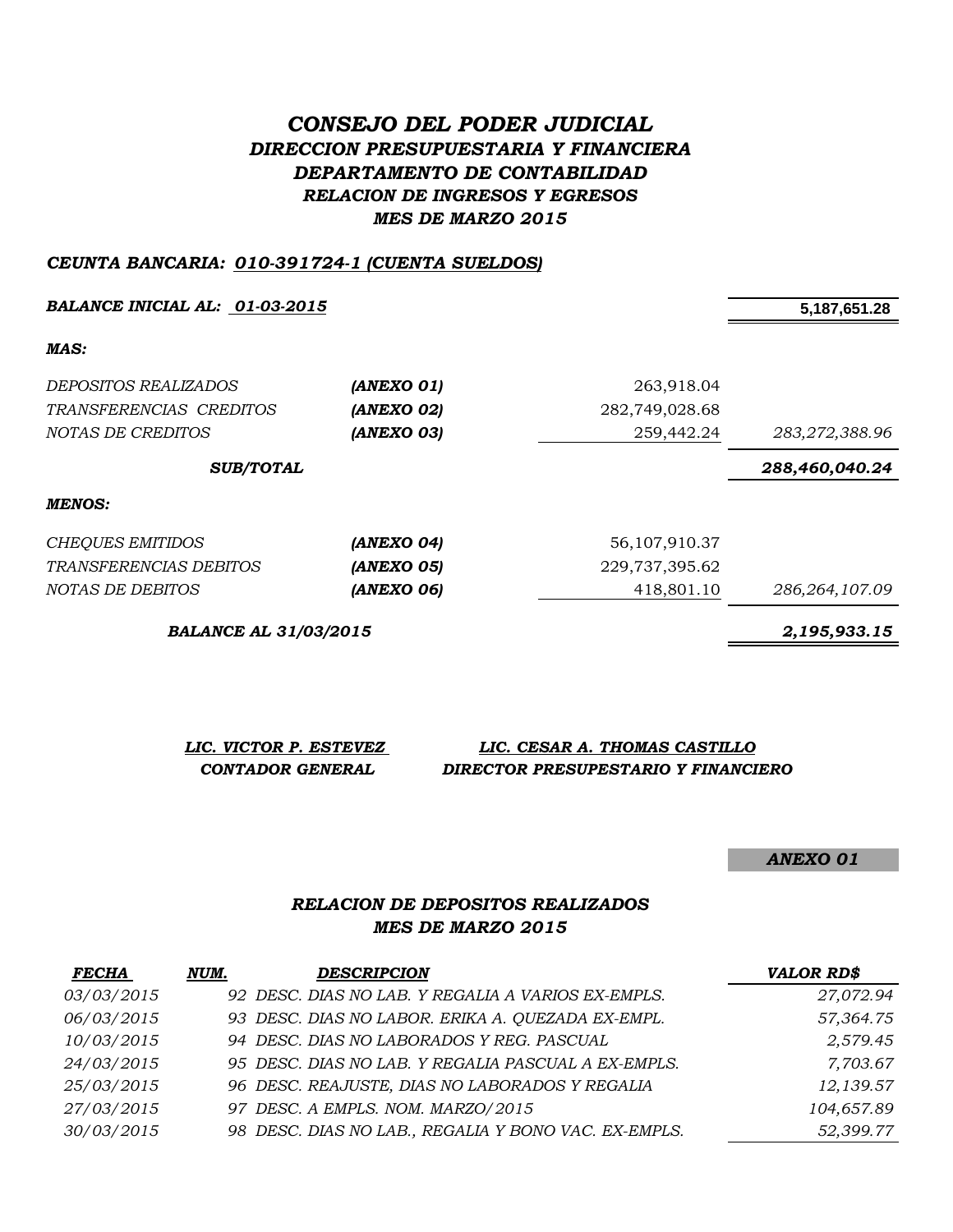*TOTAL RD\$*

*ANEXO 02*

*ANEXO 03*

#### *RELACION DE TRANSFERENCIAS CREDITOS MES DE MARZO 2015*

| <b>FECHA</b>      | NUM. | <b>DESCRIPCION</b>                              | VALOR RD\$     |
|-------------------|------|-------------------------------------------------|----------------|
| <i>06/03/2015</i> |      | 32 REEMB. SUELDOS, BONO VACACIONAL PAG. POR CJP | 349,288.52     |
| 19/03/2015        |      | 33 TRANSF. DE FONDO DE LA CTA. OPER. A LA C     | 282,397,247.50 |
| 19/03/2015        |      | 34 TRANSF. DE FONDO DE LA CTA. OPER. A LA C     | 2,492.66       |
|                   |      | TOTAL RD\$                                      | 282,749,028.68 |

# *RELACION NOTAS DE CREDITOS*

#### *MES DE MARZO 2015*

| <b>FECHA</b> | NUM. | <b>DESCRIPCION</b>                               | <b>VALOR RD\$</b> |
|--------------|------|--------------------------------------------------|-------------------|
| 05/03/2015   |      | 300 REINTEGRO CHQ71757                           | 5,318.18          |
| 04/03/2015   |      | 301 REINTEGRO CHQ72237                           | 8,000.00          |
| 17/03/2015   |      | 302 REINTEGRO CHQ72410                           | 5,000.00          |
| 31/03/2015   |      | 303 REINTEGRO CHQ71623                           | 13,460.34         |
| 30/03/2015   |      | 305 REINTEGRO CHQ63091                           | 22,684.87         |
| 30/03/2015   |      | 306 REINTEGRO CHQ63152                           | 6,018.18          |
| 30/03/2015   |      | 307 REINTEGRO CHQ73219                           | 21,441.25         |
| 30/03/2015   |      | 308 REINTEGRO CHQ73947                           | 6,000.00          |
| 31/03/2015   |      | 309 EXCLUSION DE EMPLEADOS DE NOMINA DE MARZO/15 | 118,637.55        |
| 31/03/2015   |      | 310 CUENTA NO MATRICULADA EN TRANSF. BONO VACAC. | 52,881.87         |
|              |      | TOTAL RD\$                                       | 259,442.24        |

#### *ANEXO 04*

### *RELACION DE CHEQUES EMITIDOS MES DE MARZO 2015*

| <b>FECHA</b>      | NUM. | <b>BENEFICIARIO</b>                     | <b>VALOR RD\$</b> |
|-------------------|------|-----------------------------------------|-------------------|
| <i>05/03/2015</i> |      | 73040 COLECTOR DE IMPUESTOS INTERNOS    | 498.54            |
| <i>05/03/2015</i> |      | 73041 COLECTOR DE IMPUESTOS INTERNOS    | 1,888.38          |
| <i>05/03/2015</i> |      | 73043 BODY SHOP ATHLETIC CLUB SRL       | 87,493.10         |
| <i>05/03/2015</i> |      | 73044 CONSEJO DEL PODER JUDICIAL        | 29.81             |
| <i>05/03/2015</i> |      | 73045 CONSEJO DEL PODER JUDICIAL        | 57,364.75         |
| <i>09/03/2015</i> |      | 73046 FONDO DE PENSIONES Y JUBILACIONES | 14,508.89         |

 *263,918.04*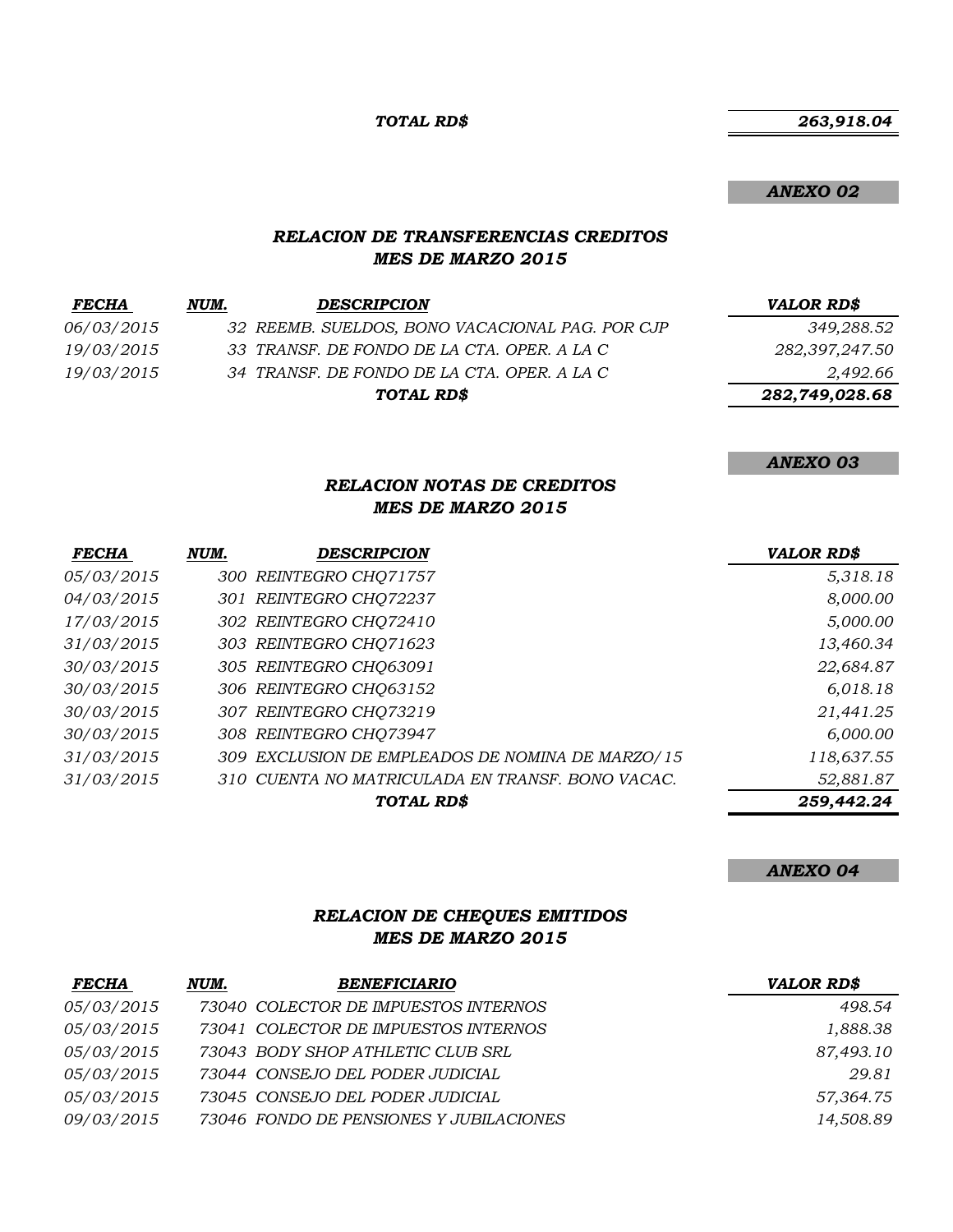| 09/03/2015 | 73047 JOSE A. CRUCETA ALMANZAR       | 295,167.02 |
|------------|--------------------------------------|------------|
| 12/03/2015 | 73048 FRANCISCO TORRES DE LA CRUZ    | 8,973.56   |
| 12/03/2015 | 73049 ASIA N. DEYANIRA HUERTA        | 72,178.76  |
| 16/03/2015 | 73050 ANGIE M. HERNANDEZ FRANCO      | 12,793.33  |
| 16/03/2015 | 73051 OSIRIS E. DE OLEO GONZALEZ     | 12,120.00  |
| 19/03/2015 | 73052 PROVIDENCIA E. MONTAS DE DURAN | 10,000.00  |
| 19/03/2015 | 73053 CARMEN L. CRUZ SANCHEZ         | 10,000.00  |
| 19/03/2015 | 73054 RAFAEL ANT. GARCIA             | 42,781.94  |
| 19/03/2015 | 73055 NORA C. RONE P.                | 15,000.00  |
| 19/03/2015 | 73056 NESTOR DIAZ FERNANDEZ          | 12,360.00  |
| 19/03/2015 | 73057 CALIXTO MEDINA CUEVAS          | 5,000.00   |
| 19/03/2015 | 73058 ROSA MA. GUZMAN CORTORREAL     | 14,867.00  |
| 19/03/2015 | 73059 ELY JOSEFINA CHECO             | 9,873.18   |
| 19/03/2015 | 73060 ANA M. RODRIGUEZ SALADO        | 8,700.00   |
| 19/03/2015 | 73061 RAFAEL A. CALERO ROJAS         | 3,500.00   |
| 19/03/2015 | 73062 MARIA NELLY BAEZ A.            | 5,000.00   |
| 19/03/2015 | 73063 TERESA DE LA CRUZ LEONARDO     | 6,000.00   |
| 19/03/2015 | 73064 DIGNA R. ALMONTE FERNANDEZ     | 26,000.00  |
| 19/03/2015 | 73065 CRUZ A. SILVIA TREMOLS         | 14,583.34  |
| 19/03/2015 | 73066 ANTONIA DOLORES CABA           | 12,600.00  |
| 19/03/2015 | 73067 MARIA E. VASQUEZ P.            | 15,944.45  |
| 19/03/2015 | 73068 CELESTE A. OVIEDO O.           | 3,000.00   |
| 19/03/2015 | 73069 MARIA DEL C. GUZMAN GONZALEZ   | 5,000.00   |
| 19/03/2015 | 73070 MIGUEL A. RUIZ BRACHE          | 15,000.00  |
| 19/03/2015 | 73071 RAMON E. BAEZ RODRIGUEZ        | 7,000.00   |
| 19/03/2015 | 73072 RAFAEL E. DE LA PAZ            | 3,000.00   |
| 19/03/2015 | 73073 LORENZA G. CORNELIO Y C.       | 39,916.80  |
| 19/03/2015 | 73074 PORFIRIO ESTEVEZ CANELA        | 21,500.00  |
| 19/03/2015 | 73075 BALBINA LIRIANO                | 11,800.00  |
| 19/03/2015 | 73076 DIEGO DE LA CRUZ GOMEZ         | 8,533.33   |
| 19/03/2015 | 73077 ANTONIA ABAB Q. VDA. ORTEGA    | 3,072.00   |
| 19/03/2015 | 73078 YOLANDE DARDENNE VDA. CRUZ     | 8,000.00   |
| 19/03/2015 | 73079 SANTOS SANCHEZ RAMIREZ         | 3,800.00   |
| 19/03/2015 | 73080 MARIANO GERMAN MEJIA           | 299,706.05 |
| 19/03/2015 | 73081 MINERVA A. COCCO SUBERO        | 80,744.89  |
| 19/03/2015 | 73082 VICTOR J. CASTELLANOS ESTRELLA | 250,691.63 |
| 19/03/2015 | 73083 JOSE A. CRUCETA ALMANZAR       | 280,464.02 |
| 19/03/2015 | 73084 FRANCISCO ANT. JEREZ MENA      | 279,386.27 |
| 19/03/2015 | 73085 EDGARDO HERNANDEZ MEJIA        | 260,889.02 |
| 19/03/2015 | 73086 SARA I. HENRIQUEZ MARIN        | 231,912.06 |
| 19/03/2015 | 73087 ROBERT C. PLACENCIA ALVAREZ    | 280,989.02 |
| 19/03/2015 | 73088 DULCE M. RODRIGUEZ BLANCO      | 280,989.02 |
| 19/03/2015 | 73089 FLABIS M. SANCHEZ CARRASCO     | 53,554.76  |
| 19/03/2015 | 73090 ARIEL A. VOLQUEZ MATOS         | 9,365.21   |
| 19/03/2015 | 73091 GLORIA A. QUERO CABRERA        | 8,667.32   |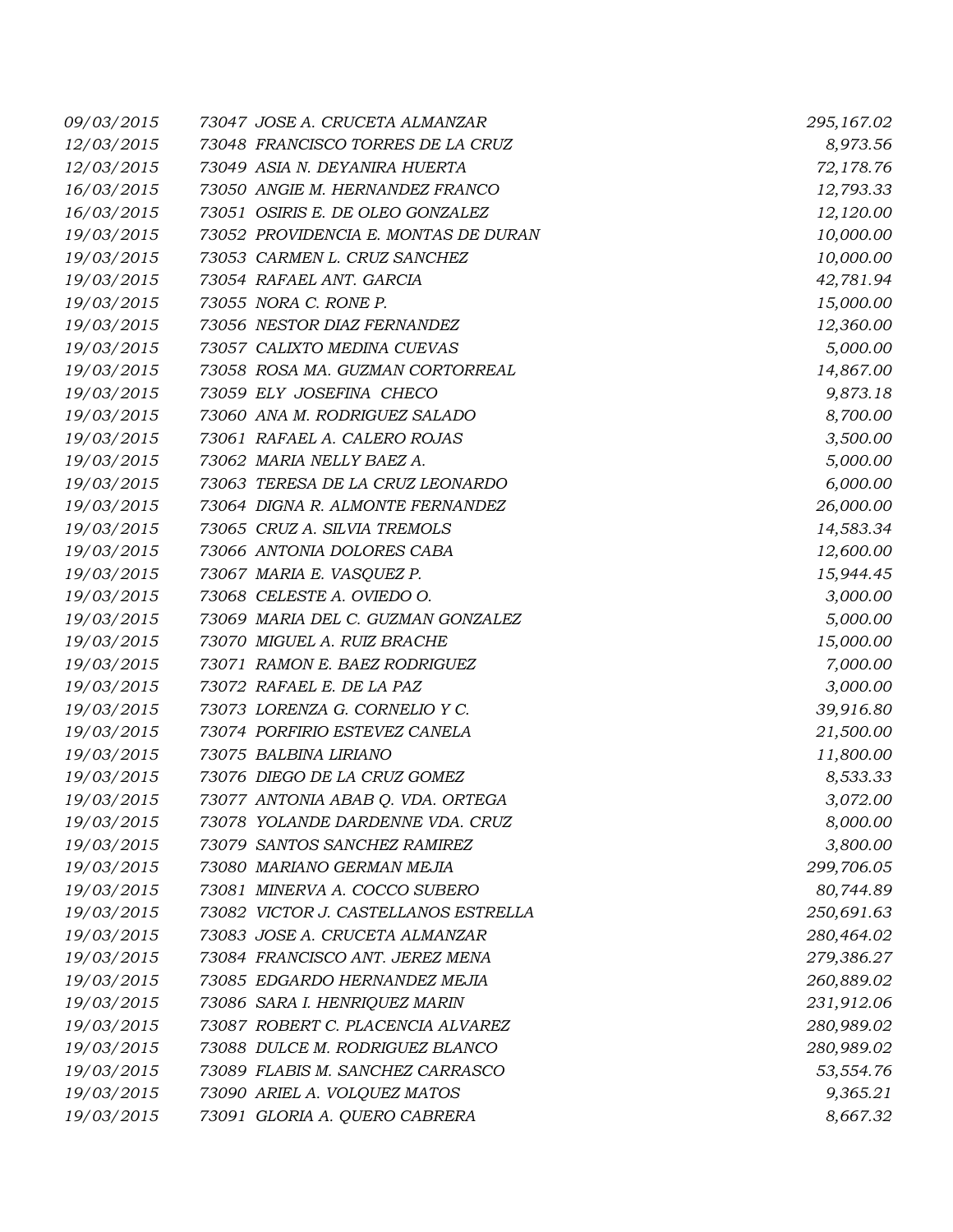| 19/03/2015 | 73092 NORA A. SOSA MARTINEZ                | 7,363.48  |
|------------|--------------------------------------------|-----------|
| 19/03/2015 | 73093 SONIA CORADIN                        | 6,018.18  |
| 19/03/2015 | 73094 CARLOS FLORES DE JESUS               | 19,903.10 |
| 19/03/2015 | 73095 LILIAN M. DIAZ GIL                   | 7,682.27  |
| 19/03/2015 | 73096 LOURDES M. LORA MEJIA                | 24,152.04 |
| 19/03/2015 | 73097 ROSA REYNOSO                         | 6,018.18  |
| 19/03/2015 | 73098 SENOVIA ARIAS                        | 6,018.18  |
| 19/03/2015 | 73099 RAMONA DIAZ                          | 6,018.18  |
| 19/03/2015 | 73100 MARIA M. PIMENTEL FABIAN             | 6,018.18  |
| 19/03/2015 | 73101 LUZ DEL C. MONTANO                   | 6,018.18  |
| 19/03/2015 | 73102 ELIGIA DE LA CRUZ                    | 3,792.90  |
| 19/03/2015 | 73103 OLGA M. ROSARIO V.                   | 4,410.07  |
| 19/03/2015 | 73104 IRIS RODRIGUEZ P.                    | 6,018.18  |
| 19/03/2015 | 73105 CARMEN POLANCO                       | 6,018.18  |
| 19/03/2015 | 73106 ANA F. FELIX                         | 6,018.18  |
| 19/03/2015 | 73107 ALTAGRACIA A. RODRIGUEZ VICTORIA     | 6,018.18  |
| 19/03/2015 | 73108 MILTA ANT. RODRIGUEZ SANTOS          | 6,018.18  |
| 19/03/2015 | 73109 CARMEN ALT. VASQUEZ                  | 6,018.18  |
| 19/03/2015 | 73110 OLGA E. DIAZ DIAZ                    | 6,018.18  |
| 19/03/2015 | 73111 JOSEFA R. BLANCO                     | 6,018.18  |
| 19/03/2015 | 73112 MARIA DEL R. CUELLO PARADIS          | 20,747.09 |
| 19/03/2015 | 73113 MELBA FCA. HENRIQUEZ GUZMAN          | 6,018.18  |
| 19/03/2015 | 73114 ESTHER M. AMOR PEÑA                  | 6,018.18  |
| 19/03/2015 | 73115 FRANCIA C. MARTINEZ DRULLARD         | 21,441.25 |
| 19/03/2015 | 73116 AMELIA DEL ORBE PEÑA                 | 3,018.18  |
| 19/03/2015 | 73117 BIENVENIDA BELLIARD                  | 36,119.77 |
| 19/03/2015 | 73118 PACO PEREZ REYES                     | 6,018.18  |
| 19/03/2015 | 73119 ROSA J. DE LOS SANTOS G.             | 6,018.18  |
| 19/03/2015 | 73120 CARMEN L. PERALTA CASTELLANOS        | 6,018.18  |
| 19/03/2015 | 73121 FIDIAS GONZALEZ VICIOSO              | 6,018.18  |
| 19/03/2015 | 73122 ISABEL E. DE LOS SANTOS GOMEZ        | 6,018.18  |
| 19/03/2015 | 73123 LUIS E. MOREL POUERIE                | 36,642.28 |
| 19/03/2015 | 73124 YOLANDA E. DE WINDT DE GAUTREAU      | 12,993.40 |
| 19/03/2015 | 73125 SENAIDA A. ALVAREZ PEREZ             | 6,018.18  |
| 19/03/2015 | 73126 YDALIA PORTORREAL                    | 6,018.18  |
| 19/03/2015 | 73127 MARTA N. MONTAS RAMIREZ              | 6,018.18  |
| 19/03/2015 | 73128 HILDA CARRASCO PEREZ                 | 6,018.18  |
| 19/03/2015 | 73129 LUZ M. DEL CARMEN RODRIGUEZ GAUTREAU | 6,018.18  |
| 19/03/2015 | 73130 CRISTINO RODRIGUEZ                   | 6,018.18  |
| 19/03/2015 | 73131 MAXIMO S. ROSARIO RODRIGUEZ          | 6,018.18  |
| 19/03/2015 | 73132 RAFAEL CONTRERAS CONTRERAS           | 6,018.18  |
| 19/03/2015 | 73133 VIRGINIA SUERO ESPINAL               | 6,018.18  |
| 19/03/2015 | 73134 JOSEFA A. CUESTA DE MAÑON            | 6,929.81  |
| 19/03/2015 | 73135 ANA M. BAUTISTA                      | 6,018.18  |
| 19/03/2015 | 73136 MIRELLA DE LA ROSA DOMINGUEZ         | 6,018.18  |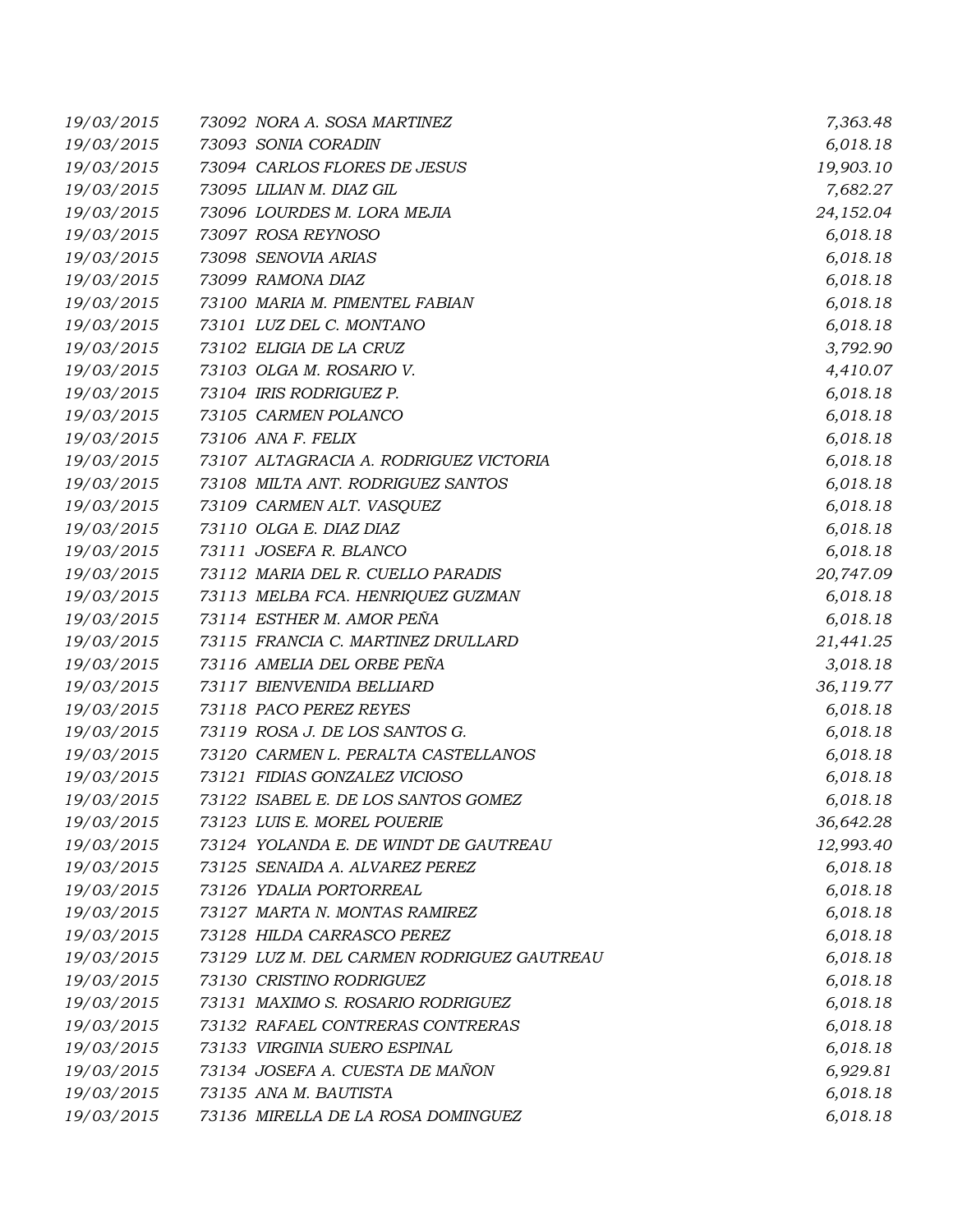| 19/03/2015 | 73137 DORA H. STERLING VAZQUEZ        | 6,018.18  |
|------------|---------------------------------------|-----------|
| 19/03/2015 | 73138 JOSEFINA SUAZO ABREU            | 32,621.32 |
| 19/03/2015 | 73139 ALTAGRACIA A. GIL NOBLE         | 6,018.18  |
| 19/03/2015 | 73140 THELMA G. GOMEZ S.              | 6,018.18  |
| 19/03/2015 | 73141 FELIX R. CUEVAS RUFINO          | 6,018.18  |
| 19/03/2015 | 73142 RAFAELA DE JS. PEÑA LORA        | 4,437.33  |
| 19/03/2015 | 73143 BRIGIDA FELIZ VDA. OZUNA        | 6,018.18  |
| 19/03/2015 | 73144 MIGUEL A. POLANCO               | 32,440.83 |
| 19/03/2015 | 73145 LEON FLORES                     | 32,440.83 |
| 19/03/2015 | 73146 MARIA A. PAULINO MARTE          | 6,018.18  |
| 19/03/2015 | 73147 CESAR A. VALLEJO NICOLAS        | 6,018.18  |
| 19/03/2015 | 73148 LUCIA M. REYES PEREZ            | 17,301.77 |
| 19/03/2015 | 73149 MERCEDES HIRALDO                | 6,018.18  |
| 19/03/2015 | 73150 RAMONA FLORES DE MATOS          | 5,318.18  |
| 19/03/2015 | 73151 GLOBIS P. GUZMAN SANCHEZ        | 8,043.54  |
| 19/03/2015 | 73152 ELOISA NUÑEZ DE GONZALEZ        | 11,519.20 |
| 19/03/2015 | 73153 MIREYA CAPELLAN A.              | 6,018.18  |
| 19/03/2015 | 73154 LUZ DEL C. SANCHEZ CALDERON     | 6,018.18  |
| 19/03/2015 | 73155 INES MDES. REYES CABRERA        | 3,823.53  |
| 19/03/2015 | 73156 SILVESTRE COCO                  | 4,253.89  |
| 19/03/2015 | 73157 ELISA VIVIECA                   | 5,982.71  |
| 19/03/2015 | 73158 TERESA MORA DE LA ROSA          | 6,018.18  |
| 19/03/2015 | 73159 PEDRO A. FERNANDEZ SALCEDO      | 35,171.57 |
| 19/03/2015 | 73160 RAFAEL A. RODRIGUEZ GONZALEZ    | 28,664.95 |
| 19/03/2015 | 73161 AFRICA E. SANTOS GUZMAN         | 6,018.18  |
| 19/03/2015 | 73162 MILEDYS S. SOSA R.              | 22,825.92 |
| 19/03/2015 | 73163 MARCIANA ALT. RAMIREZ CORONA    | 16,680.13 |
| 19/03/2015 | 73164 DAYSI R. VASQUEZ CRUZ           | 6,018.18  |
| 19/03/2015 | 73165 CARMEN DE LOS A. LUCIANO GARCIA | 3,193.29  |
| 19/03/2015 | 73166 NEREYDA E. JAQUEZ LOZANO        | 6,018.18  |
| 19/03/2015 | 73167 CARMEN L. SANTOS PIMENTEL       | 6,018.18  |
| 19/03/2015 | 73168 AMERICA G. ESPINAL HUED         | 6,018.18  |
| 19/03/2015 | 73169 RAMON ANT. CARABALLO ABREU      | 6,018.18  |
| 19/03/2015 | 73170 CARLOS D. GARCIA GARCIA         | 6,018.18  |
| 19/03/2015 | 73171 DULCE M. ESTEVEZ                | 6,018.18  |
| 19/03/2015 | 73172 MARIA DE LA C. CANELA CANELA    | 5,418.18  |
| 19/03/2015 | 73173 FRANCISCO J. NUÑEZ GOMEZ        | 37,742.61 |
| 19/03/2015 | 73174 MARIA G. DALMASI LORA           | 6,018.18  |
| 19/03/2015 | 73175 CARMEN L. EDUARDO ICIANO        | 6,018.18  |
| 19/03/2015 | 73176 CARMEN Y. COSME GUTIERREZ       | 3,429.29  |
| 19/03/2015 | 73177 FRANCISCA R. PEREZ PEÑA         | 6,018.18  |
| 19/03/2015 | 73178 ESPERANZA ANT. COLLADO BATISTA  | 6,018.18  |
| 19/03/2015 | 73179 ADRIANO GONZALEZ PANTALEON      | 6,018.18  |
| 19/03/2015 | 73180 ANA J. LOPEZ GERMOSEN           | 6,018.18  |
| 19/03/2015 | 73181 FELIX R. JIMENEZ RIVAS          | 1,103.33  |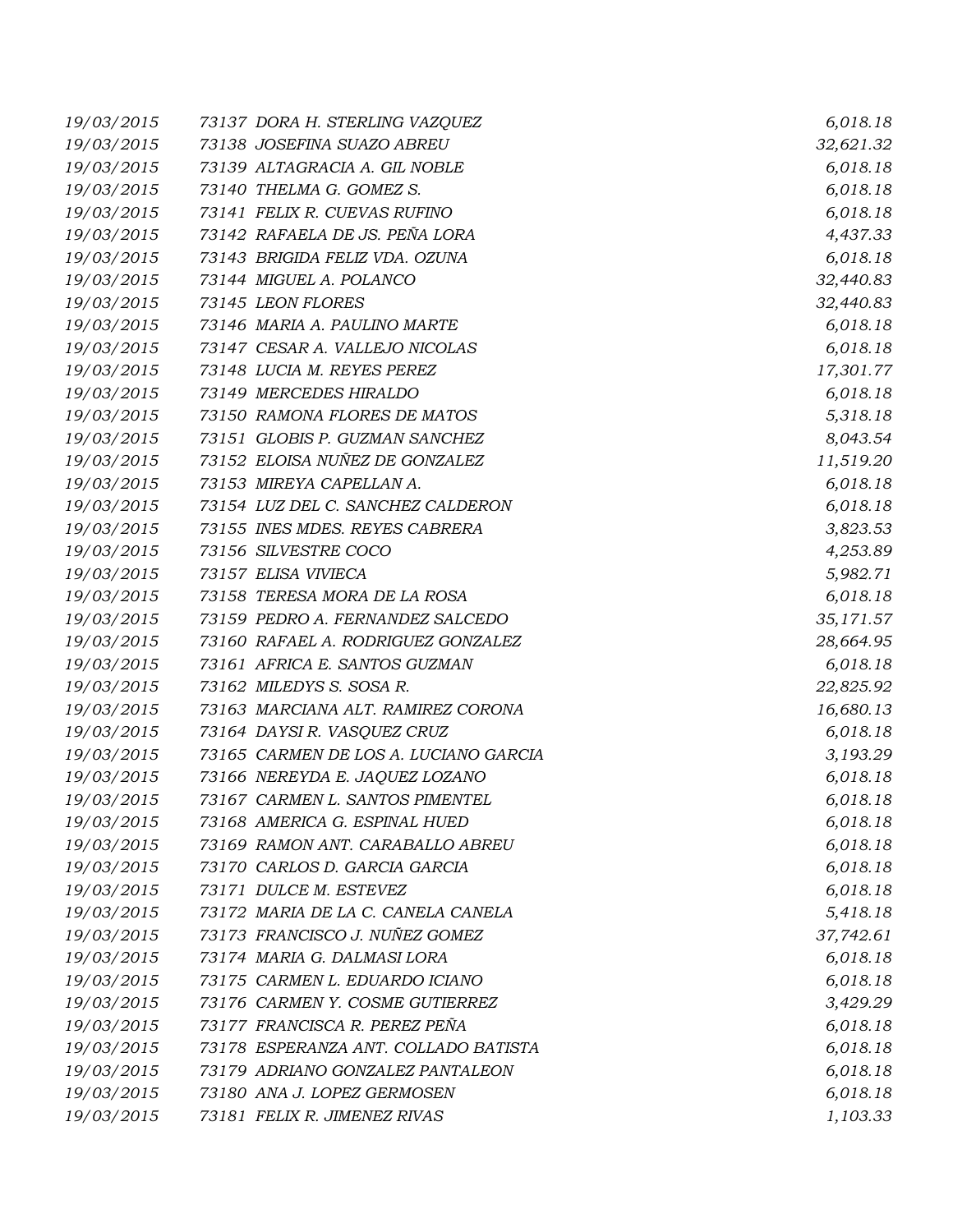| 19/03/2015 | 73182 ROSAURA JULIA JIMENEZ DAJER DE LOPEZ | 26,372.75 |
|------------|--------------------------------------------|-----------|
| 19/03/2015 | 73183 RAMONA DE JESUS ROSARIO              | 6,018.18  |
| 19/03/2015 | 73184 MARIA A. CASTRO AGRAMONTE            | 6,018.18  |
| 19/03/2015 | 73185 AGUSTINA MARTE                       | 5,734.18  |
| 19/03/2015 | 73186 EURIPIDES A. GARCIA GARCIA           | 36,436.81 |
| 19/03/2015 | 73187 GENOVEVA I. ROSARIO                  | 6,018.18  |
| 19/03/2015 | 73188 MARIA A. HONRADO BADIA               | 6,018.18  |
| 19/03/2015 | 73189 MARIA ALT. RAMOS GARCIA              | 6,018.18  |
| 19/03/2015 | 73190 JUAN ANT. SANCHEZ VILLA              | 5,473.17  |
| 19/03/2015 | 73191 RAMONA JIMENEZ LIZARDO               | 6,018.18  |
| 19/03/2015 | 73192 JOSEFA ALT. MEJIA MIESES             | 6,018.18  |
| 19/03/2015 | 73193 ROSA PAREDES GARCIA                  | 6,018.18  |
| 19/03/2015 | 73194 GUARIONEX BRITO TAVERAS              | 6,018.18  |
| 19/03/2015 | 73195 PEDRO HERNANDEZ CRUCEY               | 6,018.18  |
| 19/03/2015 | 73196 JUANA TRAVIESO VASQUEZ               | 6,018.18  |
| 19/03/2015 | 73197 ROSA DOMINGUEZ                       | 6,018.18  |
| 19/03/2015 | 73198 JUAN SEBASTIAN RODRIGUEZ             | 6,018.18  |
| 19/03/2015 | 73199 NELSON ITURBIDES R.                  | 29,497.03 |
| 19/03/2015 | 73200 AMELIA VALDEZ M.                     | 6,018.18  |
| 19/03/2015 | 73201 VALENTIN SUAREZ G.                   | 6,018.18  |
| 19/03/2015 | 73202 CAROLINA A. VICTORIA                 | 6,018.18  |
| 19/03/2015 | 73203 FRANCISCA A. TEJADA                  | 6,018.18  |
| 19/03/2015 | 73204 LOURDES M. NUÑEZ ROSARIO             | 6,018.18  |
| 19/03/2015 | 73205 JOSE P. FLORES M.                    | 11,152.15 |
| 19/03/2015 | 73206 NURYS MUÑOZ PEREZ                    | 34,240.40 |
| 19/03/2015 | 73207 GREGORIO ARIAS CARRASCO              | 21,709.26 |
| 19/03/2015 | 73208 DAVID A. FELIZ FELIZ                 | 6,018.18  |
| 19/03/2015 | 73209 MERCEDES SEGURA CUEVAS               | 2,948.13  |
| 19/03/2015 | 73210 NERIS MEDINA DIAZ                    | 5,633.41  |
| 19/03/2015 | 73211 MIGUELINA PEÑA MENDEZ                | 3,757.46  |
| 19/03/2015 | 73212 DOMINGO GUZMAN MORETA FELIZ          | 3,625.32  |
| 19/03/2015 | 73213 RICHARDIN DE J. DOTEL                | 7,490.44  |
| 19/03/2015 | 73214 EUDES M. ENCARNACION FELIZ           | 6,018.18  |
| 19/03/2015 | 73215 NEREIDA FLORIAN SANTANA              | 6,018.18  |
| 19/03/2015 | 73216 SERGIO OLIVERO FELIZ                 | 7,392.08  |
| 19/03/2015 | 73217 ROSAURA FERRERAS FERRERAS            | 6,018.18  |
| 19/03/2015 | 73218 NURIS M. NOVAS MATOS                 | 4,302.39  |
| 19/03/2015 | 73219 RAMON P. VASQUEZ                     | 21,441.25 |
| 19/03/2015 | 73220 MIGUEL MEDINA PEREZ                  | 12,252.15 |
| 19/03/2015 | 73221 LIVIO G. RIVAS                       | 6,018.18  |
| 19/03/2015 | 73222 ISMAEL PEÑA                          | 10,720.63 |
| 19/03/2015 | 73223 BIENVENIDA VELOZ                     | 6,018.18  |
| 19/03/2015 | 73224 EUGENIA PEREZ SANTANA                | 5,269.94  |
| 19/03/2015 | 73225 PEDRO REYES MEDINA                   | 5,718.18  |
| 19/03/2015 | 73226 FELICIA CUEVAS CARVAJAL              | 3,904.68  |
|            |                                            |           |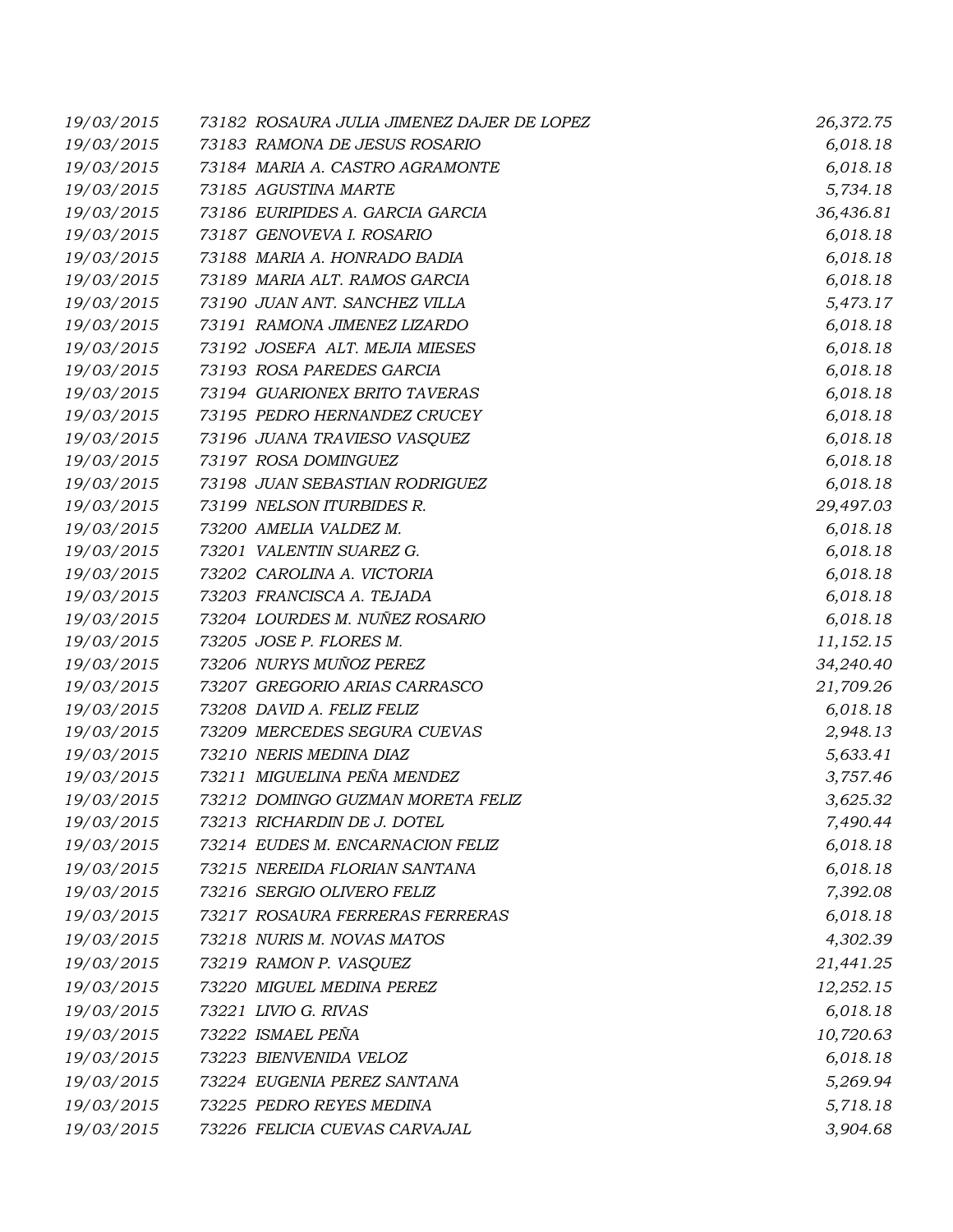| 19/03/2015 | 73227 JUSTO FERRERAS PEREZ                    | 6,018.18  |
|------------|-----------------------------------------------|-----------|
| 19/03/2015 | 73228 VICTOR R. CONCEPCION ROMERO             | 6,018.18  |
| 19/03/2015 | 73229 ADELFA A. HERRERA TERRERO               | 6,018.18  |
| 19/03/2015 | 73230 JULIO H. HERRERA MATOS                  | 1,103.33  |
| 19/03/2015 | 73231 SENEO MONTAS MONTERO                    | 5,718.18  |
| 19/03/2015 | 73232 XIOMARA A. MONTERO JIMENEZ              | 6,187.09  |
| 19/03/2015 | 73233 RAMON A. MORETA                         | 4,748.30  |
| 19/03/2015 | 73234 SIMONA FAMILIA ZABALA                   | 4,347.04  |
| 19/03/2015 | 73235 VENECIA RUIZ MATEO                      | 4,023.54  |
| 19/03/2015 | 73236 AUGUSTO E. OVIEDO PEÑA                  | 6,799.20  |
| 19/03/2015 | 73237 ANERTA ALT. RODRIGUEZ                   | 32,683.32 |
| 19/03/2015 | 73238 RAMON A. GUTIERREZ GARCIA               | 6,018.18  |
| 19/03/2015 | 73239 JUAN DE LA C. TEJEDA ACOSTA             | 10,015.60 |
| 19/03/2015 | 73240 JUANA LUCIA A. SANCHEZ G.               | 6,018.18  |
| 19/03/2015 | 73241 ANTHIA M. REYES JIMENEZ                 | 5,618.18  |
| 19/03/2015 | 73242 MANUEL E. SOSA CRUZ                     | 5,518.18  |
| 19/03/2015 | 73243 DANIEL MEDINA BELLIARD                  | 6,018.18  |
| 19/03/2015 | 73244 LUCILA NUÑEZ CASTRO                     | 6,018.18  |
| 19/03/2015 | 73245 ANA M. BAEZ ROSARIO                     | 6,018.18  |
| 19/03/2015 | 73246 RAMONA REYES CARRASCO                   | 6,018.18  |
| 19/03/2015 | 73247 ELBA H. VARGAS FRIAS                    | 6,018.18  |
| 19/03/2015 | 73248 EVARISTO JIMENEZ FIGUEREO               | 10,720.63 |
| 19/03/2015 | 73249 GUARINA E. MERCEDES HERNANDEZ FERDINARD | 6,018.18  |
| 19/03/2015 | 73250 LUIS J. BOURGET FROMETA                 | 38,387.50 |
| 19/03/2015 | 73251 RUTH MONTALVO FRANCISCO                 | 29,497.03 |
| 19/03/2015 | 73252 ROSARIO N. ARIAS GERMAN                 | 6,018.18  |
| 19/03/2015 | 73253 ELIDA E. SANCHEZ NINA                   | 16,855.44 |
| 19/03/2015 | 73254 ENEIDA DOMINGUEZ                        | 6,018.18  |
| 19/03/2015 | 73255 JOSEFINA GURIDIS POZO                   | 6,018.18  |
| 19/03/2015 | 73256 ALTAGRACIA M. PLACENCIO FORTUNA         | 6,018.18  |
| 19/03/2015 | 73257 ARGENTINA ORTIZ PERDOMO                 | 6,018.18  |
| 19/03/2015 | 73258 CARMELA MATOS TEJEDA                    | 6,018.18  |
| 19/03/2015 | 73259 MARIA SEVERINO DE LEON                  | 6,018.18  |
| 19/03/2015 | 73260 JULIANA PINEDA                          | 6,018.18  |
| 19/03/2015 | 73261 MANUEL A. LEMONIER JIMENEZ              | 311.88    |
| 19/03/2015 | 73262 MARITZA MEJIA DUVERGE                   | 4,213.35  |
| 19/03/2015 | 73263 JOSEFA REYES APONTE                     | 6,018.18  |
| 19/03/2015 | 73264 DANIEL TELLERIAS VASQUEZ                | 6,018.18  |
| 19/03/2015 | 73265 GRECIA BINA SORIANO                     | 6,018.18  |
| 19/03/2015 | 73266 CARMEN MA. MORALES MORALES              | 5,518.18  |
| 19/03/2015 | 73267 CRISTOBALINA BONILLA CASTRO             | 6,018.18  |
| 19/03/2015 | 73268 JULIA ARRIAGA PONTIER                   | 6,018.18  |
| 19/03/2015 | 73269 ELUPINA SANTANA RIVERA                  | 3,036.97  |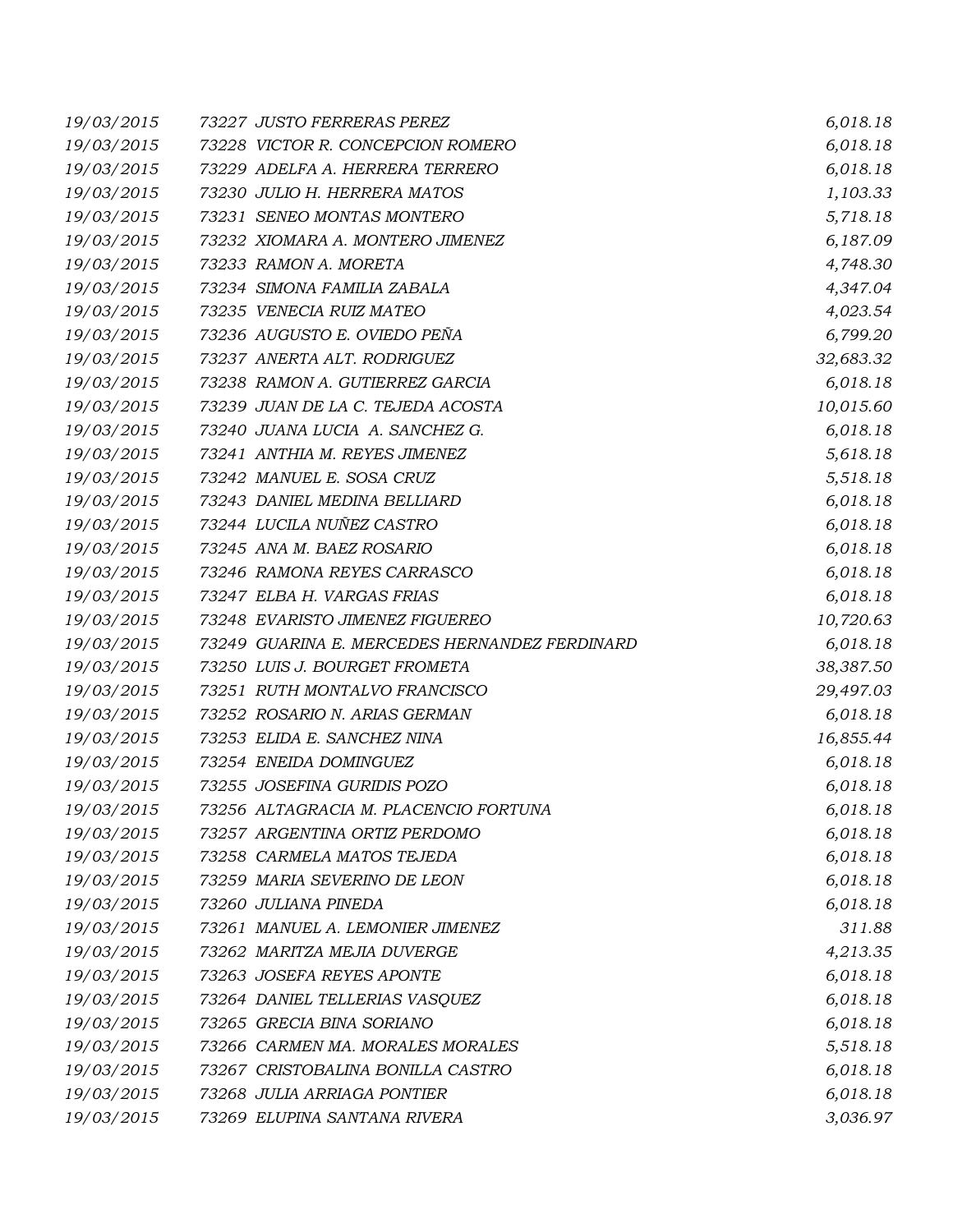| 19/03/2015 | 73270 HILDA L. LAMARCHE UBIERA                  | 3,792.70  |
|------------|-------------------------------------------------|-----------|
| 19/03/2015 | 73271 EDELMIRA RAMIREZ DE ESPINAL               | 6,018.18  |
| 19/03/2015 | 73272 LUCINDA ESPINAL                           | 5,834.18  |
| 19/03/2015 | 73273 JUAN GUERRERO MONTILLA                    | 6,018.18  |
| 19/03/2015 | 73274 CARMEN A. CASADO MARTINEZ                 | 6,018.18  |
| 19/03/2015 | 73275 FEDERICO A. DE LA ROSA RAMOS              | 6,018.18  |
| 19/03/2015 | 73276 INES JOSE G.                              | 922.18    |
| 19/03/2015 | 73277 EMILIO PEREZ CASTRO                       | 6,018.18  |
| 19/03/2015 | 73278 CELESTE BATISTA DEL R.                    | 6,018.18  |
| 19/03/2015 | 73279 MELANIA BELEN                             | 3,143.46  |
| 19/03/2015 | 73280 MARINA VASQUEZ M.                         | 6,018.18  |
| 19/03/2015 | 73281 JUANA JIMENEZ E.                          | 6,018.18  |
| 19/03/2015 | 73282 SGTO. NELSON G. SUAREZ MOREL              | 16,000.00 |
| 19/03/2015 | 73283 1ER. TTE. ALFREDO PEREZ MEDRANO           | 16,000.00 |
| 19/03/2015 | 73284 ASIMILADO ANGEL ANT. M. MORBAN GARCIA     | 16,000.00 |
| 19/03/2015 | 73285 SGTO. JUAN C. MADE PIÑA                   | 16,000.00 |
| 19/03/2015 | 73286 2DO. TTE. PASCUAL NOVAS SEGURA            | 15,000.00 |
| 19/03/2015 | 73287 CABO FRANCISCO DE LA CRUZ DE LA CRUZ      | 8,000.00  |
| 19/03/2015 | 73288 SGTO. MR. FRANCISCO DE A. JIMENEZ ALMONTE | 13,000.00 |
| 19/03/2015 | 73289 MAYOR FRANKLIN A. ESTEVEZ CONTRERAS       | 18,000.00 |
| 19/03/2015 | 73290 CABO STERLIN CRUZ DE LA CRUZ              | 8,739.50  |
| 19/03/2015 | 73291 CAP. RICARDO SUBERVI PEREZ                | 14,000.00 |
| 19/03/2015 | 73292 IER.TTE. SABINO ALCANTARA MARTINEZ        | 13,000.00 |
| 19/03/2015 | 73293 1ER. TTE. LORENZO GARCIA MARTINEZ         | 13,000.00 |
| 19/03/2015 | 73294 IER. TTE. GEOVANNY B. PERALTA BRITO       | 13,000.00 |
| 19/03/2015 | 73295 2DO. TTE. ANA F. ORTEGA POLANCO           | 12,000.00 |
| 19/03/2015 | 73296 2DO. TTE. EDGAR ANT. ROSARIO RODRIGUEZ    | 12,000.00 |
| 19/03/2015 | 73297 2DO. TTE. ERASMO F. DEL CARMEN GREGORIO   | 12,000.00 |
| 19/03/2015 | 73298 2DO. TTE. LAISY VASQUEZ SEGURA            | 12,000.00 |
| 19/03/2015 | 73299 SGTO. MR. GREGORIO RAMIREZ DOMINGUEZ      | 11,000.00 |
| 19/03/2015 | 73300 SGTO. MR. SANTIAGO CONTRERAS HERRERA      | 11,000.00 |
| 19/03/2015 | 73301 SGTO. MR. RAULY LIZARDO LORENZO           | 11,000.00 |
| 19/03/2015 | 73302 SGTO. MR. ALBERTO RAMIREZ DE LA CRUZ      | 11,000.00 |
| 19/03/2015 | 73303 SGTO. VICTOR ANT. CHECO CORNELIO          | 10,000.00 |
| 19/03/2015 | 73304 RASO WILLIAM VALDEZ CABRERA               | 8,000.00  |
| 19/03/2015 | 73305 RASO JOSE R. BRITO ORTEGA                 | 8,000.00  |
| 19/03/2015 | 73306 CABO PABLO BRAND ADON                     | 8,000.00  |
| 19/03/2015 | 73307 CABO JULIO C. HEREDIA                     | 8,000.00  |
| 19/03/2015 | 73308 CABO DANNIS ACOSTA REINOSO                | 8,000.00  |
| 19/03/2015 | 73309 MAYOR DAMIAN ANT. OVALLES JORGE           | 18,000.00 |
| 19/03/2015 | 73310 MAYOR MARIO O. PEREZ NOVAS                | 18,000.00 |
| 19/03/2015 | 73311 CABO JOSE P. REYES CONCEPCION             | 8,739.50  |
| 19/03/2015 | 73312 RASO JOSE D. ADAMES HEREDIA               | 8,739.50  |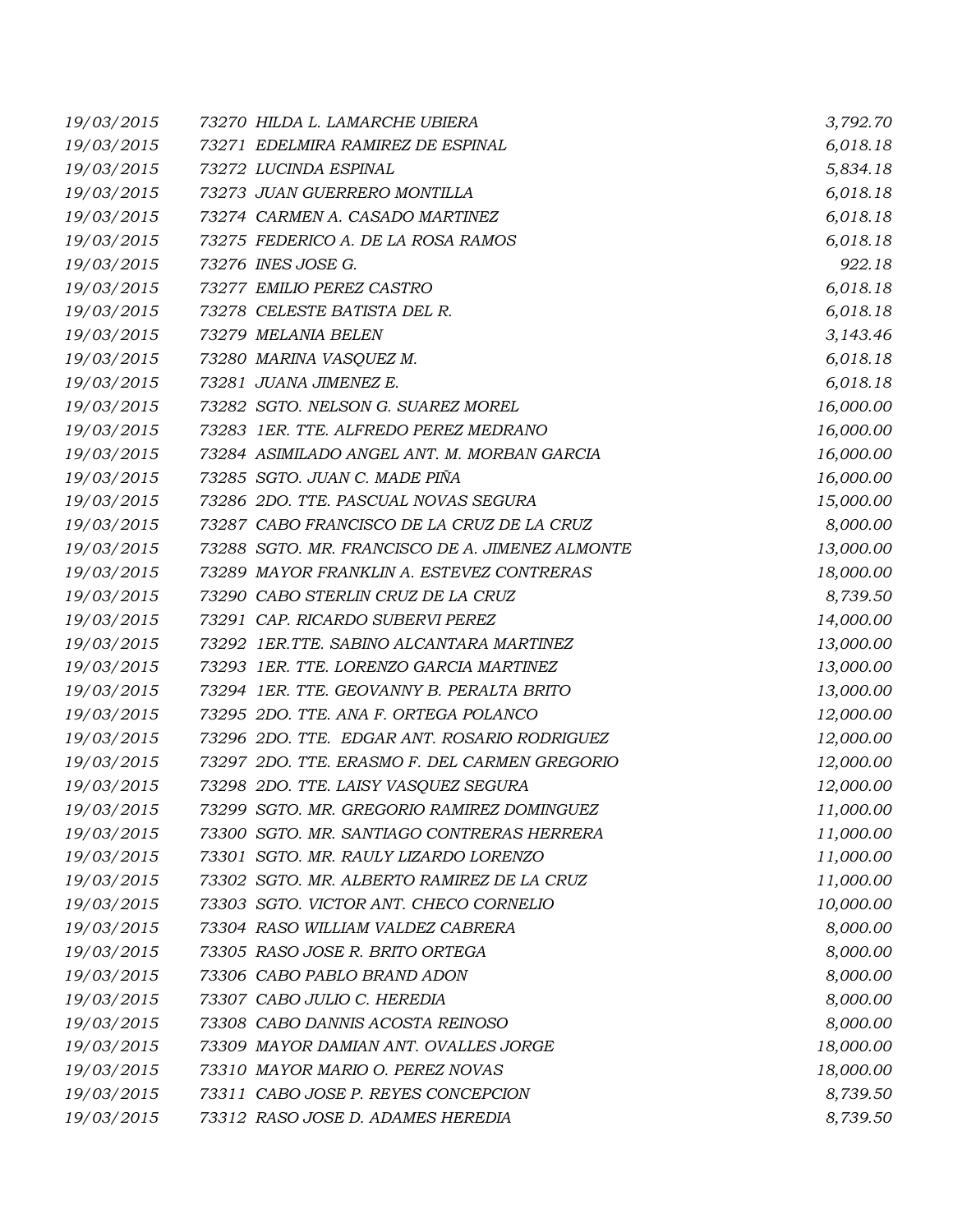| 19/03/2015 | 73313 CABO NELSON ARIAS ESPINAL                | 8,739.50  |
|------------|------------------------------------------------|-----------|
| 19/03/2015 | 73314 1ER. TTE. RANCIS N. ROSARIO RODRIGUEZ    | 13,000.00 |
| 19/03/2015 | 73315 1ER. TTE. MANUEL CONTRERAS SANTANA       | 13,000.00 |
| 19/03/2015 | 73316 1ER. TTE. RUBEN VILLAR DIAZ              | 13,000.00 |
| 19/03/2015 | 73317 2DO. TTE. JOSE VLADIMIR UREÑA ORTEGA     | 11,950.00 |
| 19/03/2015 | 73318 2DO. TTE. EUGENIA RAMIREZ DE JESUS       | 12,000.00 |
| 19/03/2015 | 73319 2DO. TTE. ANGEL A. NERO ACOSTA           | 12,000.00 |
| 19/03/2015 | 73320 2DO. TTE. FRANCISCO J. BATISTA GUTIERREZ | 12,000.00 |
| 19/03/2015 | 73321 2DO. TTE. RICARDO ANT. SOSA DISLA        | 12,000.00 |
| 19/03/2015 | 73322 2DO. TTE. EDDY ANT. OVALLE               | 12,000.00 |
| 19/03/2015 | 73323 2DO. TTE. DOMINGO NUÑEZ                  | 12,000.00 |
| 19/03/2015 | 73324 2DO. TTE. KENNEDY PINALES ENCARNACION    | 12,000.00 |
| 19/03/2015 | 73325 SGTO. JUAN ALB. ACOSTA MEJIA             | 10,000.00 |
| 19/03/2015 | 73326 SGTO. JOSE ML. SOSA MARTE                | 10,000.00 |
| 19/03/2015 | 73327 SGTO. BACILIO SILVERIO POLE              | 10,000.00 |
| 19/03/2015 | 73328 SGTO. REYNARDO F. SELMO                  | 10,000.00 |
| 19/03/2015 | 73329 RASO WANDER MERCEDES MATEO               | 8,000.00  |
| 19/03/2015 | 73330 RASO MARIO O. PEREZ PEREZ                | 8,000.00  |
| 19/03/2015 | 73331 2DO. TTE. YEAN E. ROBLES SOTO            | 22,000.00 |
| 19/03/2015 | 73332 CAP. JULIO PEREZ ESPINAL                 | 20,000.00 |
| 19/03/2015 | 73333 TTE. COR. SECUNDINO MERCEDES PEGUERO     | 20,000.00 |
| 19/03/2015 | 73334 CAP. PABLO R. PEREZ VOLQUEZ              | 23,110.00 |
| 19/03/2015 | 73335 MAYOR LEONARDO JIMENEZ ENCARNACION       | 18,000.00 |
| 19/03/2015 | 73336 CABO ERNESTO DE LA ROSA MARTE            | 8,739.73  |
| 19/03/2015 | 73337 CAP. FELICIANO OGANDO RODRIGUEZ          | 14,000.00 |
| 19/03/2015 | 73338 CAP. CARLOS ROSARIO MORILLO              | 14,000.00 |
| 19/03/2015 | 73339 CAP. ANGEL DE LOS S. DUVERGE AGUASVIVAS  | 14,000.00 |
| 19/03/2015 | 73340 1ER. TTE. GERINELDO MONTAS MONTERO       | 13,000.00 |
| 19/03/2015 | 73341 IER. TTE. JOSE DEL C. BELLO PEREZ        | 13,000.00 |
| 19/03/2015 | 73342 IER. TTE. JUAN R. DUARTE LIRANZO         | 13,000.00 |
| 19/03/2015 | 73343 2DO. TTE. RAFAEL ANT. FAÑA RODRIGUEZ     | 12,000.00 |
| 19/03/2015 | 73344 2DO. TTE. LUIS R. VARGAS GOMEZ           | 12,000.00 |
| 19/03/2015 | 73345 2DO. TTE. RAFAEL ESPINAL BRITO           | 12,000.00 |
| 19/03/2015 | 73346 2DO TTE. HERIBERTO BENITEZ SOTO          | 12,000.00 |
| 19/03/2015 | 73347 2DO. TTE. NELCIDO RODRIGUEZ ACOSTA       | 12,000.00 |
| 19/03/2015 | 73348 2DO. TTE. JOSE ML. REYES MENDEZ          | 12,000.00 |
| 19/03/2015 | 73349 2DO. TTE. IDALINO DIAZ PEREZ             | 12,000.00 |
| 19/03/2015 | 73350 SGTO. MR. JEUDY V. READ TINEO            | 11,000.00 |
| 19/03/2015 | 73351 SGTO. MR. HENRY G. RAMIREZ LLAUGER       | 11,000.00 |
| 19/03/2015 | 73352 SGTO. MR. ANTERO DECENA HEREDIA          | 11,000.00 |
| 19/03/2015 | 73353 SGTO. ARSENIO DIAZ RAMIREZ               | 10,000.00 |
| 19/03/2015 | 73354 SGTO. CHARLES AMADO BENCOSME POLANCO     | 10,000.00 |
| 19/03/2015 | 73355 SGTO. EDGAR ML. BRITO B.                 | 10,000.00 |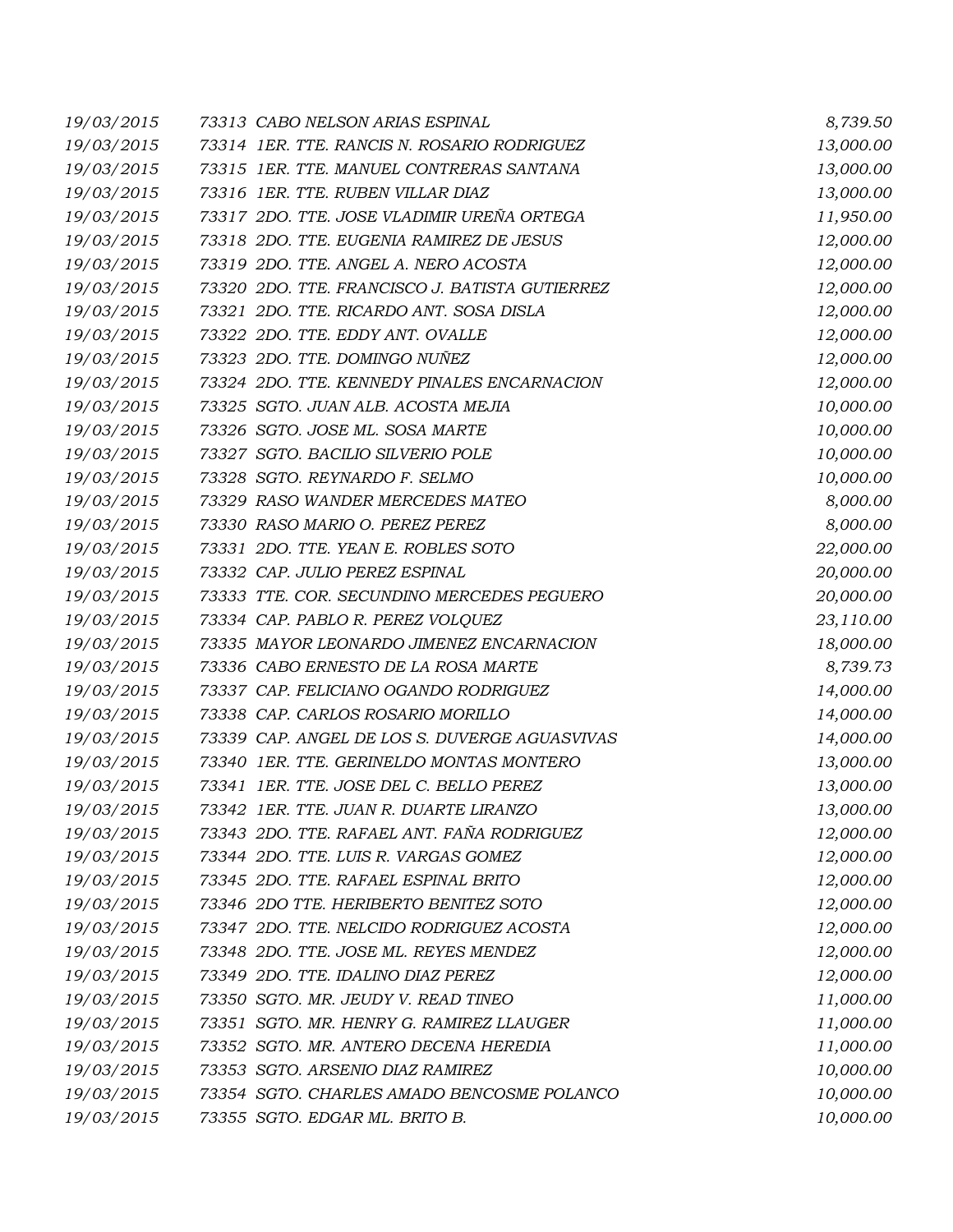| 19/03/2015 | 73356 SGTO. KELVIN DEL JESUS ENCARNACION     | 10,000.00 |
|------------|----------------------------------------------|-----------|
| 19/03/2015 | 73357 SGTO. WILLIAM L. DUARTE MENDEZ         | 9,950.00  |
| 19/03/2015 | 73358 SGTO. FRANKLIN G. ROA ZARZUELA         | 10,000.00 |
| 19/03/2015 | 73359 SGTO. FELIX ANT NOBOA NOBOA            | 10,000.00 |
| 19/03/2015 | 73360 SGTO. JOSE MONTERO VALDEZ              | 10,000.00 |
| 19/03/2015 | 73361 SGTO. FRANCISCO DE LOS SANTOS CAPELLAN | 10,000.00 |
| 19/03/2015 | 73362 SGTO. JOSE ALB. ANTUNA CALDERON        | 10,000.00 |
| 19/03/2015 | 73363 SGTO. FRANCISCO J. CARRASCO CABREJA    | 10,000.00 |
| 19/03/2015 | 73364 SGTO. ELVIS RODRIGUEZ RODRIGUEZ        | 10,000.00 |
| 19/03/2015 | 73365 SGTO. DANILO A. GARCIA ROSARIO         | 10,000.00 |
| 19/03/2015 | 73366 SGTO. RICARDO MONTES DE OCA DE LA CRUZ | 10,000.00 |
| 19/03/2015 | 73367 CABO ELISAUL FELIZ BATISTA             | 8,000.00  |
| 19/03/2015 | 73368 RASO EDWARD DOÑE ALCANTARA             | 8,000.00  |
| 19/03/2015 | 73369 CABO OSCAL L. NIN NIN                  | 8,000.00  |
| 19/03/2015 | 73370 COR. EDWARD R. SANCHEZ GONZALEZ        | 59,498.55 |
| 19/03/2015 | 73371 COR. FELIX O. SANCHEZ ORTIZ            | 43,249.04 |
| 19/03/2015 | 73372 CAPITAN LUIS BASORA B.                 | 24,416.95 |
| 19/03/2015 | 73373 TTE. COR. RAMON ANT. NIN RAMIREZ       | 20,000.00 |
| 19/03/2015 | 73374 MAYOR PEDRO L. ALVAREZ AGRAMONTE       | 20,000.00 |
| 19/03/2015 | 73375 TTE. COR. JUNIOR SAVIÑON PEREZ         | 20,000.00 |
| 19/03/2015 | 73376 CAPITAN LUIS MARIÑEZ P.                | 19,197.23 |
| 19/03/2015 | 73377 2DO TTE. MILCIADES JAVIER RUIZ         | 17,030.64 |
| 19/03/2015 | 73378 1ER TTE. MARTIN NUÑEZ P.               | 16,602.93 |
| 19/03/2015 | 73379 MAYOR CARLOS J. LORA JIMENEZ           | 16,360.00 |
| 19/03/2015 | 73380 1ER. TTE. RAUL FCO. SURIEL ARIAS       | 16,000.00 |
| 19/03/2015 | 73381 RASO ANDY DE LOS SANTOS RODRIGUEZ      | 16,000.00 |
| 19/03/2015 | 73382 2DO TTE. PEDRO RAMIREZ M. P.N.         | 15,501.64 |
| 19/03/2015 | 73383 1ER. TTE. KAROL R. MENDEZ ROSARIO      | 15,000.00 |
| 19/03/2015 | 73384 2DO. TTE. SANTOS SANTANA LEBRON        | 15,000.00 |
| 19/03/2015 | 73385 2DO TTE. PEDRO GARCIA ROMERO           | 13,354.00 |
| 19/03/2015 | 73386 TTE. COR. DOMINGO A. SALAZAR M.        | 12,000.00 |
| 19/03/2015 | 73387 SGTO. ISRRAEL CABRERA CABRERA          | 12,000.00 |
| 19/03/2015 | 73388 TTE. COR. JUAN P. DESCHAMPS            | 12,000.00 |
| 19/03/2015 | 73389 MAYOR LUIS MARIA REYNOSO               | 10,939.73 |
| 19/03/2015 | 73390 MAYOR CARLOS E. AQUINO                 | 10,000.00 |
| 19/03/2015 | 73391 MAYOR VICTOR C. ZABALA SANCHEZ         | 10,000.00 |
| 19/03/2015 | 73392 COR. HECTOR A. DE LOS SANTOS HEREDIA   | 10,000.00 |
| 19/03/2015 | 73393 MAYOR ROBERTO AVILA CONCEPCION         | 10,000.00 |
| 19/03/2015 | 73394 MAYOR LIONORA CUEVAS DE LA CRUZ        | 10,000.00 |
| 19/03/2015 | 73395 MAYOR EDWARD A. NUÑEZ PAULINO          | 10,000.00 |
| 19/03/2015 | 73396 MAYOR ROQUE HERNANDEZ BENAVIDES        | 10,000.00 |
| 19/03/2015 | 73397 RASO PEDRO ANT. ORTIZ CASTRO           | 9,000.00  |
| 19/03/2015 | 73398 CAPITAN SEGUNDO RIVERA                 | 14,000.00 |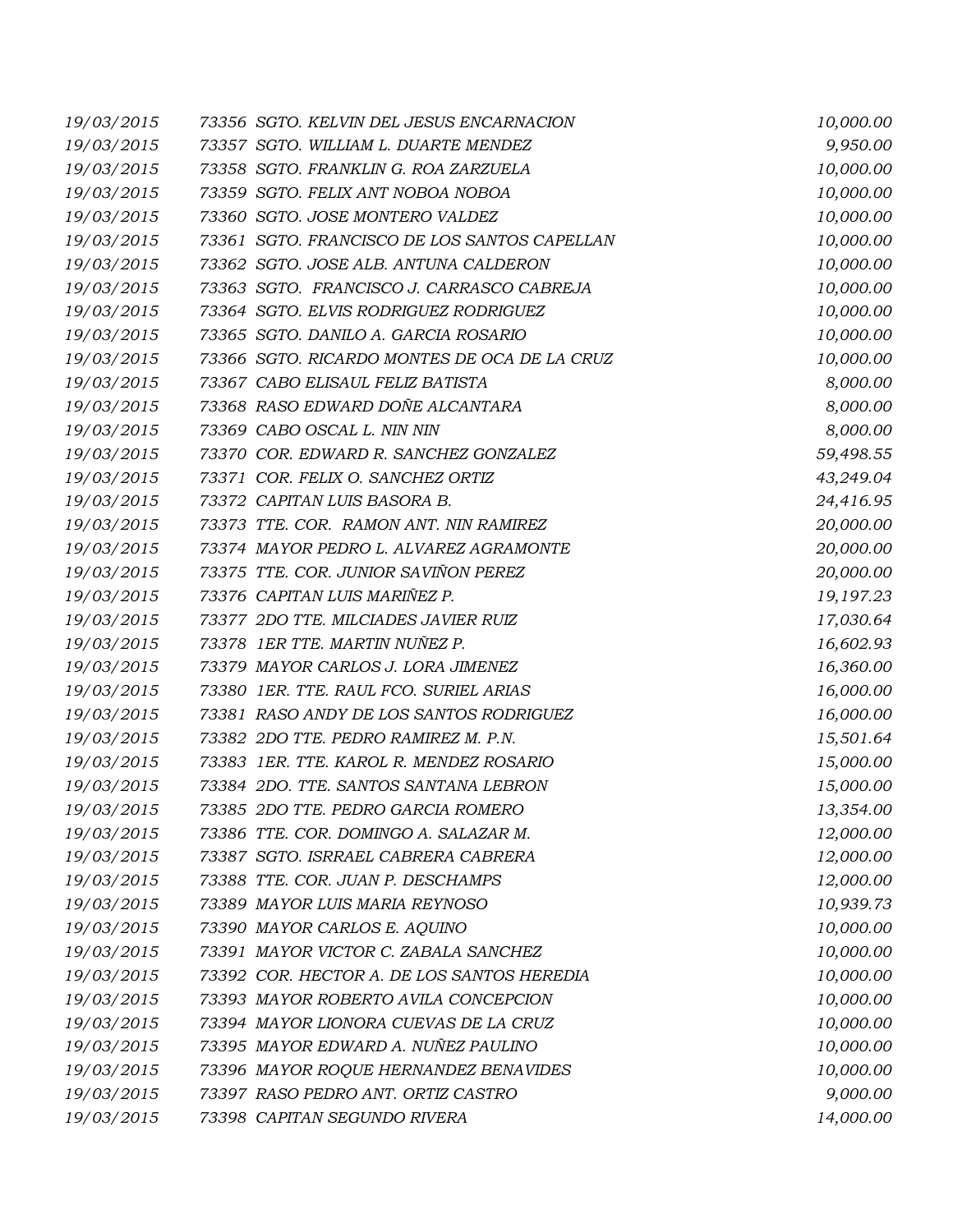| 19/03/2015 | 73399 CAPITAN GERMAN ANT. DOMINGUEZ M.              | 14,000.00 |
|------------|-----------------------------------------------------|-----------|
| 19/03/2015 | 73400 CAP. ANATACIO S. MARIÑEZ BRUJAN               | 21,000.00 |
| 19/03/2015 | 73401 CAP. CARLOS ML. DE LOS SANTOS                 | 8,000.00  |
| 19/03/2015 | 73402 CAP. WILTON J. BOBADILLA VILLAMAN             | 8,000.00  |
| 19/03/2015 | 73403 CAP. HIPOLITO PINEDA PEREYRA                  | 14,000.00 |
| 19/03/2015 | 73404 CAP. MARIO SANCHEZ DE JESUS                   | 8,000.00  |
| 19/03/2015 | 73405 2DO. TTE. JUAN MARTINEZ SALAS                 | 7,945.21  |
| 19/03/2015 | 73406 1ER. TTE. SANTIAGO OZUNA BERROA               | 7,500.00  |
| 19/03/2015 | 73407 IER. TTE. JUAN M. PICHARDO PEÑA               | 7,500.00  |
| 19/03/2015 | 73408 1ER. TTE. ISAAC VALDEZ CESPEDES               | 7,500.00  |
| 19/03/2015 | 73409 1ER. TTE. MANUEL A. CUEVAS ROSARIO            | 7,500.00  |
| 19/03/2015 | 73410 1ER. TTE. FRANCISCO ALB. MORA                 | 7,500.00  |
| 19/03/2015 | 73411 IER. TTE. HENDRIK ANT. DE LOS SANTOS CESPEDES | 7,500.00  |
| 19/03/2015 | 73412 IER. TTE. BIENVENIDA ALT. ORTIZ CUEVAS        | 7,500.00  |
| 19/03/2015 | 73413 CAP. ELVI DE LA ROSA DE LEON                  | 7,500.00  |
| 19/03/2015 | 73414 2DO. TTE. LUIS ANT. REYES CUEVAS              | 7,000.00  |
| 19/03/2015 | 73415 2DO. TTE. SIRIACO VARGAS PICHARDO             | 7,000.00  |
| 19/03/2015 | 73416 2DO. TTE. JOSE O. GUZMAN RAMIREZ              | 7,000.00  |
| 19/03/2015 | 73417 2DO. TTE. PEDRO BELTRE VICIOSO                | 7,000.00  |
| 19/03/2015 | 73418 2DO. TTE. EDDY ANT. TRIUNFEL SOCORRO          | 7,000.00  |
| 19/03/2015 | 73419 2DO. TTE. PABLO PAREDES DE JESUS              | 7,000.00  |
| 19/03/2015 | 73420 2DO. TTE. DIOMEDES VALLEJO ALCANTARA          | 7,000.00  |
| 19/03/2015 | 73421 TTE. DE CORBETA DENNY ANT ANTIGUA PEÑA        | 7,000.00  |
| 19/03/2015 | 73422 2DO. TTE. NELSON SANTANA BAUTISTA             | 7,000.00  |
| 19/03/2015 | 73423 2DO. TTE. ELADIO SANCHEZ PANIAGUA             | 7,000.00  |
| 19/03/2015 | 73424 2DO. TTE. DIONICIO DE LA ROSA CASILLA         | 7,000.00  |
| 19/03/2015 | 73425 2DO. TTE. EDUALDO DE LEON LORENZO             | 21,000.00 |
| 19/03/2015 | 73426 SGTO. MR. ANGEL DE JESUS TORIBIO              | 6,500.00  |
| 19/03/2015 | 73427 SGTO. MR. ELIZABETH GERMOSEN REYES            | 6,500.00  |
| 19/03/2015 | 73428 SGTO. MR. YUNIOR D'OLEO MONTERO               | 11,000.00 |
| 19/03/2015 | 73429 SGTO. MR. INOCENCIO MOJICA JIMENEZ            | 11,000.00 |
| 19/03/2015 | 73430 1ER. TTE. LEOPOLDINA C. ESCOTTO SILVERIO      | 6,500.00  |
| 19/03/2015 | 73431 SGTO. MR. PORFIRIO DE LOS SANTOS ROSARIO      | 6,500.00  |
| 19/03/2015 | 73432 SGTO. MR. WINKY R. REYES ZABALA               | 27,625.00 |
| 19/03/2015 | 73433 SGTO. AMAURYS GOMEZ SIMON                     | 4,613.33  |
| 19/03/2015 | 73434 SGTO. SIMON DE LA ROSA ARCANGEL               | 6,000.00  |
| 19/03/2015 | 73435 SGTO. VENTURA ADON MAMBRU                     | 6,000.00  |
| 19/03/2015 | 73436 SGTO. HUGO MADE MORA                          | 6,000.00  |
| 19/03/2015 | 73437 SGTO. CRISELVA GARCIA VALDEZ                  | 6,000.00  |
| 19/03/2015 | 73438 SGTO. HERINELDO VASQUEZ                       | 6,000.00  |
| 19/03/2015 | 73439 SGTO. PEDRO J. MARTINEZ ENCARNACION           | 6,000.00  |
| 19/03/2015 | 73440 SGTO. JEOVANNY H. PEÑA ORTIZ                  | 6,000.00  |
| 19/03/2015 | 73441 SGTO. NILSON M. CUEVAS CAPELLAN               | 6,000.00  |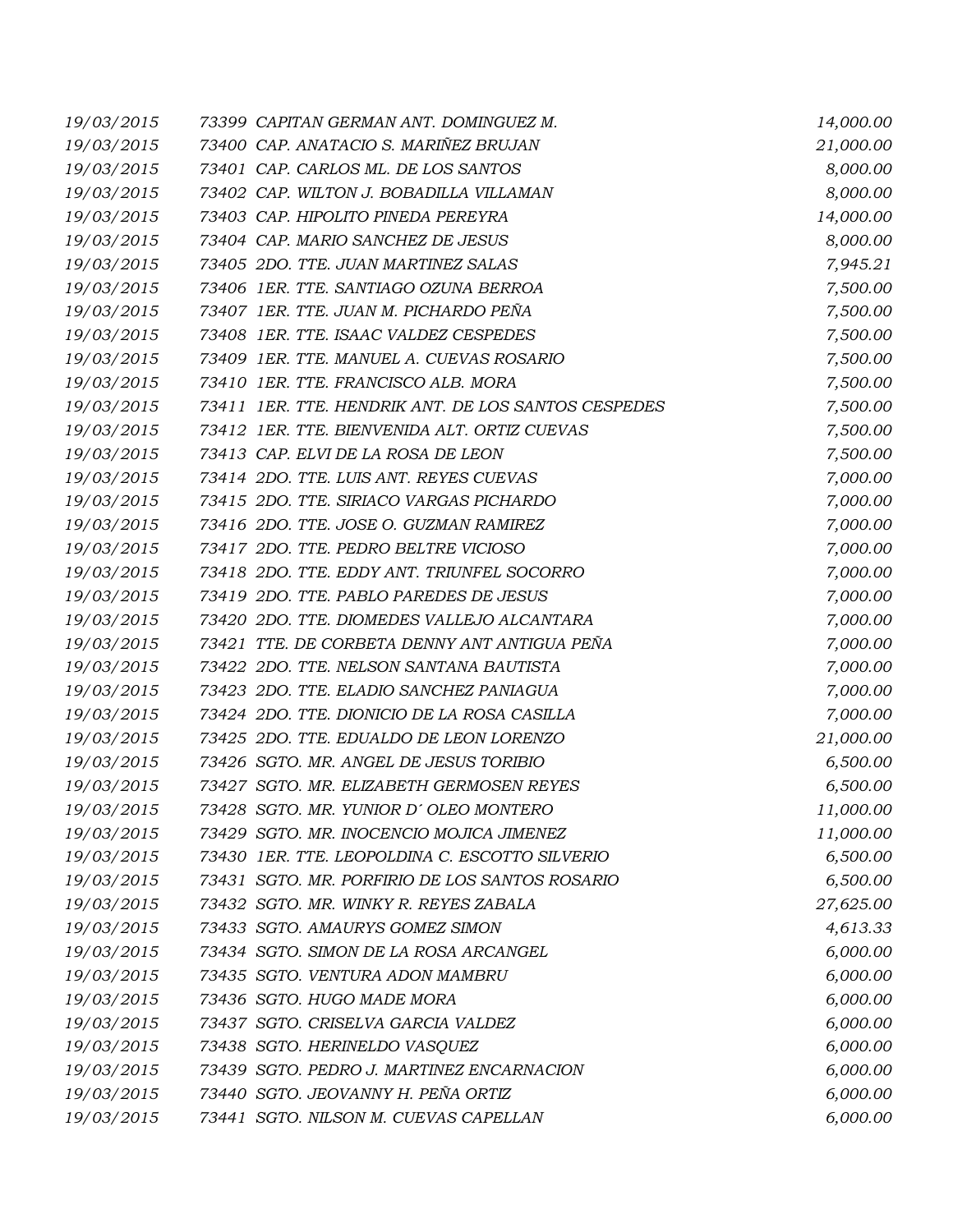| 19/03/2015 | 73442 SGTO. PLINIO ALB. TORRES ZABALA         | 6,000.00  |
|------------|-----------------------------------------------|-----------|
| 19/03/2015 | 73443 SGTO. ROBERTO PEREZ VASQUEZ             | 6,000.00  |
| 19/03/2015 | 73444 SGTO. SERGIO H. NIN ABAD                | 6,000.00  |
| 19/03/2015 | 73445 SGTO. DIACONA LORENZO GARCIA            | 6,000.00  |
| 19/03/2015 | 73446 1ER. TTE. AUDRY MA. OSORIA VILLAR       | 8,200.00  |
| 19/03/2015 | 73447 CABO DANIEL BELTRE                      | 5,000.00  |
| 19/03/2015 | 73448 RASO ELIANA E. SENCION PEREZ            | 5,000.00  |
| 19/03/2015 | 73449 CABO NELFRAN D. BAUTISTA FELIX          | 5,000.00  |
| 19/03/2015 | 73450 RASO HECTOR Y. GUERRERO RODRIGUEZ       | 5,000.00  |
| 19/03/2015 | 73451 CABO BECKERT ANT. WES RINCON            | 5,000.00  |
| 19/03/2015 | 73452 CABO EDGAR PINEDA ROSSO                 | 5,000.00  |
| 19/03/2015 | 73453 RASO DIANA K. PERDOMO DE LA CRUZ        | 5,000.00  |
| 19/03/2015 | 73454 RASO MARCIA MONTERO MONTERO             | 5,000.00  |
| 19/03/2015 | 73455 RASO DEYVI RAMIREZ                      | 5,000.00  |
| 19/03/2015 | 73456 RASO LOREINY PIÑA SANCHEZ               | 5,000.00  |
| 19/03/2015 | 73457 RASO BILL OTAÑEZ CAYETANO               | 5,000.00  |
| 19/03/2015 | 73458 RASO MARITZA SILFA FAÑA                 | 5,000.00  |
| 19/03/2015 | 73459 CABO FERNANDO S. VALDEZ BERAS           | 5,000.00  |
| 19/03/2015 | 73460 CABO EDGAR ANT. RODRIGUEZ VEGA          | 5,000.00  |
| 19/03/2015 | 73461 CABO ANGELA MA. QUEZADA VASQUEZ         | 5,000.00  |
| 19/03/2015 | 73462 CABO JOSE R. UREÑA TAVERAS              | 5,000.00  |
| 19/03/2015 | 73463 CABO AIDY M. GIL                        | 5,000.00  |
| 19/03/2015 | 73464 CABO ANTONIO MEDINA MEDINA              | 5,000.00  |
| 19/03/2015 | 73465 CABO WILLIAM HERNANDEZ ROSARIO          | 8,000.00  |
| 19/03/2015 | 73466 SGTO. MIGUEL A. SAVIÑON DELGADO         | 5,000.00  |
| 19/03/2015 | 73467 CABO YOHANYS MA. ALVAREZ JIMENEZ        | 5,000.00  |
| 19/03/2015 | 73468 RASO RICHARDSON OGANDO MELO             | 5,000.00  |
| 19/03/2015 | 73469 SGTO. MR. SANDY M. PUENTE DE LOS SANTOS | 16,000.00 |
| 19/03/2015 | 73470 MAYOR RAUL TAVERAS D.                   | 18,000.00 |
| 19/03/2015 | 73471 RASO NATANEL BELEN HERNANDEZ            | 8,739.50  |
| 19/03/2015 | 73472 CAP. HORACIO GONZALEZ                   | 31,800.00 |
| 19/03/2015 | 73473 IER. TTE. FERNANDO GOMEZ MENDEZ         | 13,000.00 |
| 19/03/2015 | 73474 2DO. TTE. JOSE G. MARIÑEZ TURBI         | 12,000.00 |
| 19/03/2015 | 73475 2DO.TTE. ESTEBAN ADON HERNANDEZ         | 12,000.00 |
| 19/03/2015 | 73476 2DO. TTE. YOHANIS GONZALEZ ALVAREZ      | 12,000.00 |
| 19/03/2015 | 73477 SGTO. MR. EDUARDITO ARIAS MATEO         | 11,000.00 |
| 19/03/2015 | 73478 SGTO. MR. WILSON NUÑEZ TOLENTINO        | 11,000.00 |
| 19/03/2015 | 73479 SGTO. FELIX B. MESA ARISMENDY           | 10,000.00 |
| 19/03/2015 | 73480 SGTO. RAUL GARCIA HENRIQUEZ             | 10,000.00 |
| 19/03/2015 | 73481 SGTO. FELIX R. CABRERA MENDEZ           | 10,000.00 |
| 19/03/2015 | 73482 SGTO. MIGUEL E. CASANOVA ENCARNACION    | 10,000.00 |
| 19/03/2015 | 73483 CABO ANGEL A. ARRIAGA RODRIGUEZ         | 8,000.00  |
| 19/03/2015 | 73484 RASO MARKIN SANCHEZ SUERO               | 8,000.00  |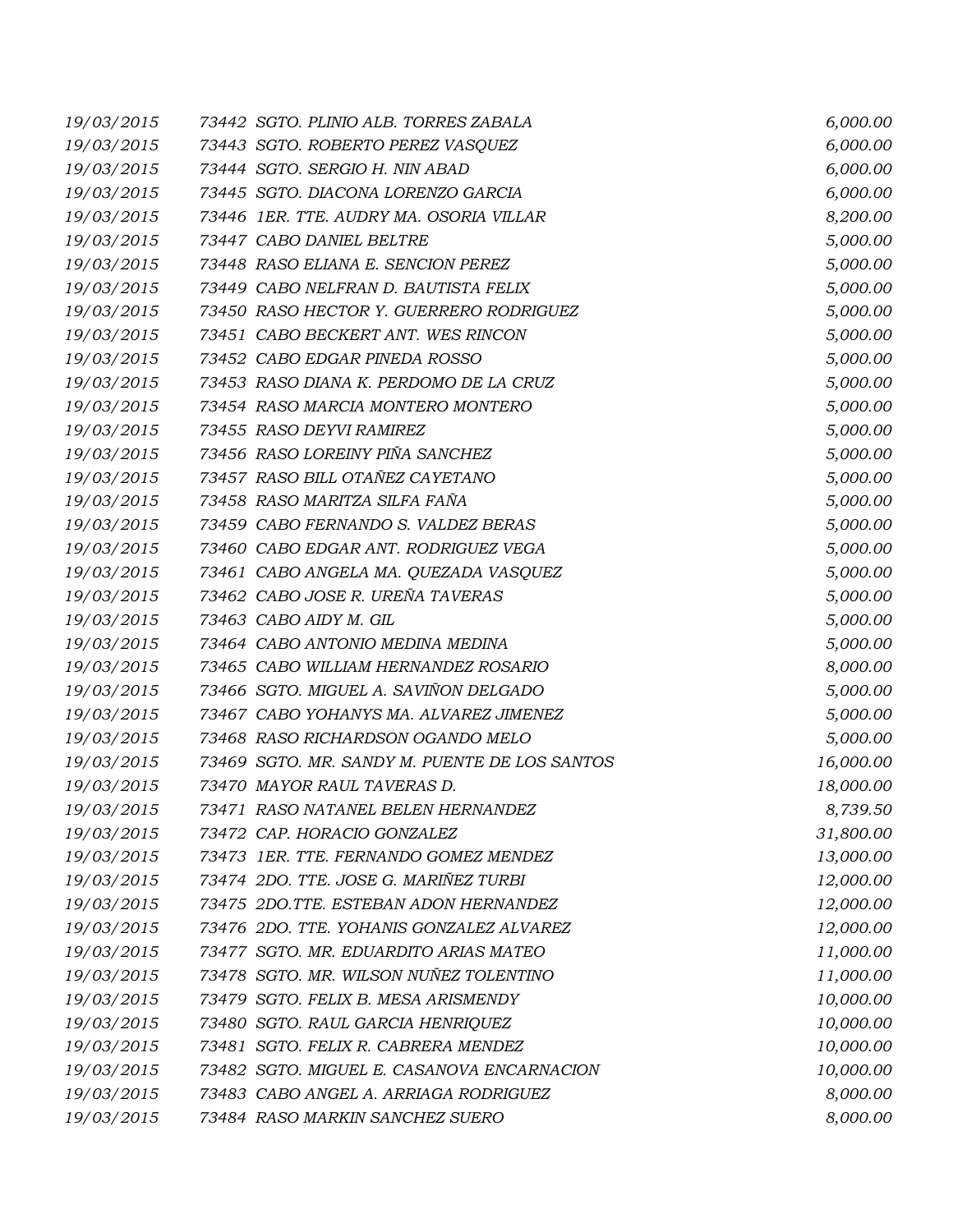| 19/03/2015 | 73485 2DO. TTE. MILCIADES I. CASTILLO REYES  | 15,351.54 |
|------------|----------------------------------------------|-----------|
| 19/03/2015 | 73486 MAYOR RAFAEL ESPINOSA F.               | 18,000.00 |
| 19/03/2015 | 73487 2DO. TTE. JUAN A. MERCEDES VASQUEZ     | 18,000.00 |
| 19/03/2015 | 73488 1ER. TTE. VICTOR ML. PEREZ JIMENEZ     | 17,000.00 |
| 19/03/2015 | 73489 IER. TTE. GARY A. MEDRANO SOTO         | 17,000.00 |
| 19/03/2015 | 73490 SGTO. MR. YSIDRO ML. RODRIGUEZ ROJAS   | 16,000.00 |
| 19/03/2015 | 73491 SGTO. GERFIS ROA DE LA ROSA            | 16,000.00 |
| 19/03/2015 | 73492 CABO ANDRES A. MERCEDES MORILLO        | 16,000.00 |
| 19/03/2015 | 73493 SGTO. PEDRO ANT. SERRANO DILONE        | 15,000.00 |
| 19/03/2015 | 73494 RASO JUNIOR A. VALENTIN PUENTE         | 15,000.00 |
| 19/03/2015 | 73495 SGTO. JOSE L. MARIA                    | 15,000.00 |
| 19/03/2015 | 73496 SGTO. ISMAEL ZAYAS SANCHEZ             | 12,000.00 |
| 19/03/2015 | 73497 SGTO. RAMON ANT. ROSARIO PEÑA          | 12,000.00 |
| 19/03/2015 | 73498 CABO YSAURI GOMEZ MENDEZ               | 11,000.00 |
| 19/03/2015 | 73499 SGTO. AVELITO MORILLO SANCHEZ          | 10,400.00 |
| 19/03/2015 | 73500 SGTO. REYES ARIAS                      | 10,196.33 |
| 19/03/2015 | 73501 IER. TTE. YESENIA ANT. BATISTA ORTIZ   | 10,000.00 |
| 19/03/2015 | 73502 MAYOR DANIEL G. REYES REINOSO          | 18,000.00 |
| 19/03/2015 | 73503 CABO HILARIO SEVERINO PASCUAL          | 9,000.00  |
| 19/03/2015 | 73504 CABO SANTO A. BRUJAN AQUINO            | 8,739.81  |
| 19/03/2015 | 73505 CABO ELPIDIO DIAZ BRUJAN               | 8,739.73  |
| 19/03/2015 | 73506 CAP. VIRGILIO DE J. SARMIENTO          | 14,000.00 |
| 19/03/2015 | 73507 CAP. EDWARD A. CASTILLO RODRIGUEZ      | 14,000.00 |
| 19/03/2015 | 73508 CABO ENRIQUE RESTITUYO                 | 7,945.00  |
| 19/03/2015 | 73509 1ER. TTE. OFELIO SUAREZ HERNANDEZ      | 13,000.00 |
| 19/03/2015 | 73510 1ER. TTE. MARIO L. CASTRO RINCON       | 13,000.00 |
| 19/03/2015 | 73511 SGTO. MR. VICTOR DE JS. BASILIO GARCIA | 11,000.00 |
| 19/03/2015 | 73512 SGTO. MR. KELVIN W. ALMONTE MERCEDES   | 11,000.00 |
| 19/03/2015 | 73513 SGTO. DIONY GARCIA SUERO               | 10,000.00 |
| 19/03/2015 | 73514 SGTO. JUAN C. HEREDIA DE LOS SANTOS    | 10,000.00 |
| 19/03/2015 | 73515 SGTO. MR. ADOLFO A. GOMEZ MIESES       | 9,000.00  |
| 19/03/2015 | 73516 RASO JUAN C. PERALTA                   | 8,000.00  |
| 19/03/2015 | 73517 RASO FELIX J. PEGUERO DISLA            | 8,000.00  |
| 19/03/2015 | 73518 CABO JANEIRO MATOS CUEVAS              | 8,000.00  |
| 19/03/2015 | 73519 RASO HANSEL DE LOS SANTOS RODRIGUEZ    | 8,000.00  |
| 19/03/2015 | 73520 SGTO. JUAN DE LA PAZ                   | 7,200.00  |
| 19/03/2015 | 73521 SGTO. MR. JICLIES A. RONDON PERALTA    | 8,200.00  |
| 19/03/2015 | 73522 CABO SUJENLI Y. HEREDIA DE LOS SANTOS  | 5,200.00  |
| 19/03/2015 | 73523 2DO. TTE. DANIEL PEREZ F.              | 9,093.33  |
| 19/03/2015 | 73524 SGTO. VICTOR M. ESPIRITU SORIANO       | 7,200.00  |
| 19/03/2015 | 73525 CABO STALIN J. ANDUJAR DIAZ            | 5,200.00  |
| 19/03/2015 | 73526 RASO HERIBERTO A. ALVAREZ MONTAS       | 5,200.00  |
| 19/03/2015 | 73527 SGTO. MR. CARLOS Y. DE OLEO MATEO      | 8,200.00  |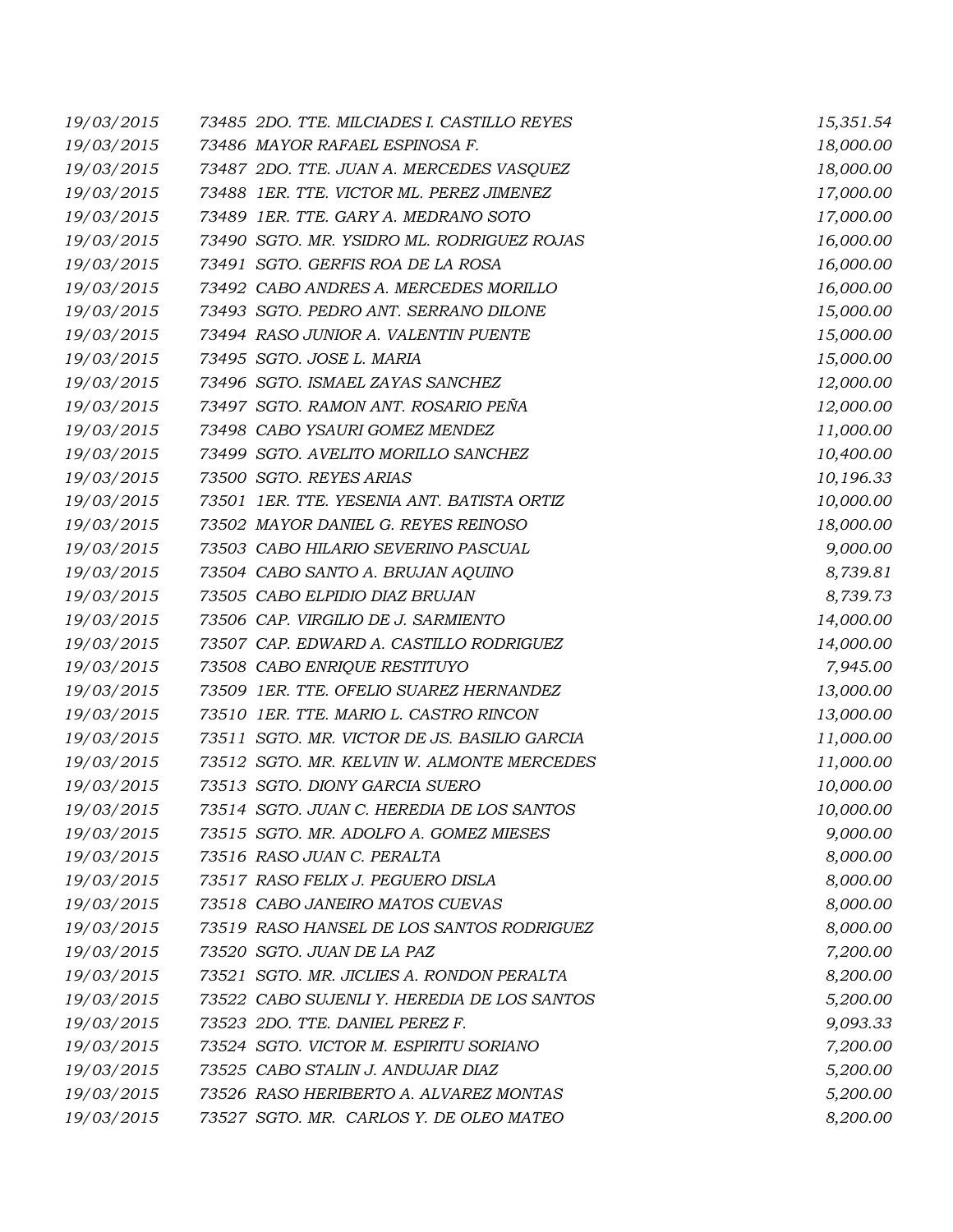| 19/03/2015 | 73528 SGTO. MR. ORLANDO DUVAL MELENDEZ           | 8,200.00  |
|------------|--------------------------------------------------|-----------|
| 19/03/2015 | 73529 SGTO. MR. WILSON VALDEZ RAMIREZ            | 8,200.00  |
| 19/03/2015 | 73530 SGTO. RAMON D. SANCHEZ HERNANDEZ           | 7,200.00  |
| 19/03/2015 | 73531 STGO. FRISSO WILSON JOSEPH                 | 7,200.00  |
| 19/03/2015 | 73532 RASO ANGEL R. ARROYO RIVAS                 | 5,200.00  |
| 19/03/2015 | 73533 TTE. COR. MANUEL R. ROJAS POLANCO          | 15,600.00 |
| 19/03/2015 | 73534 TTE. COR. AGUSTIN GIL GIL                  | 12,000.00 |
| 19/03/2015 | 73535 MAYOR HENRY A. MEDRANO                     | 10,000.00 |
| 19/03/2015 | 73536 CAPITAN MARINO ANT. ROMERO DE DIOS         | 7,000.00  |
| 19/03/2015 | 73537 CAPITAN ENRIQUE OLIVERO PEREZ              | 7,000.00  |
| 19/03/2015 | 73538 CAP. MARINO RODRIGUEZ MARIÑEZ              | 7,000.00  |
| 19/03/2015 | 73539 1ER. TTE. CARLOS JIMENEZ DIAZ              | 6,500.00  |
| 19/03/2015 | 73540 1ER. TTE. RAFAEL RONDON CUESTA             | 6,500.00  |
| 19/03/2015 | 73541 IER. TTE. ALEJANDRINA FORTUNA ROA          | 6,500.00  |
| 19/03/2015 | 73542 1ER. TTE. DENNY ALT. NOVAS MEDRANO         | 6,500.00  |
| 19/03/2015 | 73543 1RE. TTE. PREVISTILIO LUGO RAMIREZ         | 6,500.00  |
| 19/03/2015 | 73544 1ER. TTE. MIGUEL ANT. ECHAVARRIA BAUTISTA  | 6,500.00  |
| 19/03/2015 | 73545 1ER. TTE. REYNA I. CARABALLO MENDEZ        | 6,500.00  |
| 19/03/2015 | 73546 2DO. TTE. CESAR MONTERO DE LOS SANTOS      | 6,000.00  |
| 19/03/2015 | 73547 2DO. TTE. ALFREDO ACOSTA DE OLEO           | 6,000.00  |
| 19/03/2015 | 73548 2DO. TTE. ANA Y. BURGOS DURAN              | 6,000.00  |
| 19/03/2015 | 73549 2DO. TTE. ALEJANDRO E. MENDEZ VENTURA      | 6,000.00  |
| 19/03/2015 | 73550 2DO. TTE. TORIBIO J. FELIZ DIAZ            | 6,000.00  |
| 19/03/2015 | 73551 2DO. TTE. NEURY MERCEDES TAVAREZ           | 6,000.00  |
| 19/03/2015 | 73552 2DO. TTE. HAMLET JAQUEZ JIMENEZ            | 6,000.00  |
| 19/03/2015 | 73553 2DO. TTE. ALBERTO REYES SENA               | 6,000.00  |
| 19/03/2015 | 73554 2DO. TTE. RUMARDO PEREZ DE OLEO            | 6,000.00  |
| 19/03/2015 | 73555 2DO. TTE. ROBERT RINCON SALAS              | 6,000.00  |
| 19/03/2015 | 73556 2DO. TTE. MANUEL DE JS. ENCARNACION MONTAS | 6,000.00  |
| 19/03/2015 | 73557 2DO. TTE. MAXIMO PEÑA VALDEZ               | 6,000.00  |
| 19/03/2015 | 73558 2DO. TTE. MAXIMO FORTUNA DE LA CRUZ        | 6,000.00  |
| 19/03/2015 | 73559 2DO. TTE. JHONNY CADENA CORPORAN           | 6,000.00  |
| 19/03/2015 | 73560 SGTO. MR. PEDRO G. MINIER M.               | 5,500.00  |
| 19/03/2015 | 73561 SGTO. MR. GERSON ANTONIO ESCAÑO V.         | 5,500.00  |
| 19/03/2015 | 73562 SGTO. MR. JOSE R. NUÑEZ RODRIGUEZ          | 5,500.00  |
| 19/03/2015 | 73563 SGTO. MR. REYNALDO E. PEREZ CABRERA        | 5,500.00  |
| 19/03/2015 | 73564 SGTO. MR. YSIDRO MOTA ESPINO               | 5,500.00  |
| 19/03/2015 | 73565 SGTO. MR. EZEQUIEL LARA                    | 5,500.00  |
| 19/03/2015 | 73566 SGTO. AQUILES MARTE SUERO                  | 5,000.00  |
| 19/03/2015 | 73567 SGTO. ALEXANDER BELLO DE LEON              | 5,000.00  |
| 19/03/2015 | 73568 SGTO. WILMAN PEÑA MENDEZ                   | 5,000.00  |
| 19/03/2015 | 73569 SGTO. MARINO DE LA CRUZ GALVEZ             | 5,000.00  |
| 19/03/2015 | 73570 SGTO. ALTAGRACIA ACOSTA ACOSTA             | 5,000.00  |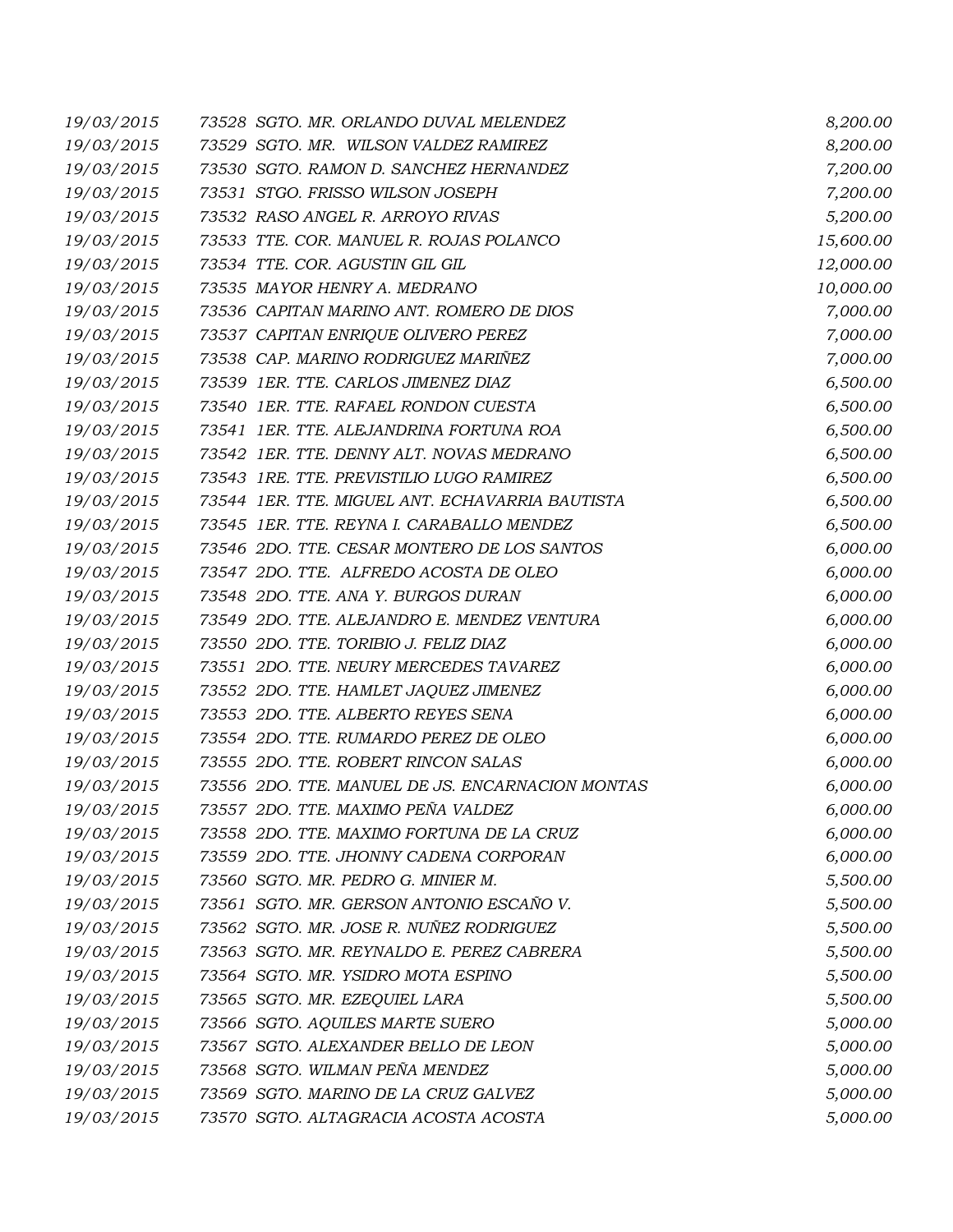| 19/03/2015 | 73571 SGTO. DOMINGO DE S. HERRAND ESPINOSA           | 5,000.00 |
|------------|------------------------------------------------------|----------|
| 19/03/2015 | 73572 SGTO. RHADAMES CIPRIAN ESCALANTE               | 5,000.00 |
| 19/03/2015 | 73573 SGTO. LUIS ALB. DECENA FIGUEREO                | 5,000.00 |
| 19/03/2015 | 73574 SGTO. DANIEL TEJEDA MARTINEZ                   | 5,000.00 |
| 19/03/2015 | 73575 SGTO. ROLANDO E. ENCARNACION ENCARNACION       | 5,000.00 |
| 19/03/2015 | 73576 SGTO. WILLIAM BAEZ TAVAREZ                     | 5,000.00 |
| 19/03/2015 | 73577 2DO. TTE. ALEXANDER MONTAS DE JESUS            | 8,333.33 |
| 19/03/2015 | 73578 CABO FRENCIS ANT. LEBRON VICENTE               | 4,000.00 |
| 19/03/2015 | 73579 CABO JACQUELINE ADAMES LEBRON                  | 4,000.00 |
| 19/03/2015 | 73580 CABO YESENIA Y. RAMIREZ RODRIGUEZ              | 4,000.00 |
| 19/03/2015 | 73581 RASO LEUDIS J. CRUZ DECENA                     | 4,000.00 |
| 19/03/2015 | 73582 CABO RAFAEL GENAO MEDRANO                      | 4,000.00 |
| 19/03/2015 | 73583 RASO RICHARD R. JACINTO MONTERO                | 4,000.00 |
| 19/03/2015 | 73584 RASO KEYDI PEREZ                               | 4,000.00 |
| 19/03/2015 | 73585 CABO FRANCISCO ALB. HERRAND BERIGUETE          | 4,000.00 |
| 19/03/2015 | 73586 CABO WENDY G. REYES CEPEDA                     | 4,000.00 |
| 19/03/2015 | 73587 CABO YEFRI R. MERCADO QUEZADA                  | 4,000.00 |
| 19/03/2015 | 73588 RASO GUSTAVO A. FELIZ FLORIAN                  | 4,000.00 |
| 19/03/2015 | 73589 RASO JEFFERSON PRENSA CALDERON                 | 4,000.00 |
| 19/03/2015 | 73590 CABO WILLIAM M. MENDEZ FERNANDEZ               | 4,000.00 |
| 19/03/2015 | 73591 RASO MANUEL DE JS. MORA MATEO                  | 4,000.00 |
| 19/03/2015 | 73592 RASO ROANGEL FCO. FRIAS ROJAS                  | 4,000.00 |
| 19/03/2015 | 73593 CABO EDELSON Y. CALDERON PEREZ                 | 4,000.00 |
| 19/03/2015 | 73594 RASO HONARKIN DE LOS SANTOS RODRIGUEZ          | 5,200.00 |
| 19/03/2015 | 73595 2DO. TTE. SENCION ROMERO BRUJAN                | 9,200.00 |
| 19/03/2015 | 73596 RASO JOSE ANT. MATEO MARTINEZ                  | 4,000.00 |
| 19/03/2015 | 73597 RASO ANDDY SUAREZ BENITEZ                      | 4,000.00 |
| 19/03/2015 | 73598 SGTO. MR. LUCAS NUÑEZ                          | 8,200.00 |
| 19/03/2015 | 73599 CABO DELVIN B. CACERES CACERES                 | 5,200.00 |
| 19/03/2015 | 73600 CABO JUAN PEÑA RAMIREZ                         | 4,000.00 |
| 19/03/2015 | 73601 SGTO, NATHANAEL FELIZ LOPEZ                    | 7,200.00 |
| 19/03/2015 | 73602 SGTO. MR. CRISTIAN ML. CAMPUSANO DE LOS SANTOS | 5,200.00 |
| 19/03/2015 | 73603 1ER. TTE. MECO FIGUEREO MATEO                  | 6,500.00 |
| 19/03/2015 | 73604 1ER TTE. HAIROL LUCIANO MONTERO                | 6,500.00 |
| 19/03/2015 | 73605 2DO. TTE. RAMON ELIAS RAMIREZ PEÑA             | 6,000.00 |
| 19/03/2015 | 73606 2DO. TTE. CARLOS ANT. TRINIDAD MARINE          | 6,000.00 |
| 19/03/2015 | 73607 2DO. TTE. ADRIANO ENCARNACION ESCOTO           | 6,000.00 |
| 19/03/2015 | 73608 SGTO. MR. ROLANDO DE LA CRUZ DE LA CRUZ        | 5,500.00 |
| 19/03/2015 | 73609 SGTO. MR. DESIDERIO POLANCO BRITO              | 5,500.00 |
| 19/03/2015 | 73610 SGTO. MR. MARIA TERRERO PEREZ                  | 5,500.00 |
| 19/03/2015 | 73611 SGTO. YAQUIRA S. NIN LAHOZ                     | 5,000.00 |
| 19/03/2015 | 73612 RASO LUIS ML. DIAZ BEATO                       | 4,000.00 |
| 19/03/2015 | 73613 RASO MARIDALIA DECENA FIGUEREO                 | 4,000.00 |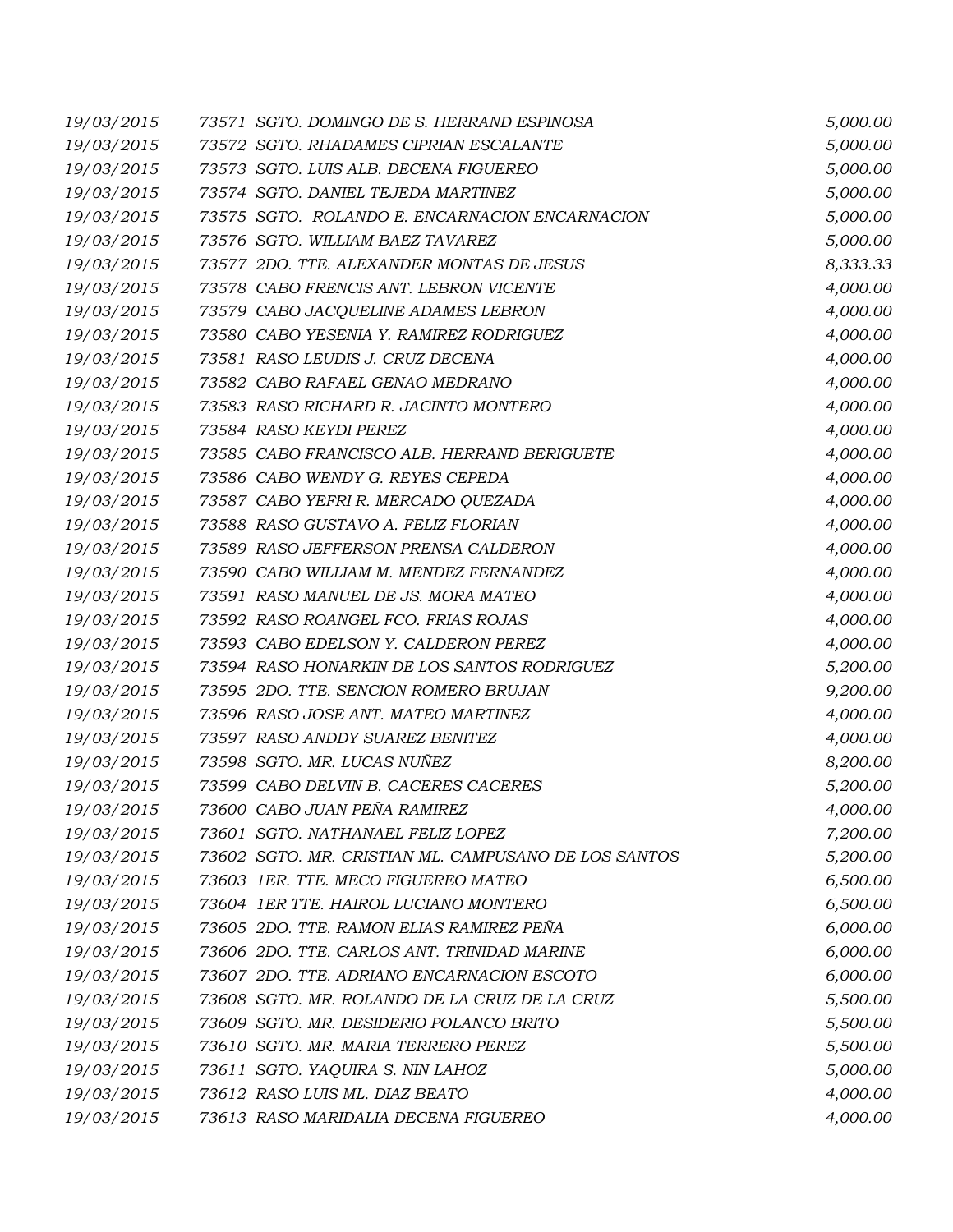| 19/03/2015 | 73614 CABO MIGUEL NOVAS FLORIAN               | 4,000.00  |
|------------|-----------------------------------------------|-----------|
| 19/03/2015 | 73615 RASO TOMAS MARTINEZ                     | 4,000.00  |
| 19/03/2015 | 73616 SGTO.M. MARCOS CUEVAS RUIZ              | 8,200.00  |
| 19/03/2015 | 73617 SGTO. TONY S. MONTERO FERRERAS          | 5,000.00  |
| 19/03/2015 | 73618 RASO MARCO A. BATISTA RUIZ              | 5,200.00  |
| 19/03/2015 | 73619 CABO RAQUEL MEJIA HERNANDEZ             | 5,200.00  |
| 19/03/2015 | 73620 RASO LEON R. HERRERA GIL                | 5,200.00  |
| 19/03/2015 | 73621 RASO JOSE ALB. POLANCO VILLA            | 4,000.00  |
| 19/03/2015 | 73622 ASIMILADO VLADIMIR DE JESUS DILONE      | 5,200.00  |
| 19/03/2015 | 73623 RASO JUAN C. CRUZ VASQUEZ               | 6,000.00  |
| 19/03/2015 | 73624 COR. FELIX ML. ANTIGUA GERMAN           | 50,000.00 |
| 19/03/2015 | 73625 MAYOR MANUEL DE JESUS DECENA            | 10,060.00 |
| 19/03/2015 | 73626 1ER. TTE. ALCADIO HERRERA DE LA CRUZ    | 11,000.00 |
| 19/03/2015 | 73627 1ER. TTE. EURIS H. RAMIREZ              | 6,500.00  |
| 19/03/2015 | 73628 CAP. JUAN CONTRERAS                     | 6,500.00  |
| 19/03/2015 | 73629 2DO. TTE. BERNARDO QUEZADA PERALTA      | 5,500.00  |
| 19/03/2015 | 73630 1ER. TTE. SICTO HEREDIA                 | 5,500.00  |
| 19/03/2015 | 73631 SGTO. FRANK A. MORETA CASTILLO          | 8,000.00  |
| 19/03/2015 | 73632 SGTO. LUIS M. DE LA ROSA DE LA ROSA     | 5,000.00  |
| 19/03/2015 | 73633 CABO ANYELO MORENO GARCIA               | 4,000.00  |
| 19/03/2015 | 73634 CABO ELISON PEREZ RAMIREZ               | 4,000.00  |
| 19/03/2015 | 73635 MRO. JOSE ANT. MERCEDES BELLO           | 4,000.00  |
| 19/03/2015 | 73636 MARINERO CRISTIAN GUZMAN                | 4,000.00  |
| 19/03/2015 | 73637 CABO RADHAIRSA GUZMAN DE LA CRUZ        | 4,000.00  |
| 19/03/2015 | 73638 CABO FREDDY PEREZ OTAÑO                 | 6,000.00  |
| 19/03/2015 | 73639 RASO JUAN C. ANTIGUA ACOSTA             | 6,000.00  |
| 19/03/2015 | 73640 RASO ANGEL A. RODRIGUEZ                 | 6,000.00  |
| 19/03/2015 | 73641 RASO DENNY D. ORTEGA DE LA CRUZ         | 4,000.00  |
| 19/03/2015 | 73642 SGTO. MR. RAFAEL JAQUEZ RAFAEL          | 5,200.00  |
| 19/03/2015 | 73643 CAP. FELIX BRITO HERNANDEZ              | 7,000.00  |
| 19/03/2015 | 73644 2DO. TTE. JULIO PEREZ CARRASCO          | 6,000.00  |
| 19/03/2015 | 73645 SGTO. RAMON E. DEL ORBE GUILLEN         | 5,000.00  |
| 19/03/2015 | 73646 RASO JACQUELINE MERCEDES MARTINEZ       | 4,000.00  |
| 19/03/2015 | 73647 RASO PABEL HERNANDEZ ZABALA             | 4,000.00  |
| 19/03/2015 | 73648 SGTO. JUAN C. ANGELES MARTE             | 8,000.00  |
| 19/03/2015 | 73649 CABO MOISES CONTRERAS PAULINO           | 6,000.00  |
| 19/03/2015 | 73650 SGTO. MR. JAINER CUEVAS FERRERAS        | 8,200.00  |
| 19/03/2015 | 73651 MAYOR TEODORO VALDEZ PEREZ              | 9,000.00  |
| 19/03/2015 | 73652 2DO TTE. CIPRIAN ROSARIO SUERO          | 6,000.00  |
| 19/03/2015 | 73653 SGTO. MR. JOSE J. ENCARNACION MONTERO   | 8,200.00  |
| 19/03/2015 | 73654 SGTO. FREDDY A. REYES CAMPUSANO         | 5,000.00  |
| 19/03/2015 | 73655 SGTO. MR. CANDIDA R. AGUERO ENCARNACION | 5,500.00  |
| 19/03/2015 | 73656 SGTO. GUARINA DEL P. PEREZ RODRIGUEZ    | 5,000.00  |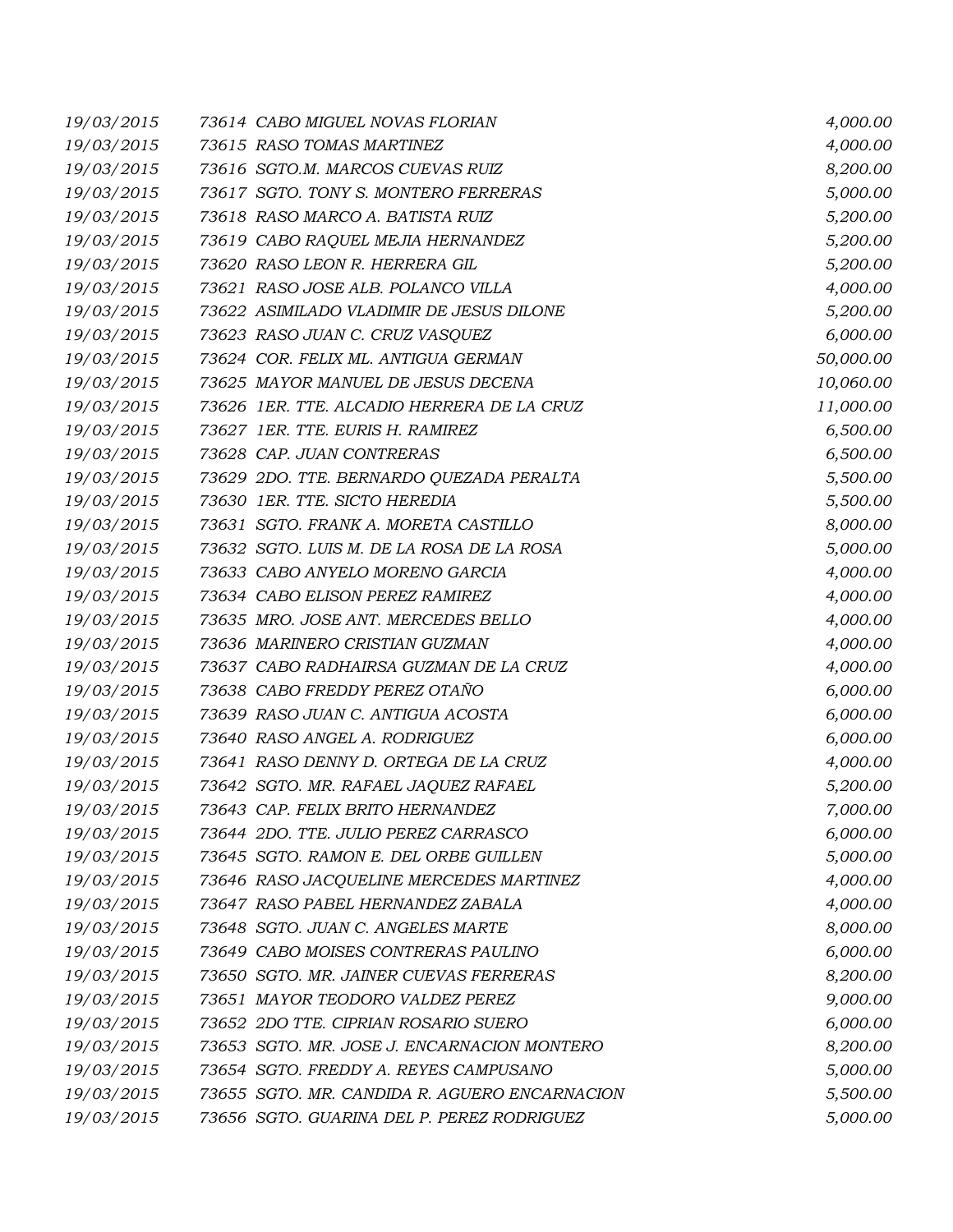| 19/03/2015 | 73657 CABO MERQUIADES LORENZO GONZALEZ        | 4,000.00  |
|------------|-----------------------------------------------|-----------|
| 19/03/2015 | 73658 2DO. TTE CONCEPCION DEL C MENDOZA JORGE | 6,000.00  |
| 19/03/2015 | 73659 MARINERO HENRY VALERA GARCIA            | 4,000.00  |
| 19/03/2015 | 73660 SGTO. FELIX MUESES MARTINEZ             | 7,200.00  |
| 19/03/2015 | 73661 SGTO. MR. IVAN J. AMPARO                | 12,000.00 |
| 19/03/2015 | 73662 1ER. TTE. MAXIMO DIAZ V.                | 11,000.00 |
| 19/03/2015 | 73663 SGTO. LEON F. COLOMBO CASTILLO          | 8,000.00  |
| 19/03/2015 | 73664 1ER. TTE. TOMAS MONTERO M.              | 6,500.00  |
| 19/03/2015 | 73665 2DO. TTE. JOSE O. MENDOZA DE LA CRUZ    | 6,000.00  |
| 19/03/2015 | 73666 2DO. TTE. ANGEL HERNANDEZ               | 6,000.00  |
| 19/03/2015 | 73667 SGTO. SIXTA SANCHEZ SANTOS              | 5,000.00  |
| 19/03/2015 | 73668 SGTO. PEDRO ENCARNACION SANCHEZ         | 5,000.00  |
| 19/03/2015 | 73669 SGTO. MR. MARIO DE LA ROSA LIRANZO      | 5,000.00  |
| 19/03/2015 | 73670 RASO BIENVENIDO CABRERA NOVAS           | 4,000.00  |
| 19/03/2015 | 73671 IER. TTE. PEDRO CONTRERAS ALCANTARA     | 6,500.00  |
| 19/03/2015 | 73672 SGTO. MR. WENDY D. TEJEDA TORRES        | 5,500.00  |
| 19/03/2015 | 73673 RASO LEONELA PEÑA VENTURA               | 4,000.00  |
| 19/03/2015 | 73674 TTE. DE FRAGATA MANUEL MONTAÑO MENDEZ   | 6,500.00  |
| 19/03/2015 | 73675 2DO. TTE. FRANCISCO DE LA CRUZ TEJEDA   | 6,000.00  |
| 19/03/2015 | 73676 SGTO. ELIZABETH ACEVEDO QUIROZ          | 5,000.00  |
| 19/03/2015 | 73677 CABO IRENO BAUTISTA MANZUETA            | 4,000.00  |
| 19/03/2015 | 73678 RASO JUAN FCO. HERASME PEÑA             | 4,900.00  |
| 19/03/2015 | 73679 SGTO. MR. PEDRO A. MOQUETE              | 5,500.00  |
| 19/03/2015 | 73680 RASO JOSE RAMON DE LA ROSA              | 4,000.00  |
| 19/03/2015 | 73681 RASO JUAN D. PEREZ ROJAS                | 4,000.00  |
| 19/03/2015 | 73682 2DO. TTE. CRUZ ANT. FELIZ MEDRANO       | 6,000.00  |
| 19/03/2015 | 73683 MAYOR ABEL ANT. RESTITUYO AMPARO        | 24,033.33 |
| 19/03/2015 | 73684 MAYOR FLORENTINO LOPEZ ROJAS            | 15,000.00 |
| 19/03/2015 | 73685 CAP. AQUILES MONTERO BAUTISTA           | 7,000.00  |
| 19/03/2015 | 73686 1ER. TTE. YERDY FCO. MENDEZ TRINIDAD    | 6,500.00  |
| 19/03/2015 | 73687 2DO. TTE. EPIFANIO SANCHEZ LLUBERES     | 6,000.00  |
| 19/03/2015 | 73688 2DO. TTE. DIEGO ML. PEÑA FIGUEROA       | 6,000.00  |
| 19/03/2015 | 73689 SGTO. MR. BOLIVIA B. TERRERO PEREZ      | 5,500.00  |
| 19/03/2015 | 73690 SGTO. MR. FELIX MARCELO MESA            | 5,500.00  |
| 19/03/2015 | 73691 SGTO. MILAGROS ALT. MEDINA ROSARIO      | 5,000.00  |
| 19/03/2015 | 73692 SGTO. AMAURYS CALZADO JAVIER            | 5,000.00  |
| 19/03/2015 | 73693 SGTO. PEDRO LORENZO DIAZ                | 5,000.00  |
| 19/03/2015 | 73694 RASO JOSE M. PEREZ CUEVAS               | 4,000.00  |
| 19/03/2015 | 73695 CABO URBANO LAFONTAINE MEDINA           | 4,000.00  |
| 19/03/2015 | 73696 RASO WANDOL AMADOR                      | 4,000.00  |
| 19/03/2015 | 73697 RASO MARIA H. ESPINAL FABIAN            | 4,000.00  |
| 19/03/2015 | 73698 RASO VAN T. TEJADA TEJADA               | 4,000.00  |
| 19/03/2015 | 73699 RASO MARCO A. JIMENEZ SANCHEZ           | 4,000.00  |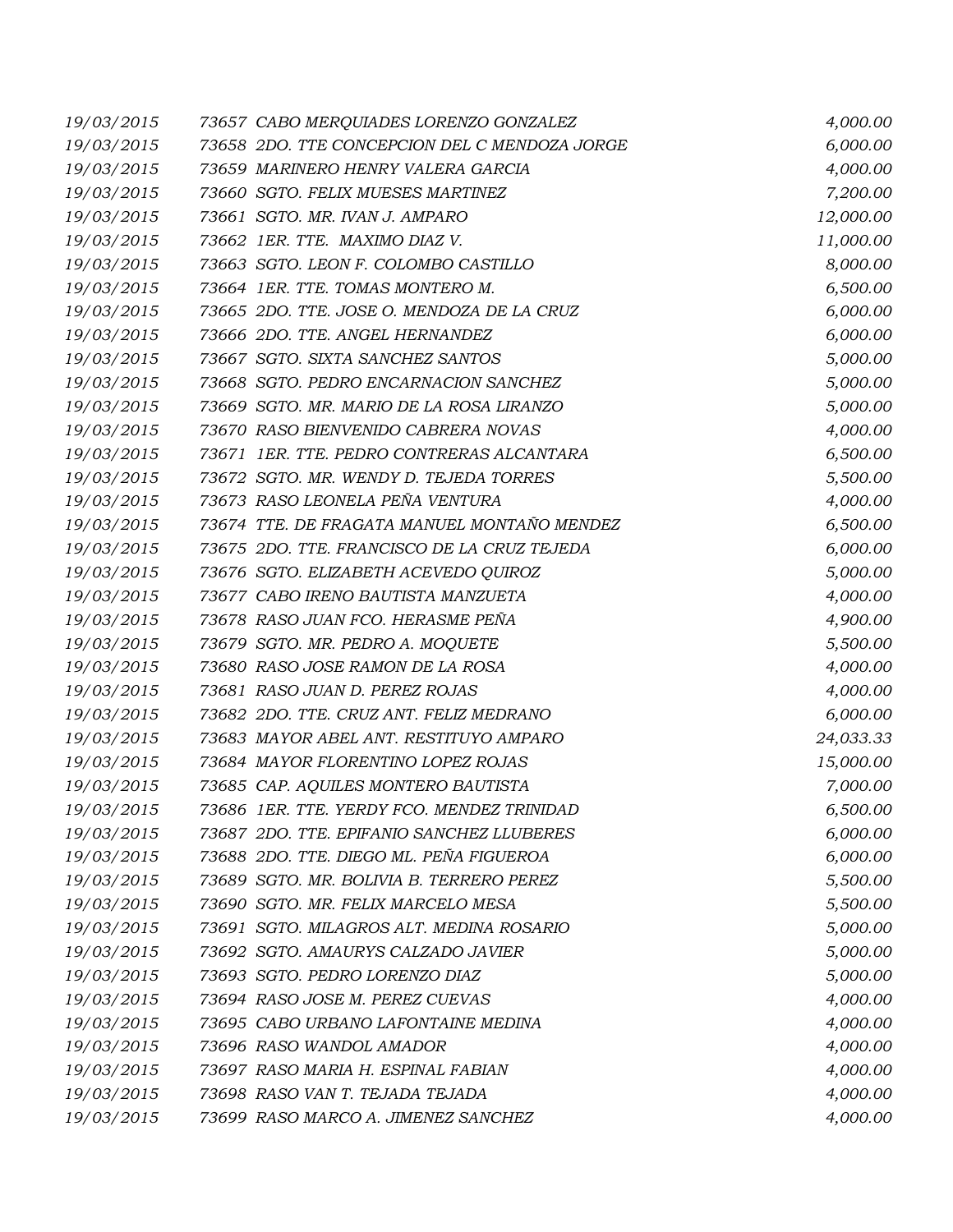| 19/03/2015 | 73700 SGTO. DOMINGO E. MONTERO PEÑA             | 8,000.00  |
|------------|-------------------------------------------------|-----------|
| 19/03/2015 | 73701 IER. TTE. FELIX ANT. MOQUETE MONTILLA     | 11,000.00 |
| 19/03/2015 | 73702 SGTO. MR. RAMON MA. CABRERA RINCON        | 9,000.00  |
| 19/03/2015 | 73703 SGTO. JULIO C. ESPINAL PEREZ              | 8,000.00  |
| 19/03/2015 | 73704 RASO OCTAVIANO MONTERO BAEZ               | 13,000.00 |
| 19/03/2015 | 73705 SGTO. PEDRO MONEGRO ROSA                  | 5,000.00  |
| 19/03/2015 | 73706 SGTO. RAFAEL ANT. UCETA MONTAN            | 7,200.00  |
| 19/03/2015 | 73707 SGTO. MR. CRISTIAN DEMORIZI BALBUENA      | 9,000.00  |
| 19/03/2015 | 73708 CAP. CEFERINO OFFRER DE LA ROSA           | 12,666.66 |
| 19/03/2015 | 73709 1ER. TTE. FIDIAN GONZALEZ                 | 11,000.00 |
| 19/03/2015 | 73710 1ER. TTE. BIENVENIDO RUBIO SENA           | 11,000.00 |
| 19/03/2015 | 73711 2DO. TTE. ANGEL MA. MORILLO ROSARIO       | 10,000.00 |
| 19/03/2015 | 73712 SGTO. MR. VICTOR DE OLEO FULCAR           | 10,500.00 |
| 19/03/2015 | 73713 SGTO. LUIS ML. GONZALEZ CARPIO            | 8,000.00  |
| 19/03/2015 | 73714 RASO LUIS A. LARA PUJOLS                  | 6,000.00  |
| 19/03/2015 | 73715 CABO MANUEL DE JS. MEJIA MERCEDES         | 4,000.00  |
| 19/03/2015 | 73716 RASO MICHELL D. ORTEGA ORTIZ              | 6,000.00  |
| 19/03/2015 | 73717 RASO LUIS A. LARA PUJOLS                  | 6,000.00  |
| 19/03/2015 | 73718 1ER. TTE. SANTOS E. GARCIA OGANDO         | 11,000.00 |
| 19/03/2015 | 73719 1ER. TTE. JACOBO DE LEON PEREZ            | 11,000.00 |
| 19/03/2015 | 73720 1ER. TTE. REMEDIO PEREZ FELIZ             | 11,000.00 |
| 19/03/2015 | 73721 IER. TTE. VICTOR J. MOREL DE LA CRUZ      | 11,000.00 |
| 19/03/2015 | 73722 2DO. TTE. JOSE CASTRO HERNANDEZ           | 6,000.00  |
| 19/03/2015 | 73723 2DO. TTE. JUAN B. OLMOS HERNANDEZ.        | 10,000.00 |
| 19/03/2015 | 73724 2DO. TTE. JUAN C. NOVAS ROSARIO           | 10,000.00 |
| 19/03/2015 | 73725 2DO. TTE. RAMON A. DIAZ MARIA             | 10,000.00 |
| 19/03/2015 | 73726 SGTO. EDUARDO DE JESUS ROSARIO            | 8,000.00  |
| 19/03/2015 | 73727 SGTO. GUILLERMO DEL ROSARIO MUÑOZ         | 8,000.00  |
| 19/03/2015 | 73728 RASO RUBEN ALCANTARA JIMENEZ              | 4,000.00  |
| 19/03/2015 | 73729 1ER. TTE. DIGNO JIMENEZ ROMERO            | 11,000.00 |
| 19/03/2015 | 73730 SGTO. MR. CLODOMIRO ZABALA SANTOS         | 9,000.00  |
| 19/03/2015 | 73731 CABO CARLOS A. MINAYA GARCIA              | 6,000.00  |
| 19/03/2015 | 73732 CABO FRANKLIN MONTERO MONTERO             | 4,900.00  |
| 19/03/2015 | 73733 CAP. JOSE M. JAQUEZ FERNANDEZ             | 6,500.00  |
| 19/03/2015 | 73734 2DO. TTE. MIRIAM ALT. LARA CUEVAS         | 6,000.00  |
| 19/03/2015 | 73735 SGTO. MR. ENEROLINDA AQUINO DE LOS SANTOS | 5,500.00  |
| 19/03/2015 | 73736 SGTO. CARMELINO CONTRERAS OFFRER          | 5,000.00  |
| 19/03/2015 | 73737 2DO. TTE. RAFAEL E. ENCARNACION ADAMES    | 6,000.00  |
| 19/03/2015 | 73738 SGTO. JOSE ALT. ENCARNACION VALDEZ        | 5,000.00  |
| 19/03/2015 | 73739 2DO. TTE. JORGE DE LOS SANTOS ANDUJAR     | 12,000.00 |
| 19/03/2015 | 73740 SGTO. MR. JOVANNY ABREU SURIEL            | 8,200.00  |
| 19/03/2015 | 73741 SGTO. MARINO ABAD PUELLO                  | 8,000.00  |
| 19/03/2015 | 73742 RASO CARLOS ML. ROSARIO NUÑEZ             | 6,000.00  |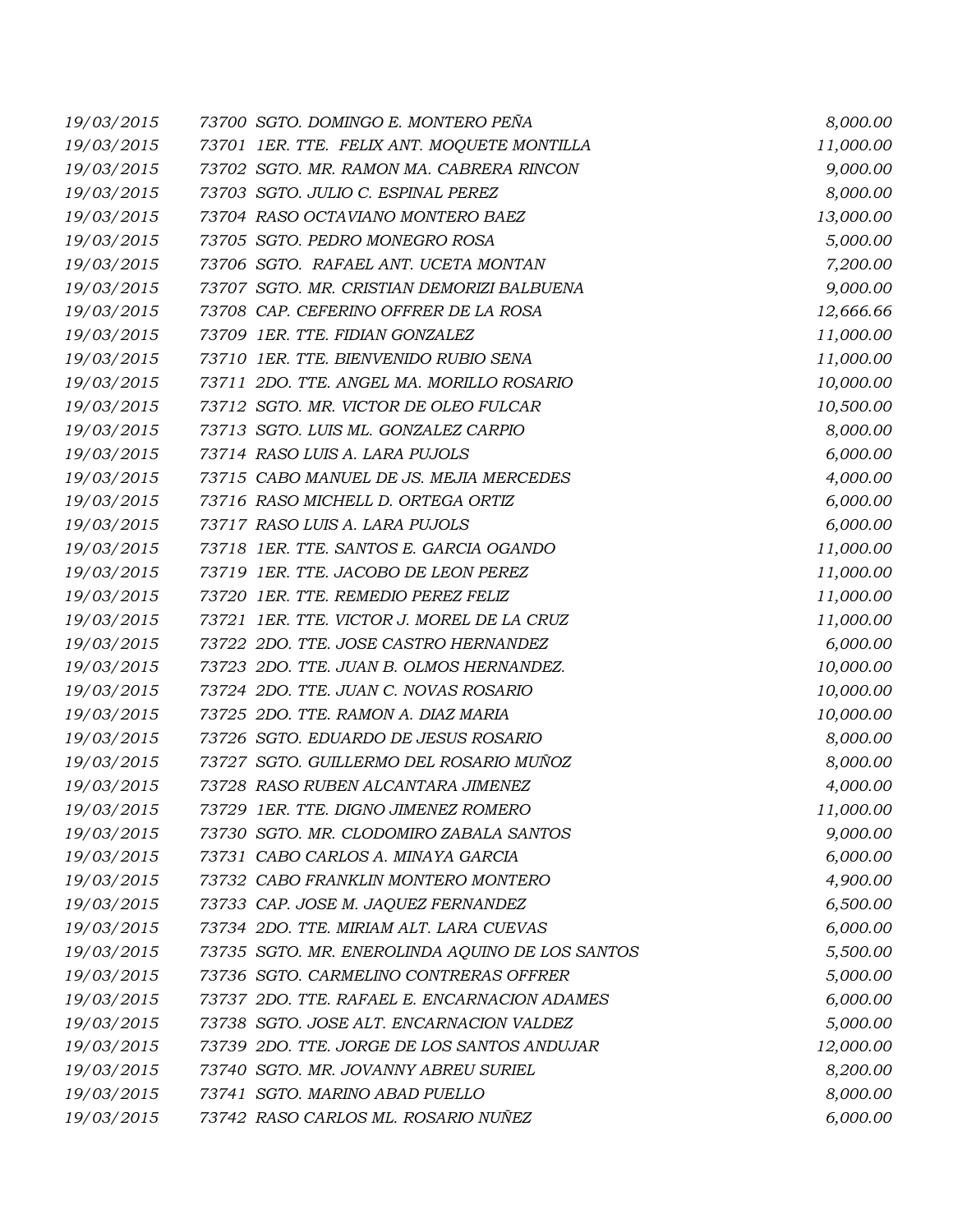| 19/03/2015 | 73743 CAP. JOSE DIAZ FLORIAN                    | 7,000.00  |
|------------|-------------------------------------------------|-----------|
| 19/03/2015 | 73744 SGTO. CEVERO RODRIGUEZ RODRIGUEZ          | 5,000.00  |
| 19/03/2015 | 73745 SGTO. MR. RAFAEL FRANCO LUNA              | 9,000.00  |
| 19/03/2015 | 73746 SGTO. MR. LEANDRO ALB. JAVIER ENCARNACION | 9,000.00  |
| 19/03/2015 | 73747 SGTO. RAMON R. VICTORIANO AQUINO          | 9,000.00  |
| 19/03/2015 | 73748 SGTO. WILSON MATEO PEREZ                  | 8,000.00  |
| 19/03/2015 | 73749 SGTO. ALEXANDER A. MATEO AGUASVIVA        | 5,000.00  |
| 19/03/2015 | 73750 RASO JONATHAN PEREZ PEREZ                 | 4,000.00  |
| 19/03/2015 | 73751 2DO. TTE. JUAN ABAD                       | 6,000.00  |
| 19/03/2015 | 73752 CABO CARLOS FLORENTINO FLORENTINO         | 4,000.00  |
| 19/03/2015 | 73753 2DO. TTE. WILLIAN DISLA BAEZ              | 6,000.00  |
| 19/03/2015 | 73754 RASO HUGO M. RODRIGUEZ OGANDO             | 6,000.00  |
| 19/03/2015 | 73755 TTE. COR. VICTOR ML. ACEVEDO COSME        | 13,000.00 |
| 19/03/2015 | 73756 MAYOR JORGE L. ZOUAIN TAVAREZ             | 9,000.00  |
| 19/03/2015 | 73757 CAP. JOSE L. MENDEZ CRUZ                  | 7,000.00  |
| 19/03/2015 | 73758 CAP. FELIPE ANT. GARCIA PERALTA           | 7,000.00  |
| 19/03/2015 | 73759 CAP. JOSE L. MORROBEL                     | 7,000.00  |
| 19/03/2015 | 73760 2DO. TTE. NELSON RODRIGUEZ BEATO          | 6,000.00  |
| 19/03/2015 | 73761 2DO. TTE. BLAS FERNANDEZ GIL              | 6,000.00  |
| 19/03/2015 | 73762 IER. TTE. SANTO CALZADO                   | 6,000.00  |
| 19/03/2015 | 73763 IER. TTE. JOSE N. BETANCES DIAZ           | 6,000.00  |
| 19/03/2015 | 73764 SGTO. MR. ELIAS R. MEDINA TERRERO         | 5,500.00  |
| 19/03/2015 | 73765 SGTO. MR. RAYMUNDO FAÑAS REYES            | 5,500.00  |
| 19/03/2015 | 73766 SGTO. MAYOR GUSTAVO A. ZARZUELA ARROYO    | 5,500.00  |
| 19/03/2015 | 73767 SGTO. MR. RAFAEL ANT. ALCANTARA REYES     | 5,500.00  |
| 19/03/2015 | 73768 SGTO. MR. MANUEL ANT. GIL DE LEON         | 5,500.00  |
| 19/03/2015 | 73769 SGTO. MR. VICENTE MELENDEZ MARTINEZ       | 5,500.00  |
| 19/03/2015 | 73770 SGTO. MR. GILBERTO ACOSTA GONZALEZ        | 5,500.00  |
| 19/03/2015 | 73771 SGTO. MR. JUAN C. OZORIA CUEVAS           | 5,500.00  |
| 19/03/2015 | 73772 SGTO. ALBERTO ANT. DE LA CRUZ MATA        | 5,000.00  |
| 19/03/2015 | 73773 SGTO. DANNY R. ABREU CONCEPCION           | 5,000.00  |
| 19/03/2015 | 73774 SGTO. ROBERT E. TEJADA SUAREZ             | 5,000.00  |
| 19/03/2015 | 73775 SGTO. JOSE A. FELIX PEREZ                 | 5,000.00  |
| 19/03/2015 | 73776 SGTO. MIGUEL ANT. PASCUAL LAHOZ           | 5,000.00  |
| 19/03/2015 | 73777 CABO ROBERTO DEL ROSARIO CENA             | 4,000.00  |
| 19/03/2015 | 73778 CABO JOSE ANT. ROSARIO MARTINEZ           | 4,000.00  |
| 19/03/2015 | 73779 CABO HECTOR R. BAUTISTA PICHARDO          | 4,000.00  |
| 19/03/2015 | 73780 CABO AQUINO BELLIARD ROJAS                | 4,000.00  |
| 19/03/2015 | 73781 CABO JUAN CARLOS PIMENTEL LIRANZO         | 4,000.00  |
| 19/03/2015 | 73782 RASO KATIUSKA DEL C. MERCEDES             | 4,000.00  |
| 19/03/2015 | 73783 RASO JALBRIN R. SANTANA GOMEZ             | 4,000.00  |
| 19/03/2015 | 73784 RASO EDINSON J. MARTINEZ GIL              | 4,000.00  |
| 19/03/2015 | 73785 CABO JUAN STGO. PEÑA RODRIGUEZ            | 4,000.00  |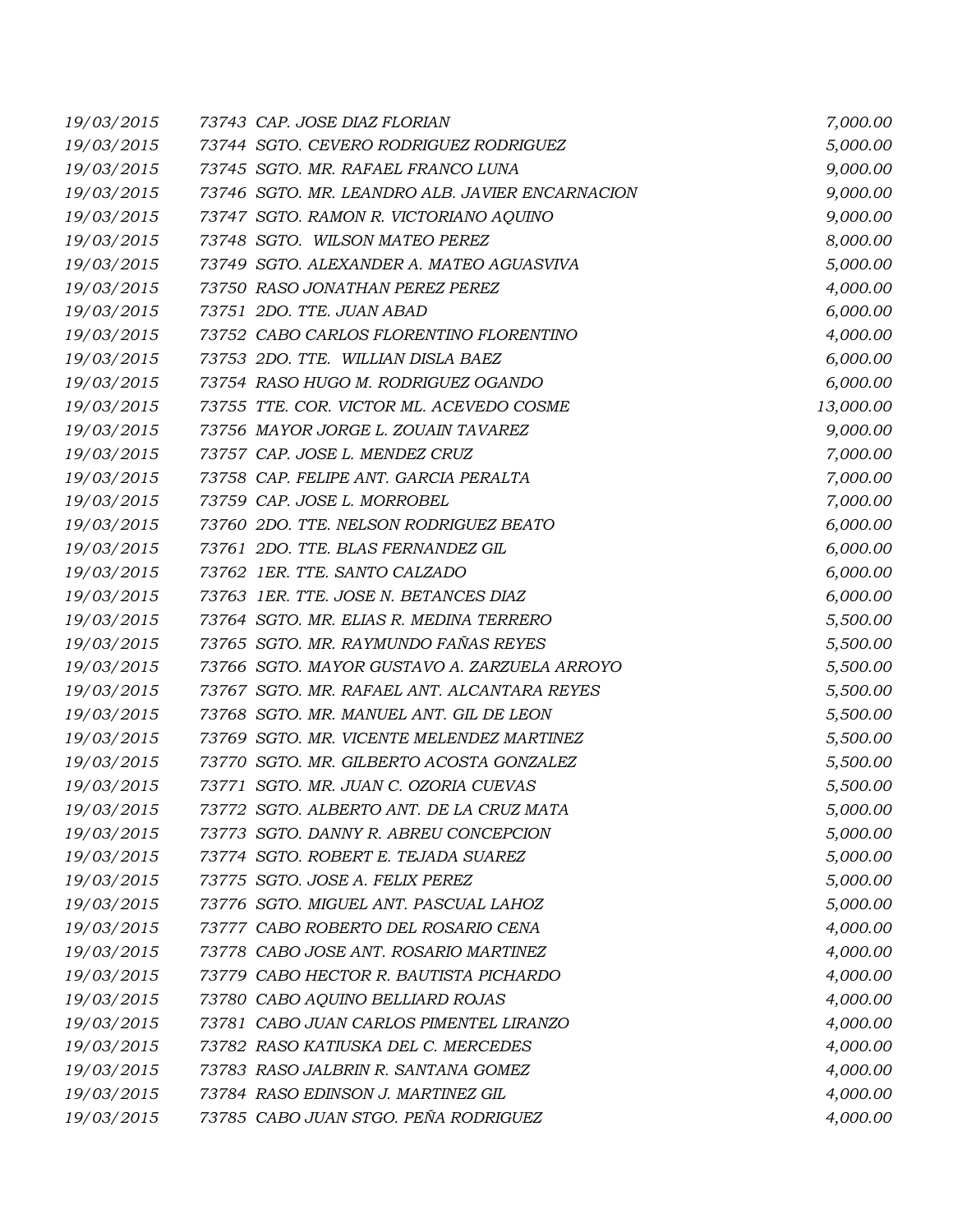| 19/03/2015 | 73786 RASO LUIS ML. RODRIGUEZ SIGOLLEN      | 4,000.00  |
|------------|---------------------------------------------|-----------|
| 19/03/2015 | 73787 CABO ARELIS M. VILLAR SANTOS          | 4,000.00  |
| 19/03/2015 | 73788 CABO JOSE R. ACEVEDO FAMILIA          | 4,000.00  |
| 19/03/2015 | 73789 CABO KENIA Y. GARCIA VARGAS           | 4,000.00  |
| 19/03/2015 | 73790 2DO. TTE. JULIO A. FRANCO DE AZA      | 9,200.00  |
| 19/03/2015 | 73791 2DO. TTE. JOSE LUIS CRUZ JORGE        | 9,200.00  |
| 19/03/2015 | 73792 SGTO. MIGUEL SILVERIO MARIA           | 5,000.00  |
| 19/03/2015 | 73793 SGTO. BERIS S. PEREZ MARTICHE         | 5,200.00  |
| 19/03/2015 | 73794 SGTO. MARTIRES ULLOA HERNANDEZ        | 5,000.00  |
| 19/03/2015 | 73795 CABO ALFREDO ABREU                    | 5,200.00  |
| 19/03/2015 | 73796 SGTO. DOMINGO DE LOS S. ESTEVEZ       | 7,200.00  |
| 19/03/2015 | 73797 SGTO. FELIX ANT. JAQUEZ               | 7,200.00  |
| 19/03/2015 | 73798 RASO MIGUEL FELIZ CABRERA             | 4,000.00  |
| 19/03/2015 | 73799 SGTO. CARLOS O. BRITO PEÑA            | 7,200.00  |
| 19/03/2015 | 73800 RASO FRANCISCO DURAN RAMIREZ          | 4,000.00  |
| 19/03/2015 | 73801 CABO MIGUEL V. ARAGONEZ GOMEZ         | 4,000.00  |
| 19/03/2015 | 73802 2DO. TTE. ERNESTO ENCARNACION ROSARIO | 6,000.00  |
| 19/03/2015 | 73803 SGTO. MR. JUAN ANT. ROSA GOMEZ        | 5,500.00  |
| 19/03/2015 | 73804 CABO FRANCISCO D. BAEZ VALERIO        | 4,000.00  |
| 19/03/2015 | 73805 CABO JOSE M. MINAYA GOMEZ             | 4,000.00  |
| 19/03/2015 | 73806 2DO. TTE. SILVESTRE FELIZ HERNANDEZ   | 10,000.00 |
| 19/03/2015 | 73807 SGTO. ANTONIO CASTRO BELEN            | 8,000.00  |
| 19/03/2015 | 73808 RASO RUDDY R. RUIZ GARCIA             | 6,000.00  |
| 19/03/2015 | 73809 SGTO. JAIME Y. VERAS QUEZADA          | 12,000.00 |
| 19/03/2015 | 73810 MAYOR LORENZO DE LEON FLORES          | 9,000.00  |
| 19/03/2015 | 73811 IER. TTE. RUBEN D. GARCIA DE LEON     | 6,500.00  |
| 19/03/2015 | 73812 SGTO. MR. JUAN G. BONIFACIO GUTIERREZ | 5,500.00  |
| 19/03/2015 | 73813 CABO ISMAEL DE LA CRUZ TAPIA          | 4,000.00  |
| 19/03/2015 | 73814 CABO YASMIN MA. GONZALEZ CABRERA      | 4,000.00  |
| 19/03/2015 | 73815 SGTO. MR. JOSE R. RAMIREZ PEREZ       | 5,000.00  |
| 19/03/2015 | 73816 SGTO. NICOLAS HERRERA GRATEREAUX      | 5,000.00  |
| 19/03/2015 | 73817 RASO FRANKLIN PICHARDO VICTORIANO     | 4,000.00  |
| 19/03/2015 | 73818 CAP. GERSON ACOSTA POLANCO            | 7,000.00  |
| 19/03/2015 | 73819 2DO. TTE. RICHARD L. BADIA MENDEZ     | 6,000.00  |
| 19/03/2015 | 73820 2DO. TTE. JOSE D. TIFA                | 6,000.00  |
| 19/03/2015 | 73821 2DO. TTE. PRIMITIVO GOMEZ NUÑEZ       | 6,000.00  |
| 19/03/2015 | 73822 RASO ELY E. DE LA ROSA AMBROSIO       | 3,160.00  |
| 19/03/2015 | 73823 SGTO. MR. CANDIDO R. MENA SALCEDO     | 5,500.00  |
| 19/03/2015 | 73824 CABO ALBIN ML. HICIANO GONZALEZ       | 4,000.00  |
| 19/03/2015 | 73825 CAP. MANUEL DE JS. SENA HERNANDEZ     | 7,000.00  |
| 19/03/2015 | 73826 SGTO. MR. PABLO ML. MORONTA REYES     | 5,000.00  |
| 19/03/2015 | 73827 CABO RAMON ANT. PICHARDO ALVAREZ      | 4,000.00  |
| 19/03/2015 | 73828 SGTO. MR. SANTIAGO BATISTA DIAZ       | 5,500.00  |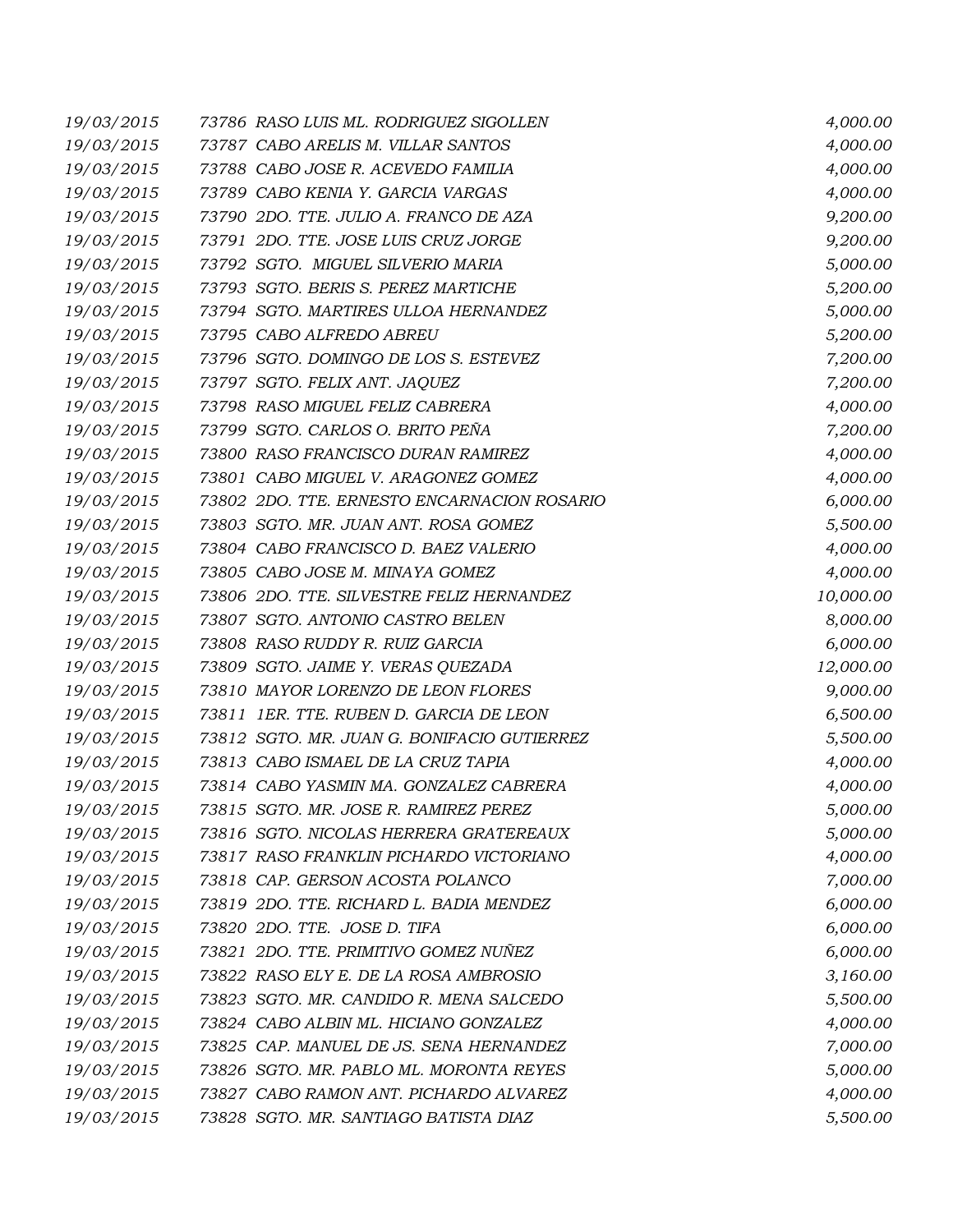| 19/03/2015 | 73829 SGTO. SOREMINDA FLETE ADAMES               | 5,000.00 |
|------------|--------------------------------------------------|----------|
| 19/03/2015 | 73830 CABO JUAN CISNEROS ALMANZAR                | 4,000.00 |
| 19/03/2015 | 73831 CABO JOSE ANT. TAVERAS ARIAS               | 4,000.00 |
| 19/03/2015 | 73832 CABO WILLIAMS ADAMES ESPINAL               | 4,000.00 |
| 19/03/2015 | 73833 RASO JUNIOR CABRERA RODRIGUEZ              | 5,200.00 |
| 19/03/2015 | 73834 SGTO. JOSE ML. PAULINO ACOSTA              | 5,000.00 |
| 19/03/2015 | 73835 CABO JESUS ANT. DE LA CRUZ SUERO           | 4,000.00 |
| 19/03/2015 | 73836 SGTO. MR. JOSE ALB. EVANGELISTA CONCEPCION | 5,000.00 |
| 19/03/2015 | 73837 SGTO. MR. WILSON GERMAN DE LA CRUZ         | 5,500.00 |
| 19/03/2015 | 73838 SGTO. EDUARDO DE JS. CRUZ VENTURA          | 7,200.00 |
| 19/03/2015 | 73839 CABO YENNY ALT. ROSARIO GARCIA             | 5,200.00 |
| 19/03/2015 | 73840 SGTO. RAMON SEVERINO PAREDES               | 7,200.00 |
| 19/03/2015 | 73841 SGTO. DOLORES PEDIET ALMONTE               | 7,200.00 |
| 19/03/2015 | 73842 SGTO. MR. SANTO E. TEJEDA                  | 9,000.00 |
| 19/03/2015 | 73843 MAYOR JUAN E. ACOSTA REYNOSO               | 9,000.00 |
| 19/03/2015 | 73844 SGTO. MR. LUIS CASTRO ACOSTA               | 5,500.00 |
| 19/03/2015 | 73845 SGTO. MR. JACOBO ANT. HURTADO MARIA        | 5,500.00 |
| 19/03/2015 | 73846 SGTO. WILFREDY M. MENA ACOSTA              | 5,000.00 |
| 19/03/2015 | 73847 CABO JOSE R. HERNANDEZ PAULINO             | 4,000.00 |
| 19/03/2015 | 73848 SGTO. RAMON ANT. JIMENEZ NUÑEZ             | 7,200.00 |
| 19/03/2015 | 73849 RASO DANIEL ADAMES PERALTA                 | 4,000.00 |
| 19/03/2015 | 73850 RASO LORENZO L. VERAS DE LA ROSA           | 4,000.00 |
| 19/03/2015 | 73851 SGTO. JOSE L. BONIFACIO GUTIERREZ          | 5,000.00 |
| 19/03/2015 | 73852 SGTO. MR. MATIAS CRUCETA REINOSO           | 8,200.00 |
| 19/03/2015 | 73853 SGTO. MR. FREDDY DE JESUS                  | 8,200.00 |
| 19/03/2015 | 73854 1ER. TTE. AQUILES EUGENIA LORENZO          | 6,500.00 |
| 19/03/2015 | 73855 SGTO. RAFAEL DEL C. GUZMAN LOPEZ           | 5,000.00 |
| 19/03/2015 | 73856 SGTO. MR. BARTOLO NUÑEZ SMITH              | 8,200.00 |
| 19/03/2015 | 73857 CABO PASCUAL SEGURA OLIVERO                | 5,200.00 |
| 19/03/2015 | 73858 RASO ROBERT O. VASQUEZ FELIZ               | 4,000.00 |
| 19/03/2015 | 73859 RASO PETRONILA LOPEZ MEDINA                | 4,000.00 |
| 19/03/2015 | 73860 RASO ROSELIA PEREZ DE LA CRUZ              | 4,000.00 |
| 19/03/2015 | 73861 CAP. ROBERT D. FELIZ URBAEZ                | 7,000.00 |
| 19/03/2015 | 73862 IER. TTE. ANGEL M. PERALTA PEÑA            | 6,500.00 |
| 19/03/2015 | 73863 2DO. TTE. PABLO GARCIA MONTERO             | 6,000.00 |
| 19/03/2015 | 73864 2DO. TTE. APOLINAR PEÑA PEÑA               | 6,000.00 |
| 19/03/2015 | 73865 2DO. TTE. LEODAN URBAEZ FELIZ              | 6,000.00 |
| 19/03/2015 | 73866 SGTO. JOSE DOLORES TRINIDAD FELIZ          | 5,000.00 |
| 19/03/2015 | 73867 SGTO. LUIS L. ARIAS SANCHEZ                | 5,000.00 |
| 19/03/2015 | 73868 RASO DIONERIS DE LA CRUZ LOPEZ             | 4,000.00 |
| 19/03/2015 | 73869 CABO WANDER SANTANA FERRERAS               | 4,000.00 |
| 19/03/2015 | 73870 CABO ESTERVIN ML. CRUZ PEREZ               | 4,000.00 |
| 19/03/2015 | 73871 CABO LUIS M. ZAYAS URBAEZ                  | 4,000.00 |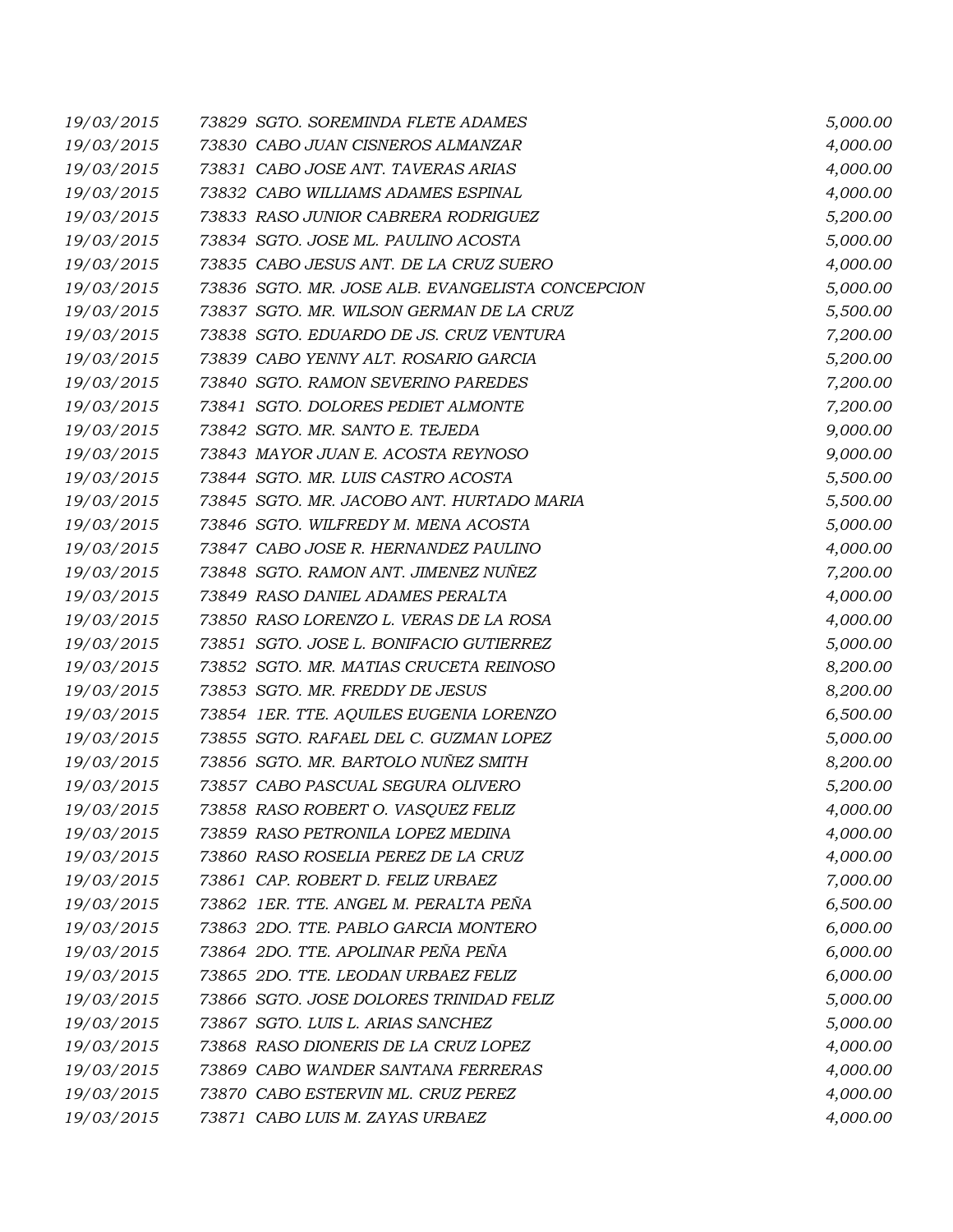| 19/03/2015 | 73872 RASO JUNIOR A. FELIZ FELIZ            | 4,000.00 |
|------------|---------------------------------------------|----------|
| 19/03/2015 | 73873 SGTO. ALEXANDER DE LEON GARCIA        | 7,200.00 |
| 19/03/2015 | 73874 RASO WILMER A. URBAEZ FELIZ           | 4,000.00 |
| 19/03/2015 | 73875 SGTO. FAUSTINO BASIL LUIS             | 6,900.00 |
| 19/03/2015 | 73876 SGTO. MR. JOSE L. SANTANA BATISTA     | 4,000.00 |
| 19/03/2015 | 73877 IER. TTE. MERGEN F. BATISTA RIVAS     | 6,500.00 |
| 19/03/2015 | 73878 2DO. TTE. FAUSTO D. ROCHA PEREZ       | 9,200.00 |
| 19/03/2015 | 73879 CABO CRISTIAN DIAZ ENCARNACION        | 4,000.00 |
| 19/03/2015 | 73880 SGTO. MR. ANGEL R. GONZALEZ CUEVAS    | 5,500.00 |
| 19/03/2015 | 73881 SGTO. GILTON MATEO MEDINA             | 7,200.00 |
| 19/03/2015 | 73882 2DO. TTE. PATRICIO GOMEZ SEGURA       | 6,000.00 |
| 19/03/2015 | 73883 RASO WARLIN ANT. CARVAJAL CUEVAS      | 4,000.00 |
| 19/03/2015 | 73884 SGTO. MR. JAVIEL MEDINA GONZALEZ      | 5,500.00 |
| 19/03/2015 | 73885 SGTO. ALBERTO JIMENEZ                 | 7,200.00 |
| 19/03/2015 | 73886 SGTO. ELVIN U. NOVAS MEDRANO          | 5,000.00 |
| 19/03/2015 | 73887 SGTO. MR. LUIS F. JOSE GARCIA         | 5,500.00 |
| 19/03/2015 | 73888 SGTO. ROBERTO ANT. FELIZ MATOS        | 7,200.00 |
| 19/03/2015 | 73889 CABO FRANCIS L. VOLQUEZ NOVAS         | 4,000.00 |
| 19/03/2015 | 73890 2DO. TTE. JOSELIN DIAZ SENA           | 6,000.00 |
| 19/03/2015 | 73891 SGTO. HUMBERTO MEDINA ROA             | 7,200.00 |
| 19/03/2015 | 73892 MAYOR RAFAEL ANT. SOTO MORETA         | 9,000.00 |
| 19/03/2015 | 73893 SGTO. LEIDY OGANDO MONTERO            | 8,000.00 |
| 19/03/2015 | 73894 RASO MIGUELINA PEREZ BELTRE           | 4,000.00 |
| 19/03/2015 | 73895 CABO MARCIAL OGANDO DIAZ              | 6,000.00 |
| 19/03/2015 | 73896 CABO WILKINS E. HERNANDEZ GARCIA      | 6,000.00 |
| 19/03/2015 | 73897 RASO YOHAN ML. LUCIANO BAUTISTA       | 6,000.00 |
| 19/03/2015 | 73898 RASO EDWARD ANT. OGANDO TERRERO       | 4,000.00 |
| 19/03/2015 | 73899 SGTO. MR. JOSE ML. REYES BELLO        | 8,200.00 |
| 19/03/2015 | 73900 CABO JEOVANNY A. SANCHEZ ADAMES       | 4,000.00 |
| 19/03/2015 | 73901 CABO JOSE R. COHEN BERAS              | 4,000.00 |
| 19/03/2015 | 73902 RASO LUIS FCO. AMADOR VICIOSO         | 5,200.00 |
| 19/03/2015 | 73903 SGTO. MR. FERNANDO MATEO              | 5,500.00 |
| 19/03/2015 | 73904 CABO VICTOR ESPINOSA GONZALEZ         | 4,900.00 |
| 19/03/2015 | 73905 2DO. TTE. SONIA M. DE LA ROSA DE LEON | 6,000.00 |
| 19/03/2015 | 73906 2DO. TTE. ELADIO CABRERA ROA          | 6,000.00 |
| 19/03/2015 | 73907 SGTO. MR. AQUILES ROSARIO JIMENEZ     | 5,500.00 |
| 19/03/2015 | 73908 SGTO. CRISTHIAN R. CONCEPCION ORTIZ   | 5,000.00 |
| 19/03/2015 | 73909 SGTO. ELVIN ENCARNACION OGANDO        | 5,000.00 |
| 19/03/2015 | 73910 SGTO. CRISTIAN ENCARNACION VALENZUELA | 5,000.00 |
| 19/03/2015 | 73911 CABO HECTOR CALDERON CAPELLAN         | 4,000.00 |
| 19/03/2015 | 73912 CABO JONATHAN F. MEDINA               | 4,000.00 |
| 19/03/2015 | 73913 RASO ALTAGRACIA MATEO SOLIS           | 4,000.00 |
| 19/03/2015 | 73914 RASO MABEL PEREZ TEJEDA               | 4,000.00 |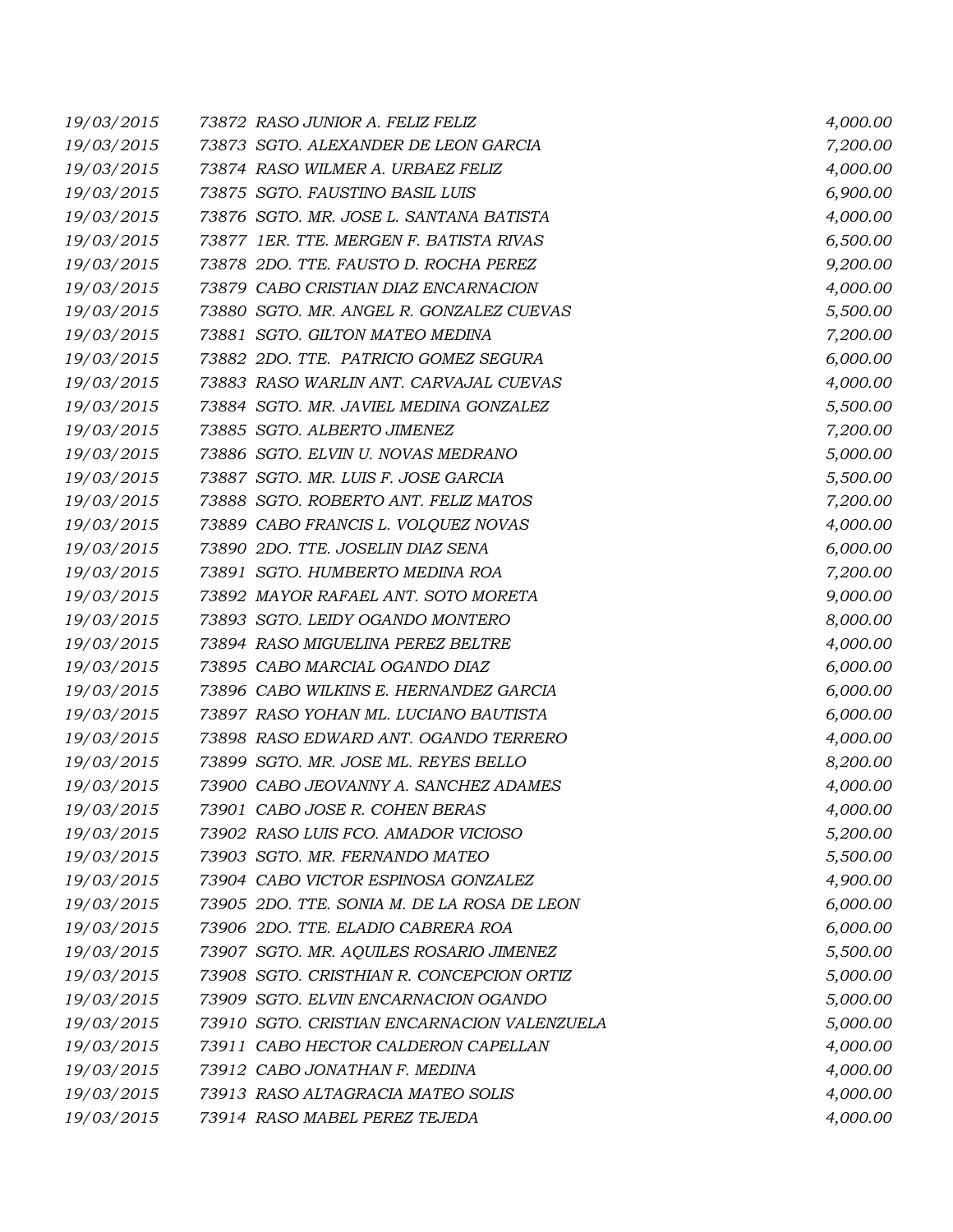| 19/03/2015 | 73915 CABO DANIEL E. RAMIREZ MESA            | 4,000.00  |
|------------|----------------------------------------------|-----------|
| 19/03/2015 | 73916 CABO RAMONA MATEO BUGUE                | 4,000.00  |
| 19/03/2015 | 73917 2DO. TTE. JOSE E. CABRAL Y CABRAL      | 6,000.00  |
| 19/03/2015 | 73918 RASO MIGUEL ALCANTARA RAMOS            | 4,000.00  |
| 19/03/2015 | 73919 SGTO. ARTURO VILLEGAS DE LOS SANTOS    | 5,000.00  |
| 19/03/2015 | 73920 2DO. TTE. FRANKLIN OGANDO ALCANTARA    | 6,000.00  |
| 19/03/2015 | 73921 2DO. TTE. SILVIO E. ZABALA OGANDO      | 6,000.00  |
| 19/03/2015 | 73922 SGTO. MR. MANUEL S. MONTILLA MADE      | 5,500.00  |
| 19/03/2015 | 73923 SGTO. MR. DELIS G. COLON VALDEZ        | 5,500.00  |
| 19/03/2015 | 73924 CABO EDDY A. MONTILLA MONTERO          | 4,000.00  |
| 19/03/2015 | 73925 2DO. TTE. MORENO ENCARNACION BAUTISTA  | 9,200.00  |
| 19/03/2015 | 73926 SGTO. MR. JOSE PANIAGUA DE LOS SANTOS  | 5,500.00  |
| 19/03/2015 | 73927 CABO AGUSTIN FLORENTINO ROSARIO        | 5,200.00  |
| 19/03/2015 | 73928 SGTO. MARIOLIN LORENZO MEDINA          | 7,200.00  |
| 19/03/2015 | 73929 RASO ANGELO VALLEJO ALCANTARA          | 4,000.00  |
| 19/03/2015 | 73930 RASO LUIS ALB. DE LA ROSA GONZALEZ     | 4,000.00  |
| 19/03/2015 | 73931 RASO VALERIO MORILLO MERAN             | 5,200.00  |
| 19/03/2015 | 73932 CABO JORGE L. FIGUEREO DIAZ            | 4,000.00  |
| 19/03/2015 | 73933 1ER. TTE. FRANCISCO ALBER VALDEZ       | 6,500.00  |
| 19/03/2015 | 73934 SGTO. MR. TEODORO VALLEJO MORILLO      | 5,500.00  |
| 19/03/2015 | 73935 SGTO. ANTONIO GOMEZ TAPIA              | 4,000.00  |
| 19/03/2015 | 73936 SGTO. JOSE L. VALDEZ MEDINA            | 5,000.00  |
| 19/03/2015 | 73937 CABO ALEXANDER Y. TAPIA CRUZ           | 4,000.00  |
| 19/03/2015 | 73938 SGTO. GUILLERMO E. RODRIGUEZ           | 6,900.00  |
| 19/03/2015 | 73939 RASO JUNIOR CUEVAS GUZMAN              | 5,200.00  |
| 19/03/2015 | 73940 2DO. TTE. FRANK FELIZ ALCANTARA        | 10,000.00 |
| 19/03/2015 | 73941 SGTO. MR. PEDRO SOTO                   | 9,000.00  |
| 19/03/2015 | 73942 SGTO. MR. DANIEL DE JESUS DUVERGE      | 9,000.00  |
| 19/03/2015 | 73943 SGTO. FELIX SANCHEZ GUZMAN             | 8,000.00  |
| 19/03/2015 | 73944 RASO TOMAS DE JESUS MEJIA              | 6,000.00  |
| 19/03/2015 | 73945 RASO ADRIAN A. PALACIO MARTINEZ        | 6,000.00  |
| 19/03/2015 | 73946 RASO SANDRO T. REYES LERBOURS          | 6,000.00  |
| 19/03/2015 | 73947 CABO WILLIS MONTERO ENCARNACION        | 6,000.00  |
| 19/03/2015 | 73948 MAYOR PEDRO ML. R. DOMINGUEZ MORCELO   | 9,000.00  |
| 19/03/2015 | 73949 2DO. TTE. PEDRO DE JESUS CUEVAS        | 6,000.00  |
| 19/03/2015 | 73950 2DO. TTE. MARINO SANCHEZ VASQUEZ       | 6,000.00  |
| 19/03/2015 | 73951 SGTO. MR. JUAN I. GUILLEN BRITO        | 5,500.00  |
| 19/03/2015 | 73952 SGTO. VICTOR V. PEREZ DIAZ             | 5,000.00  |
| 19/03/2015 | 73953 CABO FRANCISCO ANT. GUANCE             | 4,000.00  |
| 19/03/2015 | 73954 RASO MILCIADES MESA ENCARNACION        | 4,000.00  |
| 19/03/2015 | 73955 SGTO. MR. VICTOR M. CASTILLO HERNANDEZ | 9,000.00  |
| 19/03/2015 | 73956 SGTO. NEWTON E. LORA FIGUEROA          | 8,000.00  |
| 19/03/2015 | 73957 RASO FELIX E. VALENZUELA SIERRA        | 4,000.00  |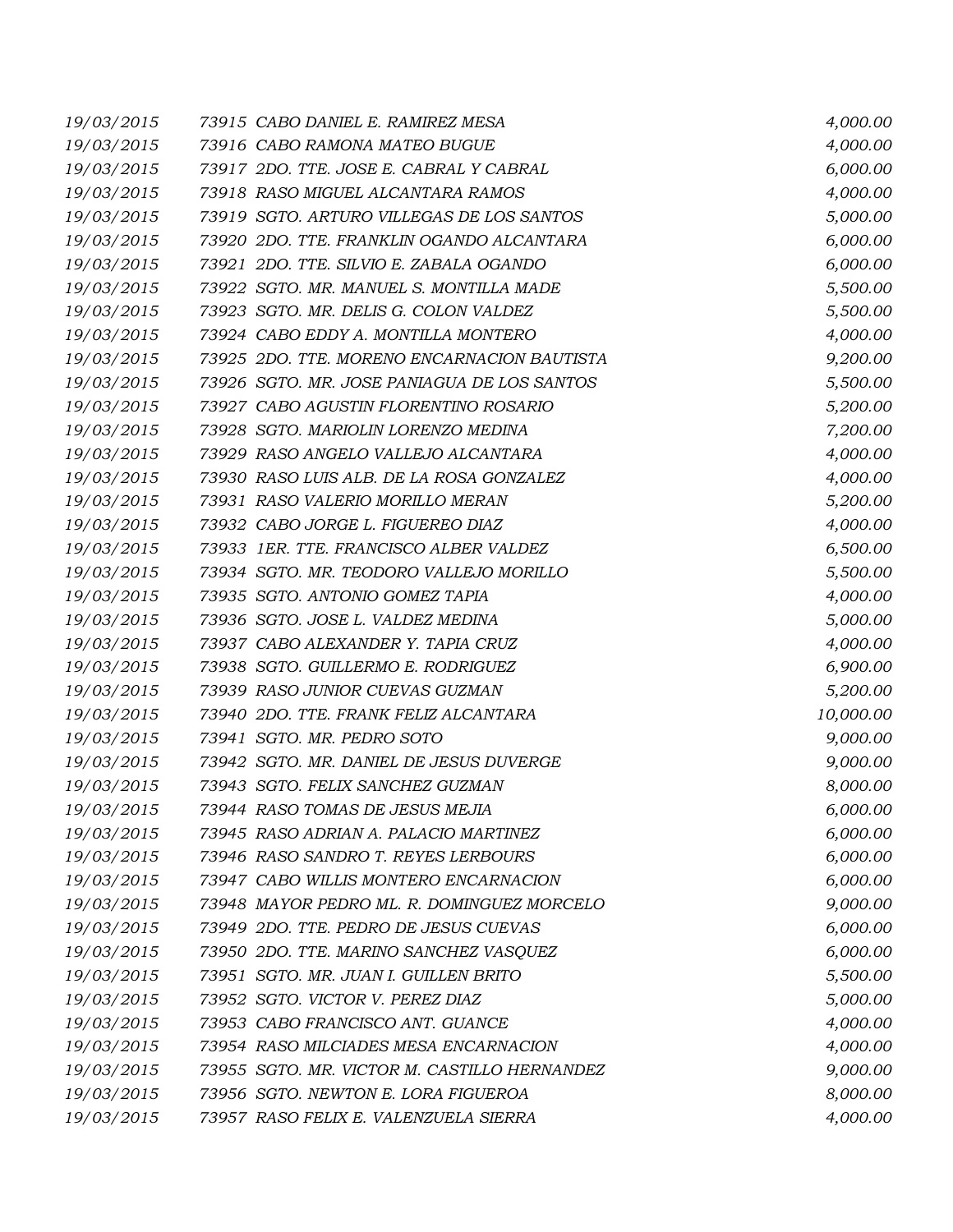| 19/03/2015 | 73958 RASO LUIS F. VALLEJO MARTINEZ             | 5,200.00  |
|------------|-------------------------------------------------|-----------|
| 19/03/2015 | 73959 1ER. TTE. FELIX ANT. FABIAN DOMINGUEZ     | 10,200.00 |
| 19/03/2015 | 73960 CABO JEUDIS PAREDES MOJICA                | 5,200.00  |
| 19/03/2015 | 73961 RASO YOAN LASOSE HEREDIA                  | 4,000.00  |
| 19/03/2015 | 73962 CABO MANOLIN BASILIO SALOMON              | 5,200.00  |
| 19/03/2015 | 73963 CABO JUAN DIAZ ENCARNACION                | 5,200.00  |
| 19/03/2015 | 73964 SGTO. JOSE ML. DE LA ROSA DE LEON         | 7,200.00  |
| 19/03/2015 | 73965 1ER. TTE. EUGENIO PEGUERO DEL ROSARIO     | 6,500.00  |
| 19/03/2015 | 73966 RASO WILFREDO SANTOS ORTIZ                | 4,000.00  |
| 19/03/2015 | 73967 2DO. TTE. JUAN BENITO LORENZO VILLA       | 9,200.00  |
| 19/03/2015 | 73968 CAPITAN EVARISTO VELAZQUEZ                | 11,200.00 |
| 19/03/2015 | 73969 SGTO. MR. SANTOS RODRIGUEZ RIVERA         | 9,000.00  |
| 19/03/2015 | 73970 CABO SALVADOR A. HEREDIA MATEO            | 6,000.00  |
| 19/03/2015 | 73971 RASO AMADO E. GUZMAN PEREZ                | 4,000.00  |
| 19/03/2015 | 73972 SGTO. MANUEL S. SOTO CABRAL               | 7,200.00  |
| 19/03/2015 | 73973 RASO KELVIN A. FRANCO TURBI               | 4,000.00  |
| 19/03/2015 | 73974 SGTO. WIQUIN LAVALE GONZALEZ              | 6,900.00  |
| 19/03/2015 | 73975 SGTO. MR. PEDRO LAUREANO PAULA            | 5,500.00  |
| 19/03/2015 | 73976 CABO MILKELIS FIGUEROA SUAREZ             | 4,000.00  |
| 19/03/2015 | 73977 SGTO. MR. CESAR ANT. SERRANO GARCIA       | 7,900.00  |
| 19/03/2015 | 73978 2DO. TTE. JUAN FCO. JIMENEZ DE LOS SANTOS | 6,000.00  |
| 19/03/2015 | 73979 SGTO. MR. MARCELO UREÑA ROSADO            | 8,200.00  |
| 19/03/2015 | 73980 1ER. TTE. PAULINO RODRIGUEZ SUERO         | 6,500.00  |
| 19/03/2015 | 73981 SGTO. MR. JOHAN ML. SOSA                  | 5,500.00  |
| 19/03/2015 | 73982 CABO VICTOR J. SENA DIAZ                  | 4,900.00  |
| 19/03/2015 | 73983 2DO. TTE. DIOMEDES DE LA CRUZ DE LA CRUZ  | 9,200.00  |
| 19/03/2015 | 73984 MAYOR JUAN B. DIPRE ISABEL                | 5,000.00  |
| 19/03/2015 | 73985 SGTO. CRISTINO SOTO SOTO                  | 5,000.00  |
| 19/03/2015 | 73986 1ER. TTE. VIRGINIO ARISMENDY PEREZ        | 6,500.00  |
| 19/03/2015 | 73987 SGTO. DANTE E. GALAN SANTANA              | 7,200.00  |
| 19/03/2015 | 73988 CABO WANDER AGRAMONTE CESPEDES            | 5,200.00  |
| 19/03/2015 | 73989 2DO. TTE. RAMON E. MENDEZ RUIZ            | 6,000.00  |
| 19/03/2015 | 73990 2DO. TTE. SALVADOR MEDINA MEDINA          | 6,000.00  |
| 19/03/2015 | 73991 RASO JULIAN SUAZO CASADO                  | 4,000.00  |
| 19/03/2015 | 73992 CABO LEONIDES SUAZO CASADO                | 5,200.00  |
| 19/03/2015 | 73993 CABO JUAN DEL C. ORTIZ TEJEDA             | 4,900.00  |
| 19/03/2015 | 73994 2DO. TTE. JOSE D. TAPIA TAVERAS           | 9,200.00  |
| 19/03/2015 | 73995 2DO. TTE. EMILIO ROBLES PLASENCIO         | 6,000.00  |
| 19/03/2015 | 73996 CABO FRANKLIN ANT. RODRIGUEZ CASTILLO     | 4,900.00  |
| 19/03/2015 | 73997 CAP. JOE ANT. GARCIA HOFFMAN              | 7,000.00  |
| 19/03/2015 | 73998 2DO. TTE. JUAN DEL A. FELIZ FELIZ         | 10,000.00 |
| 19/03/2015 | 73999 SGTO. MR. GIL ML. CAMPECHANO GARCIA       | 9,000.00  |
| 19/03/2015 | 74000 SGTO. CRISTIAN JAVIER ARREDONDO           | 9,000.00  |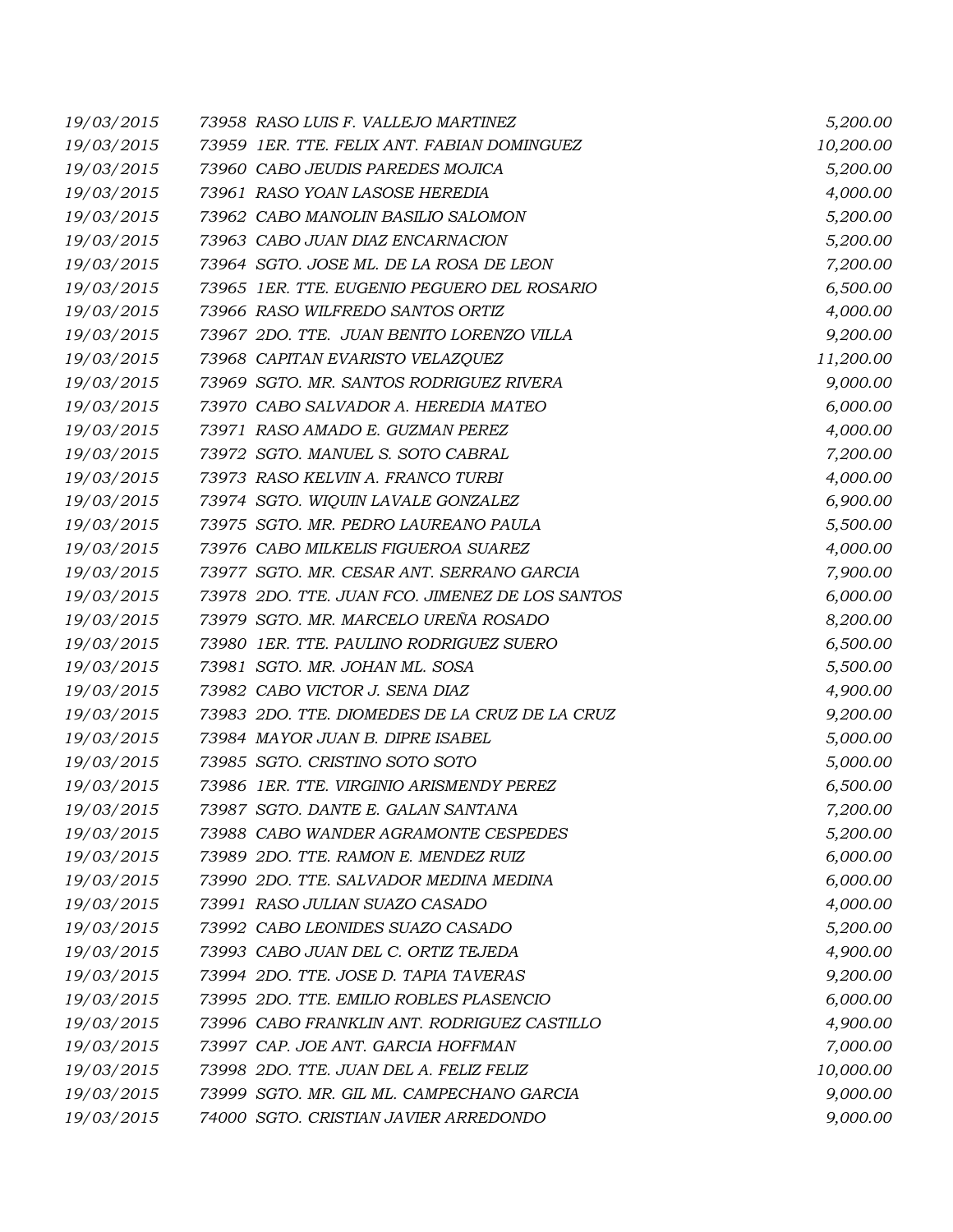| 19/03/2015 | 74001 RASO FELIX F. REYNOSO REYES            | 6,000.00  |
|------------|----------------------------------------------|-----------|
| 19/03/2015 | 74002 RASO MODESTO MONTERO POLANCO           | 6,000.00  |
| 19/03/2015 | 74003 RASO ROSELIO SOLANO SILVESTRE          | 5,200.00  |
| 19/03/2015 | 74004 SGTO. JUAN ALB. REED GOMEZ             | 7,200.00  |
| 19/03/2015 | 74005 CABO ENMANUEL BAEZ YAN                 | 5,200.00  |
| 19/03/2015 | 74006 RASO JUNIOR ALB. CASTILLO ESCANIO      | 5,200.00  |
| 19/03/2015 | 74007 CABO JOHNNY OZORIA DANIEL              | 4,000.00  |
| 19/03/2015 | 74008 2DO. TTE. NIXON RAMIREZ CANDELARIO     | 6,000.00  |
| 19/03/2015 | 74009 SGTO. GRECIA I. ASTACIO JIMENEZ        | 5,000.00  |
| 19/03/2015 | 74010 CABO ANGEL GONZALEZ BORQUEZ            | 4,900.00  |
| 19/03/2015 | 74011 TTE. COR. JULIO C. MORILLO ENCARNACION | 10,000.00 |
| 19/03/2015 | 74012 CAP. ERNESTO MEJIA SARMIENTO           | 7,000.00  |
| 19/03/2015 | 74013 CAP. PACO MORILLO RAMIREZ              | 7,000.00  |
| 19/03/2015 | 74014 1ER. TTE. PEDRO BERIGUETE CUELLO       | 6,500.00  |
| 19/03/2015 | 74015 2DO. TTE. ANGEL ML. SOSA VANTERPOOL    | 6,000.00  |
| 19/03/2015 | 74016 2DO. TTE. GERSON ALCANTARA GOMEZ       | 6,000.00  |
| 19/03/2015 | 74017 2DO TTE. DIOMEDES PEGUERO ASTACIO      | 6,000.00  |
| 19/03/2015 | 74018 2DO. TTE. ISIDRO A. HERRERA MADERA     | 6,000.00  |
| 19/03/2015 | 74019 2DO. TTE. RAMON E. RAMIREZ PACHECO     | 6,000.00  |
| 19/03/2015 | 74020 SGTO. MR. LEONARDO MONEGRO ORTEGA      | 5,500.00  |
| 19/03/2015 | 74021 SGTO. MR. LUIS ROSARIO MANZUETA        | 5,500.00  |
| 19/03/2015 | 74022 SGTO. MR. ANGELITO MONTERO RODRIGUEZ   | 5,500.00  |
| 19/03/2015 | 74023 SGTO. MR. WILSON S. CUELLO             | 5,500.00  |
| 19/03/2015 | 74024 SGTO. MR. RAFAEL REYES MEJIA           | 5,500.00  |
| 19/03/2015 | 74025 SGTO. MR. FAUSTINO RAMIREZ FERNANDEZ   | 5,500.00  |
| 19/03/2015 | 74026 SGTO. MARIO M. VICIOSO MANZANILLO      | 5,000.00  |
| 19/03/2015 | 74027 SGTO. PEDRO OZORIA EMILIANO            | 5,000.00  |
| 19/03/2015 | 74028 SGTO. FIOR R. SEGURA CANA              | 5,000.00  |
| 19/03/2015 | 74029 SGTO. PAULA C. BELEN PAULINO           | 5,000.00  |
| 19/03/2015 | 74030 CABO JUAN H. RAMIREZ PACHECO           | 4,000.00  |
| 19/03/2015 | 74031 CABO GERVASIO DEGOLLADO RINCON         | 4,000.00  |
| 19/03/2015 | 74032 CABO GASPAR ABREU CASTILLO             | 4,000.00  |
| 19/03/2015 | 74033 CABO JACOB ROMERO RODRIGUEZ            | 4,000.00  |
| 19/03/2015 | 74034 RASO FRANK ALBURQUERQUE MOTA           | 4,000.00  |
| 19/03/2015 | 74035 RASO JULIO S. MAZARA REINOSO           | 4,000.00  |
| 19/03/2015 | 74036 CABO FRANCISCO ANT. BASTARDO CORDERO   | 4,000.00  |
| 19/03/2015 | 74037 RASO DANIEL ALCANTARA BARREIRO         | 4,000.00  |
| 19/03/2015 | 74038 CABO JULIO NOLASCO PEREZ               | 5,200.00  |
| 19/03/2015 | 74039 SGTO. TITO ROJAS MOTA                  | 5,000.00  |
| 19/03/2015 | 74040 SGTO. MARIO ANT. FULGENCIO GARCIA      | 5,000.00  |
| 19/03/2015 | 74041 SGTO. ANGEL REYES BAEZ                 | 5,000.00  |
| 19/03/2015 | 74042 CABO ANASTACIO JOSEPH FOSTEL           | 4,000.00  |
| 19/03/2015 | 74043 SGTO. MR. JOEL A. GUERRERO MEDINA      | 5,500.00  |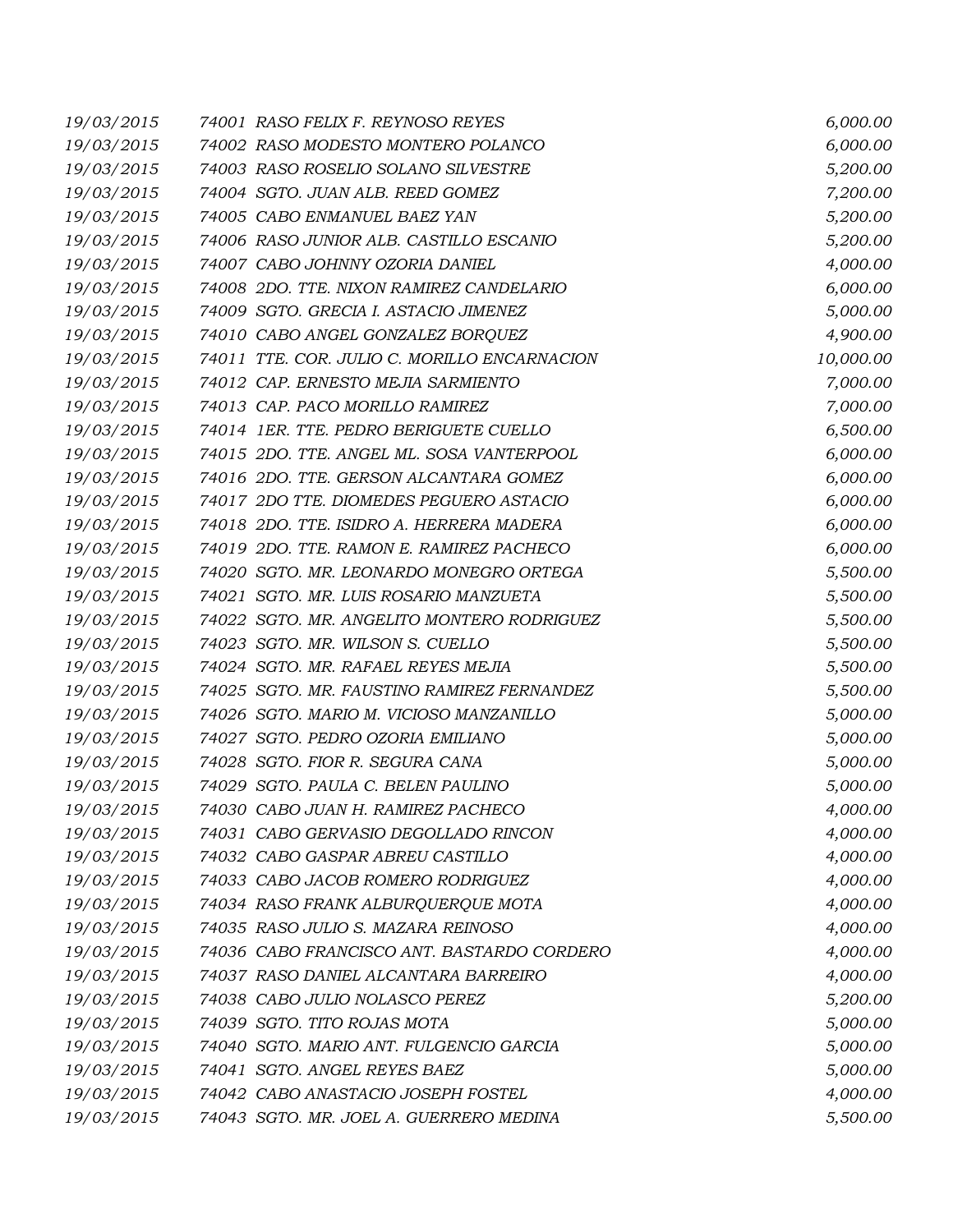| 19/03/2015 | 74044 CABO HENRY ML. ESCORBORES AVILA           | 5,200.00  |
|------------|-------------------------------------------------|-----------|
| 19/03/2015 | 74045 SGTO. HECTOR R. MOTA SANTANA              | 7,200.00  |
| 19/03/2015 | 74046 SGTO. CRISTIAN DE PAULA POLANCO           | 7,200.00  |
| 19/03/2015 | 74047 CAP. VICTOR ML. GONZALEZ ALVAREZ          | 7,000.00  |
| 19/03/2015 | 74048 SGTO. FRANKLIN S. ACOSTA SOLIS            | 5,000.00  |
| 19/03/2015 | 74049 CABO CLAUDIO CORNIELLE                    | 4,000.00  |
| 19/03/2015 | 74050 RASO WILLIAM E. JIMENEZ SOSA              | 4,000.00  |
| 19/03/2015 | 74051 2DO. TTE. CARLOS ML. VIDAL SEGURA         | 10,000.00 |
| 19/03/2015 | 74052 CABO MANUEL L. NUÑEZ SANCHEZ              | 4,900.00  |
| 19/03/2015 | 74053 IER. TTE. FELIX ALB. PEREYRA ROA          | 6,500.00  |
| 19/03/2015 | 74054 RASO MAXIMO AQUINO GOMEZ                  | 4,000.00  |
| 19/03/2015 | 74055 CABO EDGAL EFRAIN SANTANA DIAZ            | 4,000.00  |
| 19/03/2015 | 74056 2DO. TTE. DIOMEDES PAREDES SANTANA        | 6,000.00  |
| 19/03/2015 | 74057 CABO DHAIN S. BERAS FIGUEROA              | 4,000.00  |
| 19/03/2015 | 74058 RASO ALEXIS BDO. CABRERA SOLANO           | 4,000.00  |
| 19/03/2015 | 74059 SGTO. ALCADIO JOSE ROSARIO                | 7,200.00  |
| 19/03/2015 | 74060 RASO YOEL ML. AGESTA SILVESTRE            | 5,200.00  |
| 19/03/2015 | 74061 CAP. HECTOR DE LOS SANTOS A.              | 10,000.00 |
| 19/03/2015 | 74062 IER TTE. EMELINDO BATISTA                 | 7,000.00  |
| 19/03/2015 | 74063 IER. TTE. JUAN JIMENEZ SANTANA            | 6,500.00  |
| 19/03/2015 | 74064 2DO. TTE. CIRIACO PAYANO SEVERINO         | 6,000.00  |
| 19/03/2015 | 74065 2DO. TTE. DOMINGO ANT. SEVERINO HENRIQUEZ | 6,000.00  |
| 19/03/2015 | 74066 SGTO. MR. LUISA J. JIMENEZ BORT           | 5,500.00  |
| 19/03/2015 | 74067 SGTO. BELKIS A. RICHARDSON GUILLEN        | 5,000.00  |
| 19/03/2015 | 74068 SGTO. FRANKLIN GUZMAN LEONARDO            | 5,000.00  |
| 19/03/2015 | 74069 RASO ISMAEL ALB. PEGUERO GONZALEZ         | 4,000.00  |
| 19/03/2015 | 74070 SGTO. MR. ANDRES GUERRERO                 | 5,500.00  |
| 19/03/2015 | 74071 SGTO. CARLOS ALB. PEGUERO MOTA            | 7,200.00  |
| 19/03/2015 | 74072 SGTO. MR. ALEJANDRO BASTARDO SANTANA      | 8,200.00  |
| 19/03/2015 | 74073 SGTO. JOAQUIN SALAS CEDEÑO                | 5,000.00  |
| 19/03/2015 | 74074 CABO YEIMY RIVAS PEGUERO                  | 4,000.00  |
| 19/03/2015 | 74075 SGTO. LISANDRO CHALAS TRINIDAD            | 4,000.00  |
| 19/03/2015 | 74076 CABO BIENVENIDO ALFONSECA JAVIER          | 4,000.00  |
| 19/03/2015 | 74077 CABO SANTO SEVERINO SANTANA               | 4,000.00  |
| 19/03/2015 | 74078 MAYOR JOSE FCO. FRIAS MOTA                | 9,000.00  |
| 19/03/2015 | 74079 1ER. TTE. CESAREO PEGUERO PRADO           | 11,000.00 |
| 19/03/2015 | 74080 1ER. TTE. SANTO A. BRUJAN AQUINO          | 11,000.00 |
| 19/03/2015 | 74081 2DO. TTE. PEDRO LAUREANO GUZMAN           | 10,000.00 |
| 19/03/2015 | 74082 SGTO. NELDIS A. BELLO PEREZ               | 8,000.00  |
| 19/03/2015 | 74083 CABO JUAN C. PEREZ                        | 6,000.00  |
| 19/03/2015 | 74084 CABO LEORYS ANT. MARTINEZ OVIEDO          | 6,000.00  |
| 19/03/2015 | 74085 1ER. TTE. FAUSTO CARRASCO RAMIREZ         | 10,200.00 |
| 19/03/2015 | 74086 SGTO. MR. WILLIAM DE LA CRUZ CABRAL       | 8,200.00  |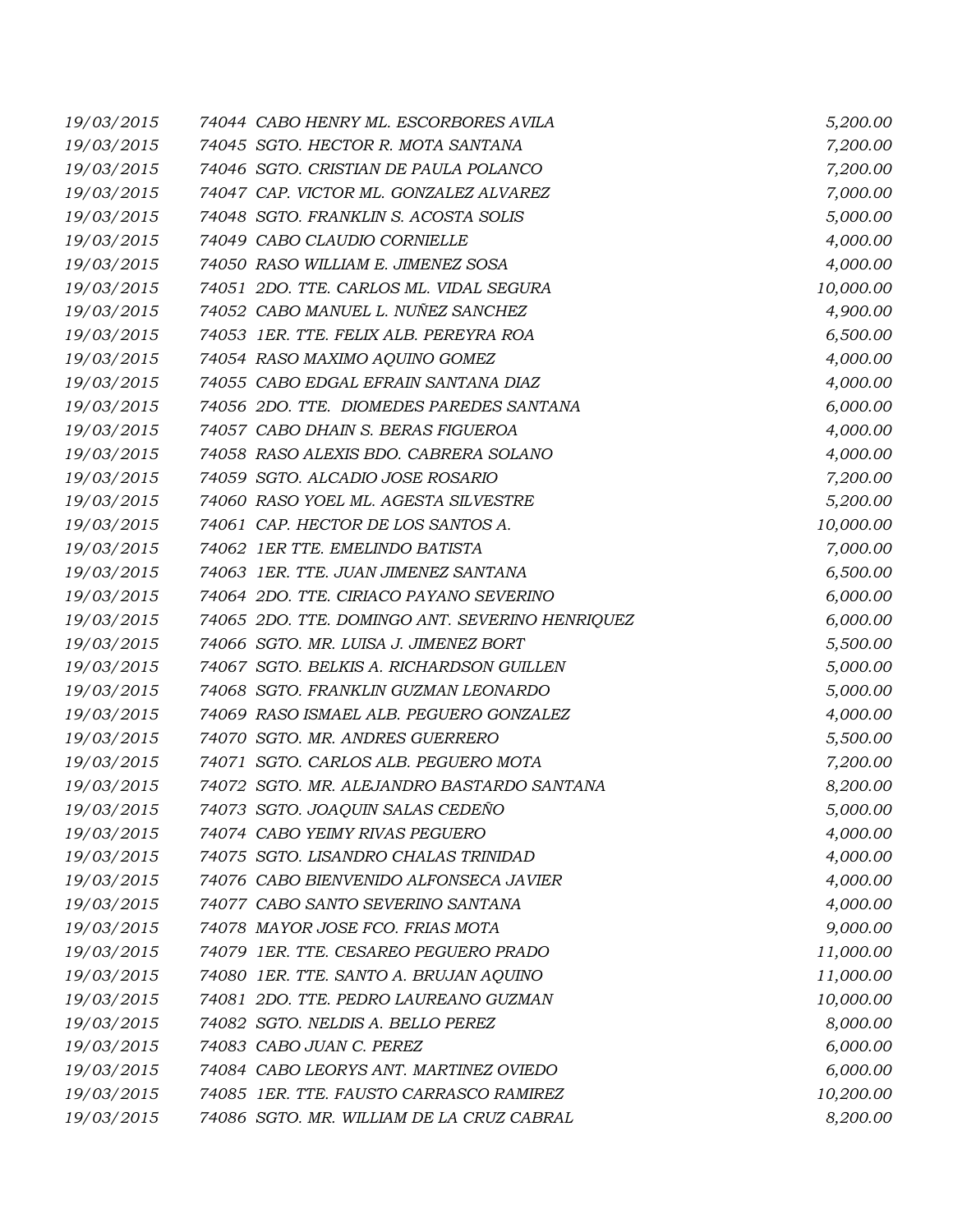| 19/03/2015 | 74087 SGTO. MR. HARRY A. CASTILLO MADERA        | 8,200.00  |
|------------|-------------------------------------------------|-----------|
| 19/03/2015 | 74088 SGTO. ARIAS A. GONZALES PEÑA              | 7,200.00  |
| 19/03/2015 | 74089 CABO JORGE M. MARTE OLIVERO               | 5,200.00  |
| 19/03/2015 | 74090 TTE. COR. JOSE E. PEREZ GELL              | 10,000.00 |
| 19/03/2015 | 74091 TTE. COR. MILTON O. VALENZUELA VALENZUELA | 10,000.00 |
| 19/03/2015 | 74092 MAYOR FLAVIA D. MONTERO ROMERO            | 9,000.00  |
| 19/03/2015 | 74093 MAYOR ERASMO ALCANTARA VARGAS             | 9,000.00  |
| 19/03/2015 | 74094 2DO. TTE. EDWIN LAPE ZAPATA               | 8,896.16  |
| 19/03/2015 | 74095 CAP. EMETERIO A. SANTANA HERNANDEZ        | 7,000.00  |
| 19/03/2015 | 74096 CAP. SAMUEL HERNANDEZ OTAÑO               | 7,000.00  |
| 19/03/2015 | 74097 CAP. FRANCISCO ANT. DE LEON               | 7,000.00  |
| 19/03/2015 | 74098 IER. TTE. YNABER Y. SANTANA VASQUEZ       | 6,500.00  |
| 19/03/2015 | 74099 1ER. TTE. JULIO E. FELIZ URBAEZ           | 6,500.00  |
| 19/03/2015 | 74100 1ER. TTE. FELICIA CONRADO JIMENEZ         | 6,500.00  |
| 19/03/2015 | 74101 1ER. TTE. ADOLFO CARRASCO FELIZ           | 6,500.00  |
| 19/03/2015 | 74102 1ER. TTE. LORENZO REYES DE LEON           | 6,500.00  |
| 19/03/2015 | 74103 2DO TTE. FELICIANO REYES FLORIAN          | 6,000.00  |
| 19/03/2015 | 74104 2DO. TTE. FLERIDA A. GARCIA NICOLAS       | 6,000.00  |
| 19/03/2015 | 74105 ALFEREZ DE FRAGATA NILO PUJOLS GARCIA     | 6,000.00  |
| 19/03/2015 | 74106 2DO. TTE. BACILIO HEREDIA AQUINO          | 6,000.00  |
| 19/03/2015 | 74107 2DO. TTE. JOSE S. MOREL DE LA CRUZ        | 6,000.00  |
| 19/03/2015 | 74108 SGTO. MR. HENRY SOSA GOMEZ                | 5,500.00  |
| 19/03/2015 | 74109 SGTO. MR. LUCIANO SANTOS                  | 5,500.00  |
| 19/03/2015 | 74110 SGTO. MERCEDES M. LECLER GARCIA           | 5,000.00  |
| 19/03/2015 | 74111 SGTO. CIRUANEL RAMIREZ ALCANTARA          | 5,000.00  |
| 19/03/2015 | 74112 CABO NANCY SUSANA HERNANDEZ CASADO        | 4,000.00  |
| 19/03/2015 | 74113 CABO FEDERICO HERNANDEZ BERROA            | 4,000.00  |
| 19/03/2015 | 74114 RASO EDWIN C. BALBUENA MALDONADO          | 4,000.00  |
| 19/03/2015 | 74115 CABO GLADYS SANTANA HERNANDEZ             | 4,000.00  |
| 19/03/2015 | 74116 RASO JOSE R. QUEZADA CARMONA              | 4,000.00  |
| 19/03/2015 | 74117 1ER. TTE. DOMINGO M. REYES RODRIGUEZ      | 10,200.00 |
| 19/03/2015 | 74118 2DO. TTE. JULIO E. VASQUEZ GIRON          | 9,200.00  |
| 19/03/2015 | 74119 2DO. TTE. NAZARIO MOLINA RODRIGUEZ        | 6,000.00  |
| 19/03/2015 | 74120 2DO. TTE. MANUEL DE LOS R DOTEL MATOS     | 9,200.00  |
| 19/03/2015 | 74121 2DO. TTE. SILVESTRE PEÑA GOMEZ            | 10,000.00 |
| 19/03/2015 | 74122 2DO. TTE. FRANCISCO ROA GONZALEZ          | 6,000.00  |
| 19/03/2015 | 74123 2DO. TTE. ABRAHAN D. FELIZ FELIZ          | 10,000.00 |
| 19/03/2015 | 74124 CABO OLIVIO SENA FERRERAS                 | 6,000.00  |
| 19/03/2015 | 74125 RASO DIANDRA C. NUÑEZ GUERRERO            | 4,000.00  |
| 19/03/2015 | 74126 RASO JOSE V. MATEO DE LA CRUZ             | 5,200.00  |
| 19/03/2015 | 74127 CAP. SANTO T. PEREYRA SORIANO             | 8,828.04  |
| 19/03/2015 | 74128 CABO ALFI A. URIBE EMILIANO               | 4,000.00  |
| 19/03/2015 | 74129 SGTO. CIRILO DE JESUS PASCUAL             | 7,200.00  |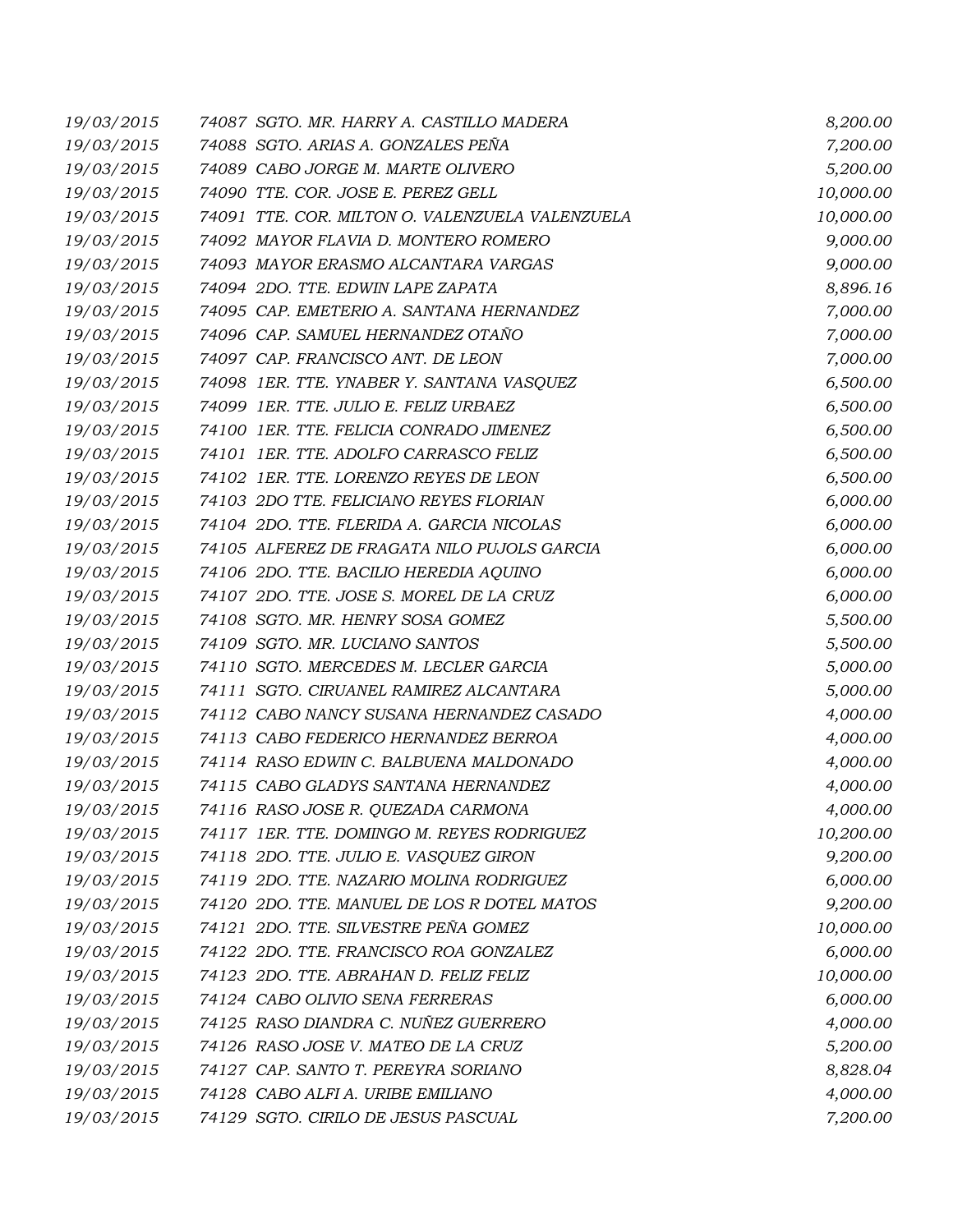| 19/03/2015 | 74130 IER. TTE. DANIELA ALT. LOPEZ MIRABAL   | 6,000.00  |
|------------|----------------------------------------------|-----------|
| 19/03/2015 | 74131 SGTO. MR. UPIANO ANT. GOMEZ LUZON      | 5,500.00  |
| 19/03/2015 | 74132 SGTO. MR. ANA I. FERMIN PEÑA           | 5,500.00  |
| 19/03/2015 | 74133 CABO BRUNO LORENZO JIMENEZ             | 4,000.00  |
| 19/03/2015 | 74134 1ER. TTE. AURA C. HERASME TEJEDA       | 6,500.00  |
| 19/03/2015 | 74135 SGTO. MR. ROBERTO QUEZADA SANCHEZ      | 5,500.00  |
| 19/03/2015 | 74136 1ER. TTE. DOMINGO NUEZ GUZMAN          | 6,500.00  |
| 19/03/2015 | 74137 CAP. JOSELITO RIVERA SANTOS            | 6,500.00  |
| 19/03/2015 | 74138 2DO. TTE. BOLIVAR DUARTE ROSARIO       | 6,000.00  |
| 19/03/2015 | 74139 SGTO. MR. CARMEN VALENZA               | 5,500.00  |
| 19/03/2015 | 74140 ALF. DE NAVIO FRANKLIN HERASME         | 6,500.00  |
| 19/03/2015 | 74141 TTE. DE NAVIO JOSE N. ACOSTA VILLA     | 6,500.00  |
| 19/03/2015 | 74142 2DO. TTE. ENEROLIZA RUIZ               | 6,000.00  |
| 19/03/2015 | 74143 SGTO. MAGALY ALT. TEJADA BRITO         | 5,000.00  |
| 19/03/2015 | 74144 SGTO. JOSE GUZMAN RODRIGUEZ            | 5,000.00  |
| 19/03/2015 | 74145 CABO SANTO E. DE LA ROSA HERNANDEZ     | 4,000.00  |
| 19/03/2015 | 74146 MARINERO BERNARDO ANT. PEREZ LOPEZ     | 4,000.00  |
| 19/03/2015 | 74147 CABO ROBERTO JS. FLORES BALS           | 4,000.00  |
| 19/03/2015 | 74148 1ER. TTE. MILAGROS ESPINOSA MONTERO    | 6,500.00  |
| 19/03/2015 | 74149 SGTO. MR. MAXIMO F. CRUZ ROSARIO       | 8,200.00  |
| 19/03/2015 | 74150 SGTO. SANTO B. BERAS BAUTISTA          | 7,200.00  |
| 19/03/2015 | 74151 TTE. COR. OCTAVIO ROMERO ENCARNACION   | 10,000.00 |
| 19/03/2015 | 74152 MAYOR REYES CRUCETA PEÑA               | 9,360.00  |
| 19/03/2015 | 74153 CAP. RAMON ANT. PEREZ MENDEZ           | 7,000.00  |
| 19/03/2015 | 74154 2DO. TTE. FELIX BRITO VALERIO          | 6,000.00  |
| 19/03/2015 | 74155 SGTO. JUAN ML. ROMAN MERCADO           | 8,000.00  |
| 19/03/2015 | 74156 SGTO. RAMON C. PAULINO OTAÑE           | 8,000.00  |
| 19/03/2015 | 74157 CABO FELIX MUESES NUÑEZ                | 6,000.00  |
| 19/03/2015 | 74158 SGTO. MR. ALLEN V. MARQUEZ GARCIA      | 9,000.00  |
| 19/03/2015 | 74159 IER. TTE. ESTHER M. RAMIREZ BEATO      | 10,200.00 |
| 19/03/2015 | 74160 SGTO. ELEONARDO REGALADO SERRANO       | 5,000.00  |
| 19/03/2015 | 74161 SGTO. MR. DOMINGUITO GREGORIO MARTINEZ | 5,500.00  |
| 19/03/2015 | 74162 SGTO. SERGIO BREA                      | 5,000.00  |
| 19/03/2015 | 74163 TTE. COR. RIGOBERTO A. ORTIZ MORONTA   | 10,000.00 |
| 19/03/2015 | 74164 1ER. TTE. FRANCISCO REYES HILARIO      | 6,500.00  |
| 19/03/2015 | 74165 IER. TTE. ROBERTO M. HENRIQUEZ ROSA    | 6,500.00  |
| 19/03/2015 | 74166 SGTO. KELVIN PANIAGUA DE LOS SANTOS    | 5,000.00  |
| 19/03/2015 | 74167 SGTO. GLENNY K. RODRIGUEZ ALVAREZ      | 5,000.00  |
| 19/03/2015 | 74168 RASO LUISA MA. LEDESMA                 | 4,000.00  |
| 19/03/2015 | 74169 SGTO. MR. JULIO L. CRUZ                | 8,200.00  |
| 19/03/2015 | 74170 2DO. TTE. SANTO A. LARA                | 8,900.00  |
| 19/03/2015 | 74171 SGTO. JOSE A. PAYANO ALBINO            | 5,000.00  |
| 19/03/2015 | 74172 RASO GEORGINA CASTILLO OZUNA           | 4,000.00  |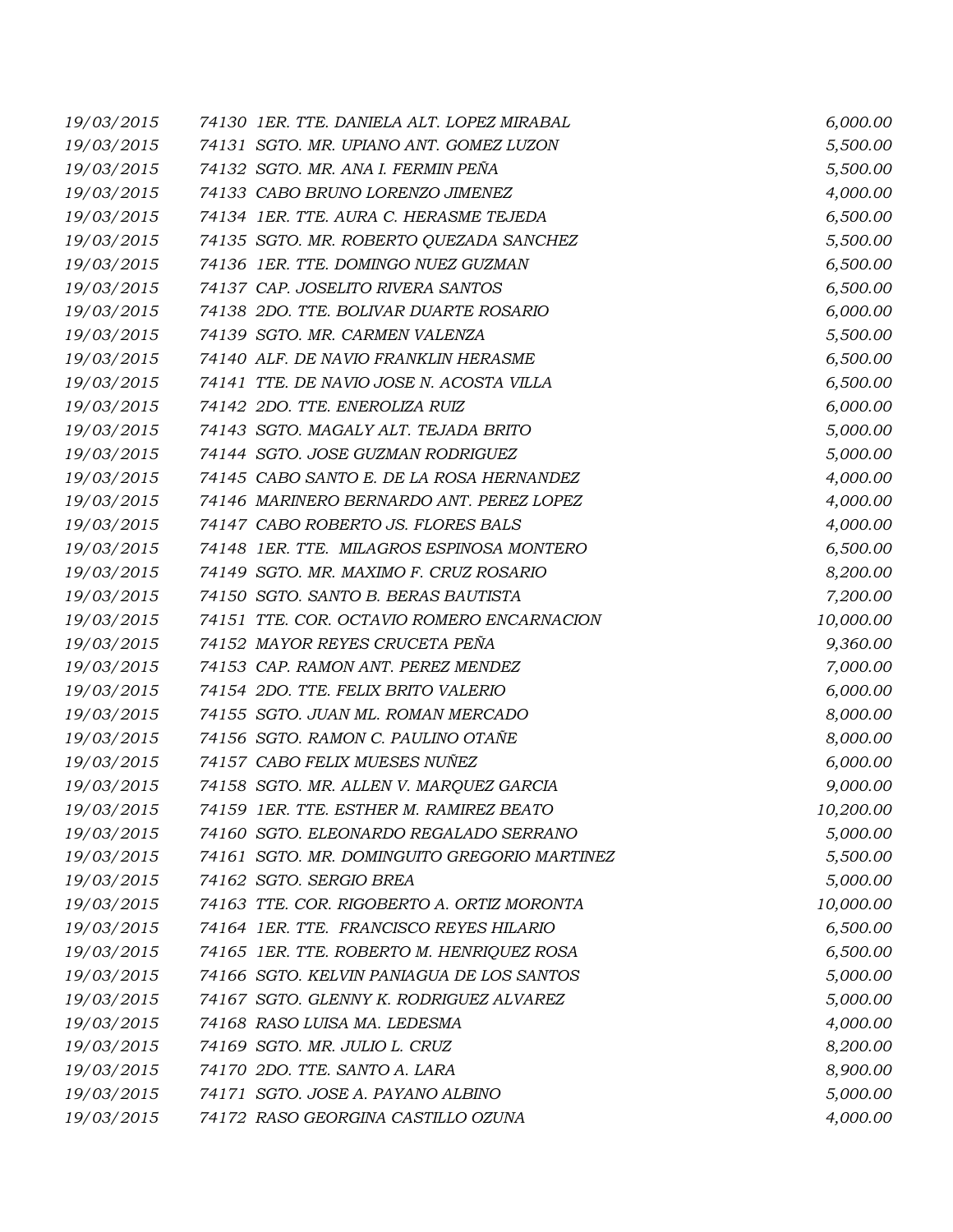| 19/03/2015 | 74173 RASO WINSTON A. ACOSTA URBINO             | 4,000.00  |
|------------|-------------------------------------------------|-----------|
| 19/03/2015 | 74174 1ER. TTE. MODESTO DE LEON BELLO           | 6,500.00  |
| 19/03/2015 | 74175 2DO. TTE. FRANCISCO ANT. HERNANDEZ JAVIER | 6,000.00  |
| 19/03/2015 | 74176 SGTO. MR. CONFESOR BERROA DE LOS SANTOS   | 5,500.00  |
| 19/03/2015 | 74177 SGTO. FREMIS DE LEON ALCANTARA            | 5,000.00  |
| 19/03/2015 | 74178 CABO AGUSTIN DE LOS SANTOS ADON           | 4,900.00  |
| 19/03/2015 | 74179 SGTO. JUAN R. ROSARIO VASQUEZ             | 5,000.00  |
| 19/03/2015 | 74180 SGTO. ANDRES C. FIGUEROA AQUINO           | 5,000.00  |
| 19/03/2015 | 74181 RASO MANUEL ANT. MEJIA PEÑA               | 4,000.00  |
| 19/03/2015 | 74182 2DO. TTE. ANGEL DE LOS SANTOS DE LA ROSA  | 6,000.00  |
| 19/03/2015 | 74183 CABO EDWIN ALB. CUEVAS MARCANO            | 4,900.00  |
| 19/03/2015 | 74184 SGTO. MR. LUIS D. REYES PEÑA              | 8,200.00  |
| 19/03/2015 | 74185 2DO. TTE. JOEL E. LOPEZ FELIZ             | 9,200.00  |
| 19/03/2015 | 74186 RASO CARLOS J. ECHAVARRIA ROSARIO         | 5,200.00  |
| 19/03/2015 | 74187 MAYOR JOSE D. DELGADO MONEGRO             | 13,000.00 |
| 19/03/2015 | 74188 1ER. TTE. DANIEL DE SENA VARGAS           | 6,500.00  |
| 19/03/2015 | 74189 1ER. TTE. GERALDO A. REYES TAPIA          | 6,000.00  |
| 19/03/2015 | 74190 SGTO. MR. JOSE M. BELLIARD DISLA          | 5,500.00  |
| 19/03/2015 | 74191 SGTO. MR. DANIEL ANT. VERAS GERMOSEN      | 5,500.00  |
| 19/03/2015 | 74192 SGTO. FELIPE S. FRANCISCO POLANCO         | 5,000.00  |
| 19/03/2015 | 74193 SGTO. JOSE A. SANCHEZ SANCHEZ             | 5,000.00  |
| 19/03/2015 | 74194 CABO JUAN A. NOVAS HERASME                | 4,000.00  |
| 19/03/2015 | 74195 CABO FRANCISCO J. RODRIGUEZ REYES         | 4,000.00  |
| 19/03/2015 | 74196 RASO YEFRICA MA. HIDALGO MARTINEZ         | 4,000.00  |
| 19/03/2015 | 74197 RASO ELIZABETH METIVIER MARTINEZ          | 4,000.00  |
| 19/03/2015 | 74198 CARMEN DE JESUS DE JS. DE BERNAL          | 1,500.00  |
| 19/03/2015 | 74199 FIOL D. CABREJA                           | 4,355.56  |
| 19/03/2015 | 74200 YRIA F. PENA VDA. READ                    | 23,781.34 |
| 19/03/2015 | 74201 OCTAVIA REYES BATISTA                     | 10,418.49 |
| 19/03/2015 | 74202 NORMA ALT. JIMENEZ                        | 2,184.00  |
| 19/03/2015 | 74203 ANA ANTONIA SANTO                         | 2,184.00  |
| 19/03/2015 | 74204 LILIANA CRUZ MOLINA VARGAS                | 14,700.00 |
| 19/03/2015 | 74205 ASIA N. DEYANIRA HUERTAS                  | 36,089.38 |
| 19/03/2015 | 74206 CANDIDA U. GOMEZ CUEVAS                   | 2,940.00  |
| 19/03/2015 | 74207 PETRONILA ALMONTE                         | 15,537.15 |
| 19/03/2015 | 74208 CONSEJO DEL PODER JUDICIAL                | 677.08    |
| 19/03/2015 | 74209 BIENVENIDA C. SIERRA FERRERAS             | 3,000.00  |
| 19/03/2015 | 74210 JUANA PAULINO NUNEZ                       | 10,235.00 |
| 23/03/2015 | 74211 LEILA E. JIMENEZ HERRERA                  | 12,305.00 |
| 23/03/2015 | 74212 YILDA M. LEOCADIO                         | 1,649.06  |
| 23/03/2015 | 74213 LUIS R. BALBUENA LOPEZ                    | 5,888.62  |
| 23/03/2015 | 74214 MIGUEL A. SANABRIA MENDEZ                 | 20,312.22 |
| 23/03/2015 | 74215 RAFAEL JAQUEZ PEREZ                       | 1,582.27  |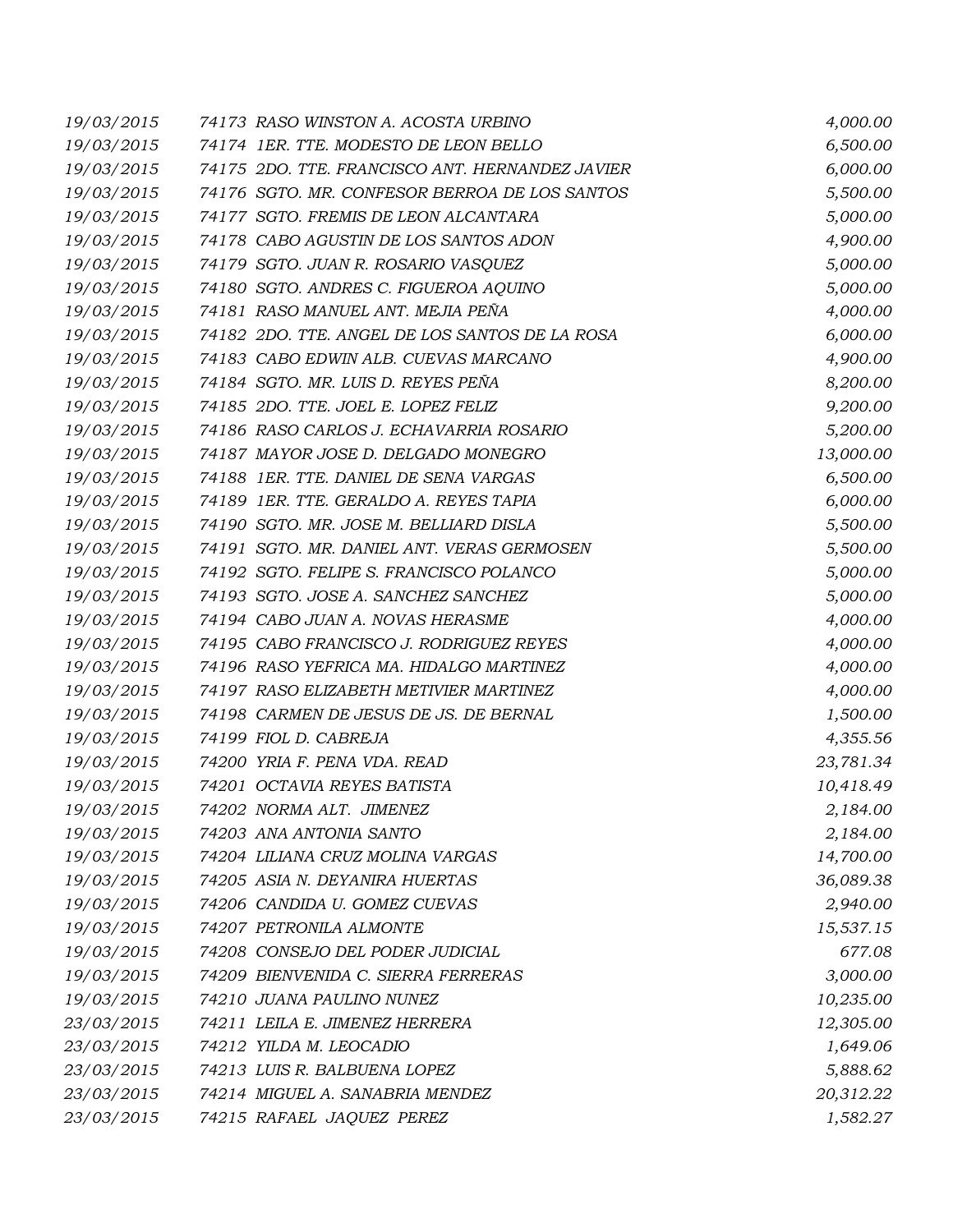| 23/03/2015 | 74216 FELIX ALB. ARIAS GARCIA           | 9,805.83   |
|------------|-----------------------------------------|------------|
| 23/03/2015 | 74217 EUGENIO MATEO BAUTISTA            | 3,481.95   |
| 23/03/2015 | 74218 AURORA MEJIA SANTANA              | 8,584.48   |
| 23/03/2015 | 74219 ANYELINA M. DURAN VARGAS          | 3,942.91   |
| 23/03/2015 | 74220 ORIANA ARIAS SANCHEZ              | 721.40     |
| 23/03/2015 | 74221 YERARDIN J. JAVIER VILLA          | 6,258.90   |
| 23/03/2015 | 74222 YLONKA R. BONILLA SANTOS          | 2,925.00   |
| 23/03/2015 | 74223 ALEXANDER ALB. JAVIER FERRERAS    | 7,674.33   |
| 23/03/2015 | 74224 CONSEJO DEL PODER JUDICIAL        | 7,000.00   |
| 23/03/2015 | 74225 CONSEJO DEL PODER JUDICIAL        | 7,703.67   |
| 23/03/2015 | 74226 CONSEJO DEL PODER JUDICIAL        | 182.32     |
| 23/03/2015 | 74227 MARIA MAGDALENA SIERRA PEREZ      | 8,933.86   |
| 24/03/2015 | 74228 SGTO. FRANK A. MORETA CASTILLO    | 8,000.00   |
| 24/03/2015 | 74229 INSTITUTO DE AUXILIOS Y VIVIENDAS | 275.00     |
| 24/03/2015 | 74230 FONDO DE PENSIONES Y JUBILACIONES | 97,816.48  |
| 24/03/2015 | 74231 CONSEJO DEL PODER JUDICIAL        | 101,837.96 |
| 24/03/2015 | 74232 COOPNASEJU                        | 142,376.15 |
| 24/03/2015 | 74233 COOPNASEJU                        | 89,009.00  |
| 24/03/2015 | 74234 INSTITUTO NACIONAL DE LA VIVIENDA | 35.47      |
| 24/03/2015 | 74235 LIGA DE SOFTBALL                  | 100.00     |
| 24/03/2015 | 74236 CONSEJO DEL PODER JUDICIAL        | 737.00     |
| 24/03/2015 | 74237 CONSEJO DEL PODER JUDICIAL        | 2,226.67   |
| 24/03/2015 | 74238 CONSEJO DEL PODER JUDICIAL        | 2,800.00   |
| 24/03/2015 | 74239 CONSEJO DEL PODER JUDICIAL        | 1,617.00   |
| 26/03/2015 | 74240 SANTIAGO L. PERERA DURAN          | 27,832.39  |
| 26/03/2015 | 74241 LEYDI M. TAPIA HERNANDEZ          | 11,288.03  |
| 26/03/2015 | 74242 DILEINY VILLALONA PEÑA            | 15,267.10  |
| 26/03/2015 | 74243 NICOLAS R. GARCIA LEROUX          | 11,210.01  |
| 26/03/2015 | 74244 NELSON ALB. RINCON BELIS          | 9,146.66   |
| 26/03/2015 | 74245 MAYRA J. FROMETA BRITO            | 16,808.40  |
| 26/03/2015 | 74246 JOSE M. GUZMAN SILIA              | 12,623.11  |
| 26/03/2015 | 74247 STIVEN M. COLLADO VASQUEZ         | 7,782.48   |
| 26/03/2015 | 74248 LIVANESSA RODRIGUEZ PAULINO       | 8,055.73   |
| 26/03/2015 | 74249 LUIS F. ROJAS RODRIGUEZ           | 7,782.48   |
| 26/03/2015 | 74250 JEAN C. VASQUEZ GOMEZ             | 7,782.48   |
| 26/03/2015 | 74251 YASMINA MA. BATISTA NUÑEZ         | 8,594.46   |
| 26/03/2015 | 74252 GUSTAVO A. MINAYA MARTE           | 8,055.73   |
| 26/03/2015 | 74253 JUANA I. SANTOS                   | 7,782.48   |
| 26/03/2015 | 74254 WANDEL SUBERVI FERRERAS           | 8,721.21   |
| 26/03/2015 | 74255 CARLA MA. PUMAROL SANTOS          | 10,280.87  |
| 26/03/2015 | 74256 MARIO S. LEBRON DIAZ              | 8,055.73   |
| 26/03/2015 | 74257 CARLOS E. MERCEDES RAMIREZ        | 7,782.48   |
| 26/03/2015 | 74258 JOEL DE JS. LARANCUENT ACEVEDO    | 13,550.64  |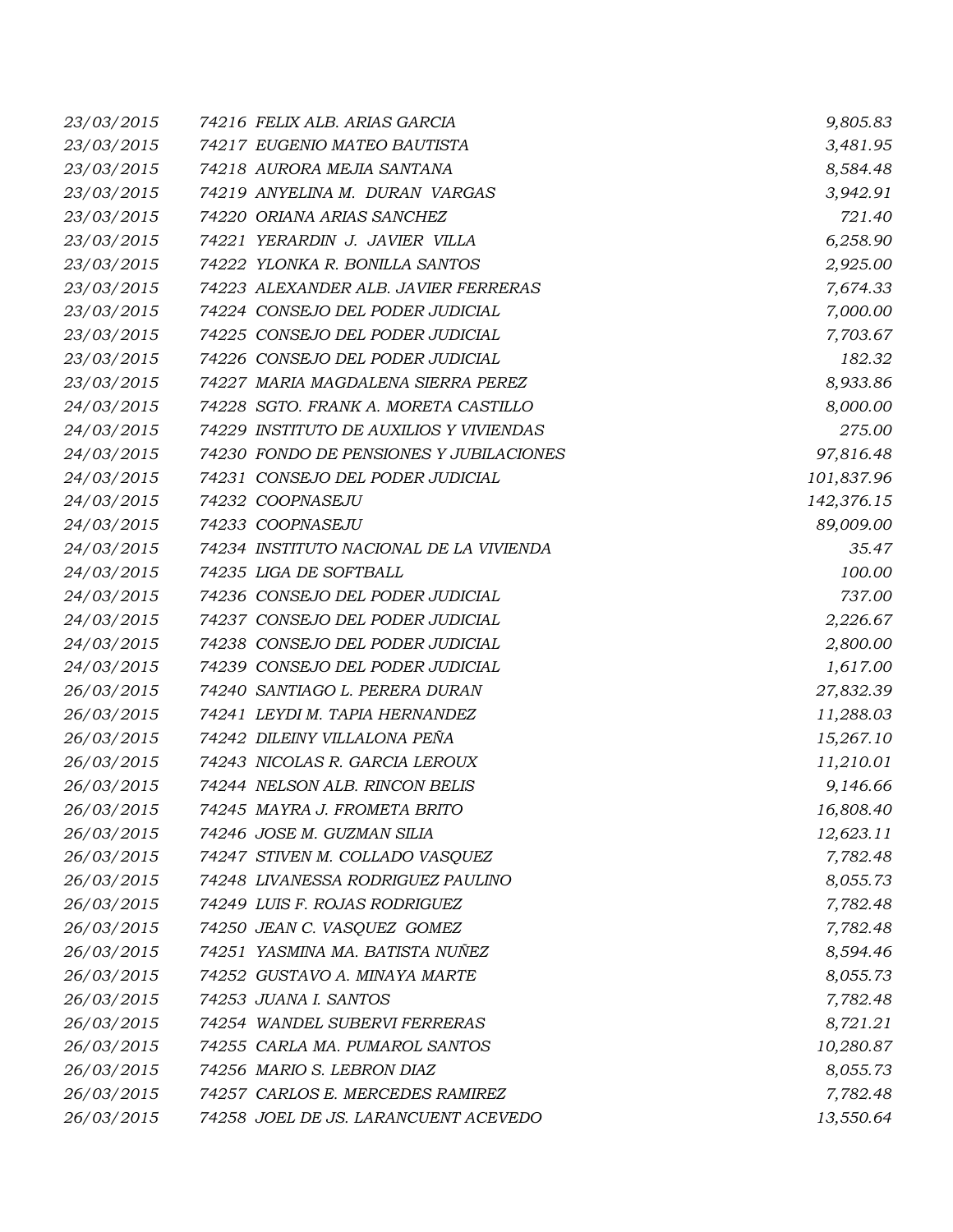| 26/03/2015 | 74259 MELISSA E. GARABITOS PEGUERO          | 6,840.84      |
|------------|---------------------------------------------|---------------|
| 26/03/2015 | 74260 CARLOS H. ARIAS MERCEDES              | 8,594.46      |
| 26/03/2015 | 74261 OSCAR D. ORTIZ CABA                   | 7,782.48      |
| 26/03/2015 | 74262 INSTITUTO DE AUXILIOS Y VIVIENDAS     | 475.00        |
| 26/03/2015 | 74263 CONSEJO DEL PODER JUDICIAL            | 4,507.72      |
| 26/03/2015 | 74264 FONDO DE PENSIONES Y JUBILACIONES     | 5,592.10      |
| 26/03/2015 | 74265 RASO STEFFANY M. SEDANO HERNANDEZ     | 4,166.67      |
| 26/03/2015 | 74266 SGTO. MR. PABLITO MIESES HERNANDEZ    | 6,050.00      |
| 26/03/2015 | 74267 SGTO. MARTIN BERNABEL VIZCAINO        | 9,066.67      |
| 26/03/2015 | 74268 SGTO. REYNOSO PIÑA GUERRERO           | 4,166.67      |
| 26/03/2015 | 74269 2DO. TTE. CARLOS ANT. FORTUNA MONCION | 9,400.00      |
| 26/03/2015 | 74270 RASO VLADIMIR ML. SANTANA PEÑA        | 4,083.33      |
| 26/03/2015 | 74271 CAP. IGNACIO G. MUÑOZ MORA            | 5,833.33      |
| 26/03/2015 | 74272 RASO MELISA REYES                     | 3,333.33      |
| 26/03/2015 | 74273 CABO ARIEL SANCHEZ DE OLEO            | 3,333.33      |
| 26/03/2015 | 74274 RASO JOSE A. SUAZO PEREZ              | 4,333.33      |
| 26/03/2015 | 74275 SGTO. MR. LUIS A. OGANDO RUBIO        | 3,333.33      |
| 26/03/2015 | 74276 VICTOR J. CASTELLANOS ESTRELLA        | 295,167.02    |
| 26/03/2015 | 74277 INSTITUTO DE AUXILIOS Y VIVIENDAS     | 160,800.00    |
| 26/03/2015 | 74278 FONDO DE PENSIONES Y JUBILACIONES     | 6,576,580.07  |
| 26/03/2015 | 74279 INSTITUTO NACIONAL DE LA VIVIENDA     | 366.95        |
| 26/03/2015 | 74280 DOMINGA REYNOSO MOLINA                | 4,500.00      |
| 26/03/2015 | 74281 EMMACULADA N. DEL ORBE PEREZ          | 4,000.00      |
| 26/03/2015 | 74282 YAHAIRA ALT. RAMOS QUEZADA            | 3,000.00      |
| 26/03/2015 | 74283 YANIA MARMOL PUELLO                   | 2,000.00      |
| 26/03/2015 | 74284 JOHANNA MARTINEZ BATISTA              | 2,000.00      |
| 26/03/2015 | 74285 JOSEFINA MERCEDES REYES ESPINAL       | 6,000.00      |
| 26/03/2015 | 74286 INSTITUTO DE AUXILIOS Y VIVIENDA      | 1,873.69      |
| 26/03/2015 | 74287 FUNDACION DE CREDITO EDUCATIVO        | 250,807.00    |
| 26/03/2015 | 74288 CONSEJO DEL PODER JUDICIAL            | 99,444.55     |
| 26/03/2015 | 74289 CONSEJO DEL PODER JUDICIAL            | 106.67        |
| 26/03/2015 | 74290 CONSEJO DEL PODER JUDICIAL            | 5,000.00      |
| 26/03/2015 | 74291 LIGA DE SOFTBALL                      | 4,850.00      |
| 26/03/2015 | 74292 AURA MARIA YBELICE MERCEDES           | 2,000.00      |
| 26/03/2015 | 74293 LISSET MARIBEL HERNANDEZ PENA         | 6,000.00      |
| 26/03/2015 | 74294 NURYS LANDA VALDEZ SANCHEZ            | 2,500.00      |
| 26/03/2015 | 74295 CONSEJO DEL PODER JUDICIAL            | 904.93        |
| 26/03/2015 | 74296 IDELIZA GARCIA MARTINEZ               | 7,000.00      |
| 26/03/2015 | 74297 FONDO DE PENSIONES Y JUBILACIONES     | 13,483,954.97 |
| 26/03/2015 | 74298 YOSELIN DEL C. DE JESUS DILONE        | 12,130.74     |
| 26/03/2015 | 74299 YAERI PUELLO ROSARIO                  | 7,702.06      |
| 26/03/2015 | 74300 ALAN R. ENCARNACION RAMON             | 7,702.06      |
| 26/03/2015 | 74301 JOSUE M. MOREL VALERIO                | 8,087.16      |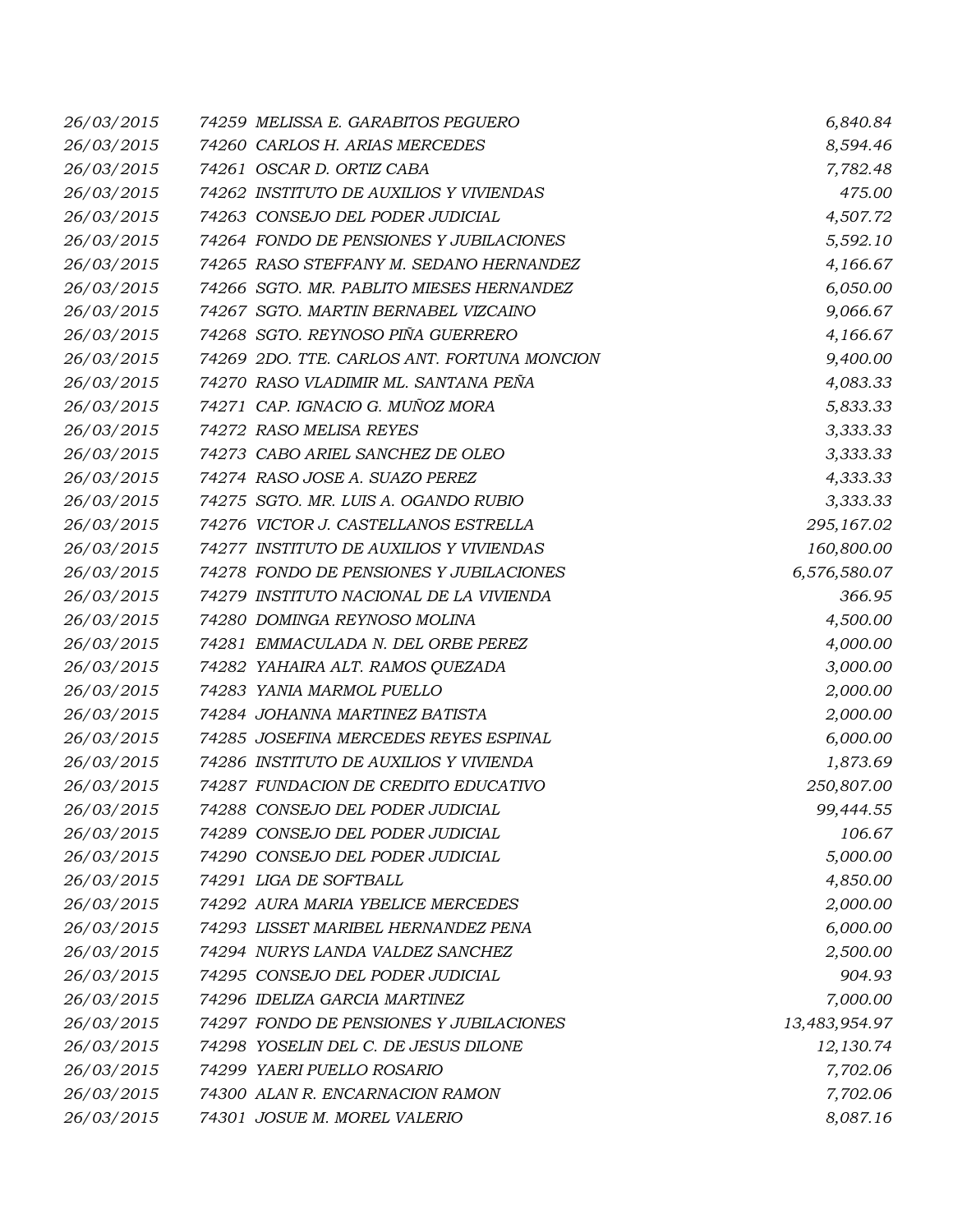| 26/03/2015 | 74302 EUSEBIO REYES PEÑA                | 8,472.26  |
|------------|-----------------------------------------|-----------|
| 26/03/2015 | 74303 SAN ESTEBAN SANCHEZ               | 7,702.06  |
| 26/03/2015 | 74304 ANTONIO MENDEZ FELIZ              | 15,248.63 |
| 26/03/2015 | 74305 MERY C. MATTA HILARIO             | 4,486.78  |
| 26/03/2015 | 74306 ELIZABETH MARTE LIRIO             | 33,650.88 |
| 26/03/2015 | 74307 NELSON B. DE LA ROSA PAULINO      | 29,164.07 |
| 26/03/2015 | 74308 BADIA A. WEHBE GUZMAN             | 35,894.28 |
| 26/03/2015 | 74309 FRANCIA Y. CLASE CLASE            | 8,973.57  |
| 26/03/2015 | 74310 ELLIN J. CORDERO TEJADA           | 20,190.51 |
| 26/03/2015 | 74311 JEANNETTE J. JIMENEZ DURAN        | 8,973.56  |
| 26/03/2015 | 74312 NIEVES M. PEÑA OVALLES            | 8,973.56  |
| 26/03/2015 | 74313 MIGUELINA D. CRESPO DIAZ          | 58,806.00 |
| 26/03/2015 | 74314 LUCIA DEL C. RODRIGUEZ PERALTA    | 39,204.00 |
| 26/03/2015 | 74315 IBELKA C. TORRES LOPEZ            | 17,947.12 |
| 26/03/2015 | 74316 ANA R. DE LEON GUZMAN             | 53,460.00 |
| 26/03/2015 | 74317 SARA P. DE LA CRUZ GOMEZ          | 20,795.56 |
| 26/03/2015 | 74318 ANGEL S. RODRIGUEZ LANTIGUA       | 6,730.17  |
| 26/03/2015 | 74319 ISAAC M. ESPINOSA GARCIA          | 13,643.63 |
| 26/03/2015 | 74320 MODESTO R. CAMACHO SANTANA        | 60,571.53 |
| 26/03/2015 | 74321 MILTON C. MONTES POLANCO          | 80,762.04 |
| 26/03/2015 | 74322 ROSA M. ALMONTE FRANCISCO         | 53,460.00 |
| 26/03/2015 | 74323 MARCOS V. LOPEZ CONTRERAS         | 2,243.39  |
| 26/03/2015 | 74324 ABEL ANT. SIERRA RONDON           | 2,243.39  |
| 26/03/2015 | 74325 BEATO A. SANTANA TEJADA           | 4,486.78  |
| 26/03/2015 | 74326 JOSE F. THEN REINOSO              | 33,858.00 |
| 26/03/2015 | 74327 PURISIMA E. PAREDES MARTINEZ      | 8,973.56  |
| 26/03/2015 | 74328 ALBANIA ALT. CONTRERAS SANCHEZ    | 17,485.73 |
| 26/03/2015 | 74329 JHOAN J. DURAN FRIAS              | 4,841.29  |
| 26/03/2015 | 74330 ADALGISA M. TEJADA DE AZA         | 33,858.00 |
| 26/03/2015 | 74331 LUZ A. ALMONTE PEREZ              | 27,318.51 |
| 26/03/2015 | 74332 GRISELDA R. SALAZAR TAVERAS       | 24,215.90 |
| 26/03/2015 | 74333 PEDRO J. MARMOLEJOS REYNOSO       | 8,973.56  |
| 26/03/2015 | 74334 FRANCISCO ALB. ANTIGUA PORTUHONDO | 99,792.00 |
| 26/03/2015 | 74335 RAYSA M. URBAEZ RUBIO             | 2,243.39  |
| 26/03/2015 | 74336 DEISDANIA R. BELTRE BELTRE        | 2,243.39  |
| 26/03/2015 | 74337 MANUEL GUEVARA FERRERAS           | 2,243.39  |
| 26/03/2015 | 74338 ZOBEIDA MATEO                     | 2,243.39  |
| 26/03/2015 | 74339 EDIS Y. RODRIGUEZ MUÑOZ           | 6,730.17  |
| 26/03/2015 | 74340 EUDOCIO FERRERAS MEDINA           | 2,243.39  |
| 26/03/2015 | 74341 ISRAEL D. LEDESMA HEREDIA         | 6,730.17  |
| 26/03/2015 | 74342 HECTOR C. MERCEDES PEREZ          | 2,243.39  |
| 26/03/2015 | 74343 JUANA M. CONCEPCION MORETA        | 2,243.39  |
| 26/03/2015 | 74344 JOSE FCO. DE OLEO ENCARNACION     | 1,694.30  |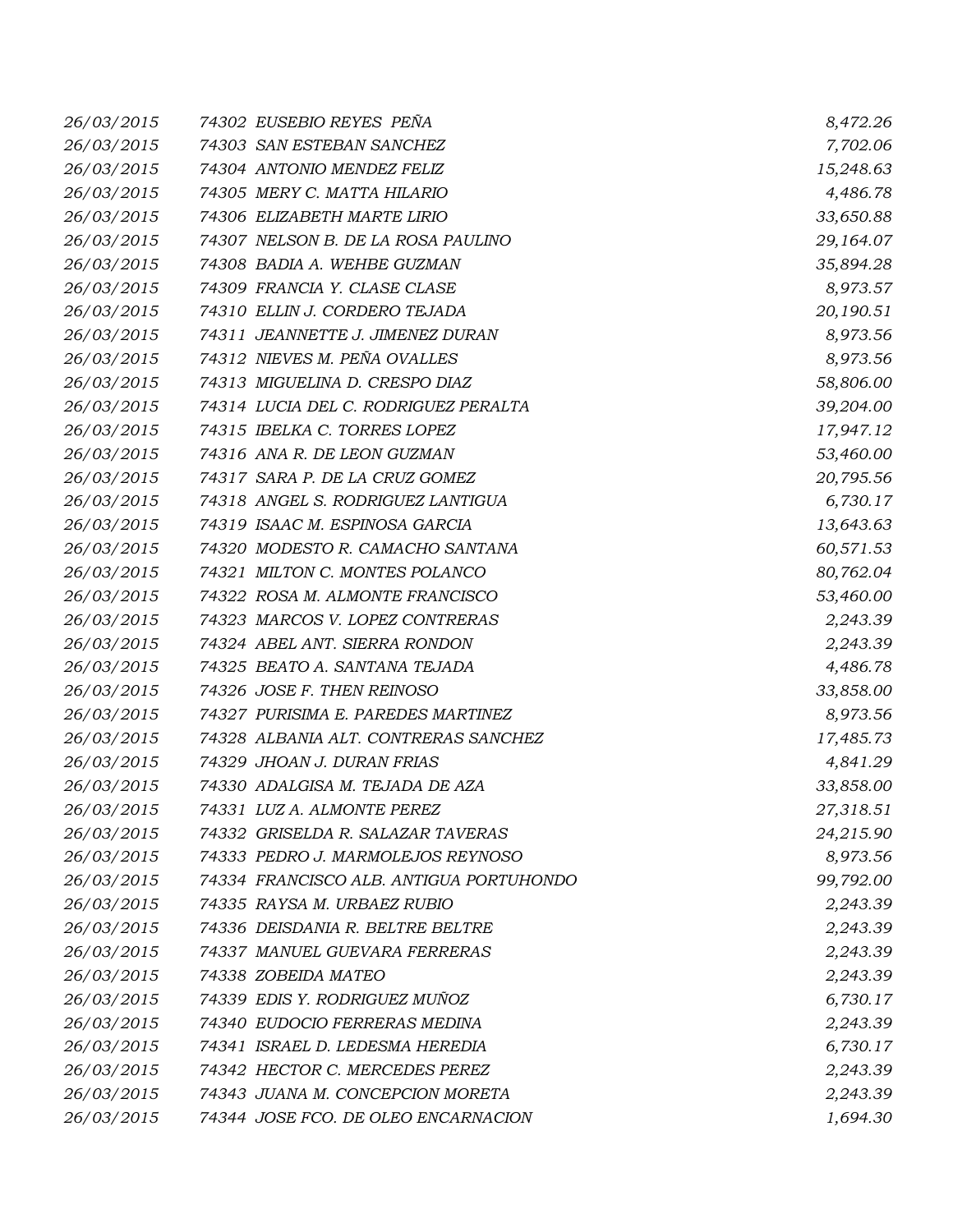| 26/03/2015 | 74345 RUTH E. BRIOSO DE LEON           | 15,703.73 |
|------------|----------------------------------------|-----------|
| 26/03/2015 | 74346 MERCEDES PEREZ PEREZ             | 15,844.22 |
| 26/03/2015 | 74347 JACKELINE DE JS. TORIBIO FORTUNA | 2,243.39  |
| 26/03/2015 | 74348 BRUNILDA FORTUNA RUBEN           | 2,243.39  |
| 26/03/2015 | 74349 JAVIERCA ANT. GOMEZ              | 2,243.39  |
| 26/03/2015 | 74350 LUIS E. ESTRELLA HERNANDEZ       | 4,486.78  |
| 26/03/2015 | 74351 ALIRO DE JS. RODRIGUEZ VELAZQUEZ | 2,243.39  |
| 26/03/2015 | 74352 HIPOLITO CANDELARIO CASTILLO     | 29,100.51 |
| 26/03/2015 | 74353 FRANCY R. DE LA ROSA ROMERO      | 8,973.56  |
| 26/03/2015 | 74354 PEDRO L. MENDEZ MEJIA            | 4,486.78  |
| 26/03/2015 | 74355 FRANCISCO JIMENEZ RODRIGUEZ      | 4,486.78  |
| 26/03/2015 | 74356 BERNICE E. DOTEL VERAS           | 6,730.17  |
| 26/03/2015 | 74357 ARELYS ALT. PEREZ CAAMAÑO        | 4,486.78  |
| 26/03/2015 | 74358 ANGELA M. GONZALEZ HERRERA       | 13,460.34 |
| 26/03/2015 | 74359 FRANKLING M. ARISTY ARIAS        | 17,947.13 |
| 26/03/2015 | 74360 RAFAEL B. SOTO SEPULVEDA         | 17,947.12 |
| 26/03/2015 | 74361 LENNYS Z. CUSTODIO LLUBERES      | 8,973.56  |
| 26/03/2015 | 74362 SONIA DE LOS A. RUIZ MATOS       | 17,947.12 |
| 26/03/2015 | 74363 CARIDAD MENDEZ                   | 2,243.39  |
| 26/03/2015 | 74364 JEANNERET DEL C. DIAZ PRESINAL   | 6,730.17  |
| 26/03/2015 | 74365 GUILLERMO LUCIANO DE LEON        | 17,947.12 |
| 26/03/2015 | 74366 CARMENNELIA BELTRE DIAZ          | 4,486.78  |
| 26/03/2015 | 74367 ZOILA A. RAMIREZ CASTILLO        | 4,486.78  |
| 26/03/2015 | 74368 MARIA L. GUZMAN OROZCO           | 13,460.34 |
| 26/03/2015 | 74369 ALFREDO E. ARIAS LARA            | 6,730.17  |
| 26/03/2015 | 74370 CARMEN M. HOLGUIN PEÑA           | 2,243.39  |
| 26/03/2015 | 74371 ANTIGUA MARIA DE LEON            | 11,216.95 |
| 26/03/2015 | 74372 JOSE BDO. MERCEDES PEÑA          | 6,730.17  |
| 26/03/2015 | 74373 EDUARDO J. MERVIL EUGENE         | 4,486.78  |
| 26/03/2015 | 74374 MEDARDO ANT. RINCON MARTINEZ     | 4,025.39  |
| 26/03/2015 | 74375 ROMELYN TAVAREZ SOSA             | 11,443.05 |
| 26/03/2015 | 74376 ALEXIS A. NAVARRO OZUNA          | 11,443.05 |
| 26/03/2015 | 74377 JOSE A. REYES MEJIA              | 8,973.56  |
| 26/03/2015 | 74378 MAXIMILIANO PEGUERO DE AZA       | 80,762.06 |
| 26/03/2015 | 74379 YASMIN E. MARTINEZ CARPIO        | 15,404.11 |
| 26/03/2015 | 74380 BIENVENIDO GIL                   | 6,730.17  |
| 26/03/2015 | 74381 ARANIBAL MANZANO ZAPATA          | 20,190.51 |
| 26/03/2015 | 74382 CRISEIDY P. MEJIA RIJO           | 22,886.11 |
| 26/03/2015 | 74383 ANDRES DIAZ DEL ROSARIO          | 2,243.39  |
| 26/03/2015 | 74384 DOMINGO ANT. GUERRERO CALDERON   | 4,486.78  |
| 26/03/2015 | 74385 RANDOL ML. NUÑEZ CABREJA         | 4,852.30  |
| 26/03/2015 | 74386 HAIROL CORREA LOPEZ              | 4,852.30  |
| 26/03/2015 | 74387 EDDEL Y. CUEVAS RODRIGUEZ        | 4,852.30  |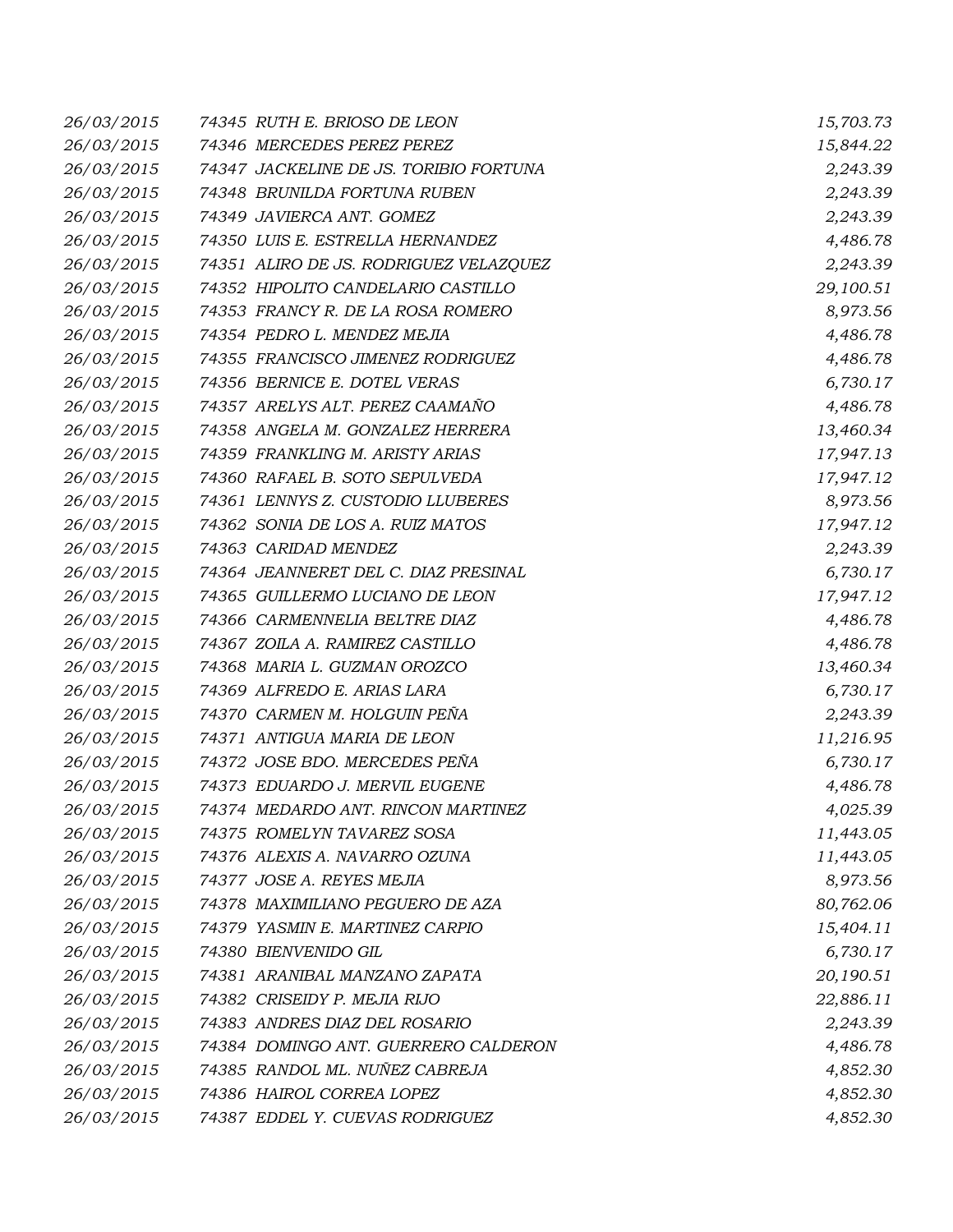|                          | TOTAL RD\$                              | 56,107,910.37         |
|--------------------------|-----------------------------------------|-----------------------|
| 31/03/2015               | 74416 COLECTOR DE IMPUESTOS INTERNOS    | 17,927,114.37         |
| 31/03/2015               | 74415 COLECTOR DE IMPUESTOS INTERNOS    | 196,624.25            |
| 31/03/2015               | 74414 LUZ Y. MUNOZ DURAN                | 52,881.87             |
| 31/03/2015               | 74413 PABLO A. CONTRERAS FRANCO         | 4,611.10              |
| 31/03/2015               | 74412 COLECTOR DE IMPUESTOS INTERNOS    | 67,966.56             |
| 31/03/2015               | 74411 FONDO DE PENSIONES Y JUBILACIONES | 11,296.71             |
| 30/03/2015               | 74410 BODY SHOP ATHLETIC CLUB SRL       | 79,044.75             |
| 30/03/2015               | 74409 COLECTOR DE IMPUESTOS INTERNOS    | 2,253,610.54          |
| 27/03/2015               | 74408 RASO HERIBERTO A. ALVAREZ MONTAS  | 5,200.00              |
| 27/03/2015               | 74407 CONSEJO DEL PODER JUDICIAL        | 52,399.77             |
| 27/03/2015               | 74406 CONSEJO DEL PODER JUDICIAL        | 1,588.81              |
| 26/03/2015               | 74405 AIDA L. TREJO ROSARIO             | 4,486.78              |
| 26/03/2015               | 74404 MARIA E. ESTEVEZ MEJIA            | 11,216.95             |
| 26/03/2015               | 74403 HECTOR F. MARTINEZ                | 2,243.39              |
| 26/03/2015               | 74402 JENNY A. MARTINEZ RIVERA          | 46,332.00             |
| 26/03/2015               | 74401 ROSA E. ALMONTE R. DE VENTURA     | 15,703.73             |
| 26/03/2015               | 74400 RAFAEL O. REYES VEGA              | 101,574.00            |
| 26/03/2015               | 74399 SARA MARTE MARTINEZ               | 8,973.56              |
| 26/03/2015               | 74398 MARGARITA DE LOS S. REYES PAULINO | 4,486.78              |
| 26/03/2015               | 74397 LEONIDO BELLO QUEZADA             | 4,486.78              |
| 26/03/2015               | 74396 MARIO E. GOMEZ SILVERIO           | 38,137.63             |
| 26/03/2015               | 74395 VALENTINA A. MATOS DE LOS SANTOS  | 17,947.12             |
| 26/03/2015               | 74394 MARITZA DEL C. GARCIA GOMEZ       | 20,190.51             |
| 26/03/2015               | 74393 VIRGINIA F. PERALTA HERRERA       | 69,545.09             |
| 26/03/2015               | 74392 OSCAR MOQUETE CUEVAS              | 11,216.95             |
| 26/03/2015               | 74391 ROSA H. NUÑEZ MERCEDES            | 40,381.06             |
| 26/03/2015               | 74390 CELIA ALT. ROJAS NUÑEZ            | 11,216.96<br>4,486.78 |
| 26/03/2015<br>26/03/2015 | 74389 GERTRUDIS M. ADAMES BATISTA       | 4,852.30              |
|                          | 74388 ISRAEL GONZALEZ TERRERO           |                       |

## *ANEXO 05*

### *RELACION DE TRANSFERENCIAS DEBITOS MES DE MARZO 2015*

| <b>FECHA</b> | NUM. | <b>DESCRIPCION</b>                                   | <b>VALOR RD\$</b> |
|--------------|------|------------------------------------------------------|-------------------|
| 05/03/2015   |      | 267 TRANSF. DE LA CTA. SUELDOS PAGO SUELDOS ENE/15   | 16,995.38         |
| 05/03/2015   |      | 268 TRANSF. DE LA CTA. SUELDOS PAGO SUELDOS ENE/15   | 4,486.78          |
| 05/03/2015   |      | 269 TRANSF. DE LA CTA. SUELDOS PAGO BONO VAC. AÑO/15 | 70,748.10         |
| 06/03/2015   |      | 270 TRANSF. DE LA CTA. SUELDOS PAGO BONO VAC. AÑO/15 | 102,508.63        |
| 13/03/2015   |      | 271 TRANSF. DE LA CTA. SUELDOS A LA CTA. FONDO P.YJ. | 1,694,892.48      |
| 13/03/2015   |      | 272 TRANSF. DE LA CTA. SUELDOS PAGO BONO VAC. AÑO/15 | 52,014.84         |